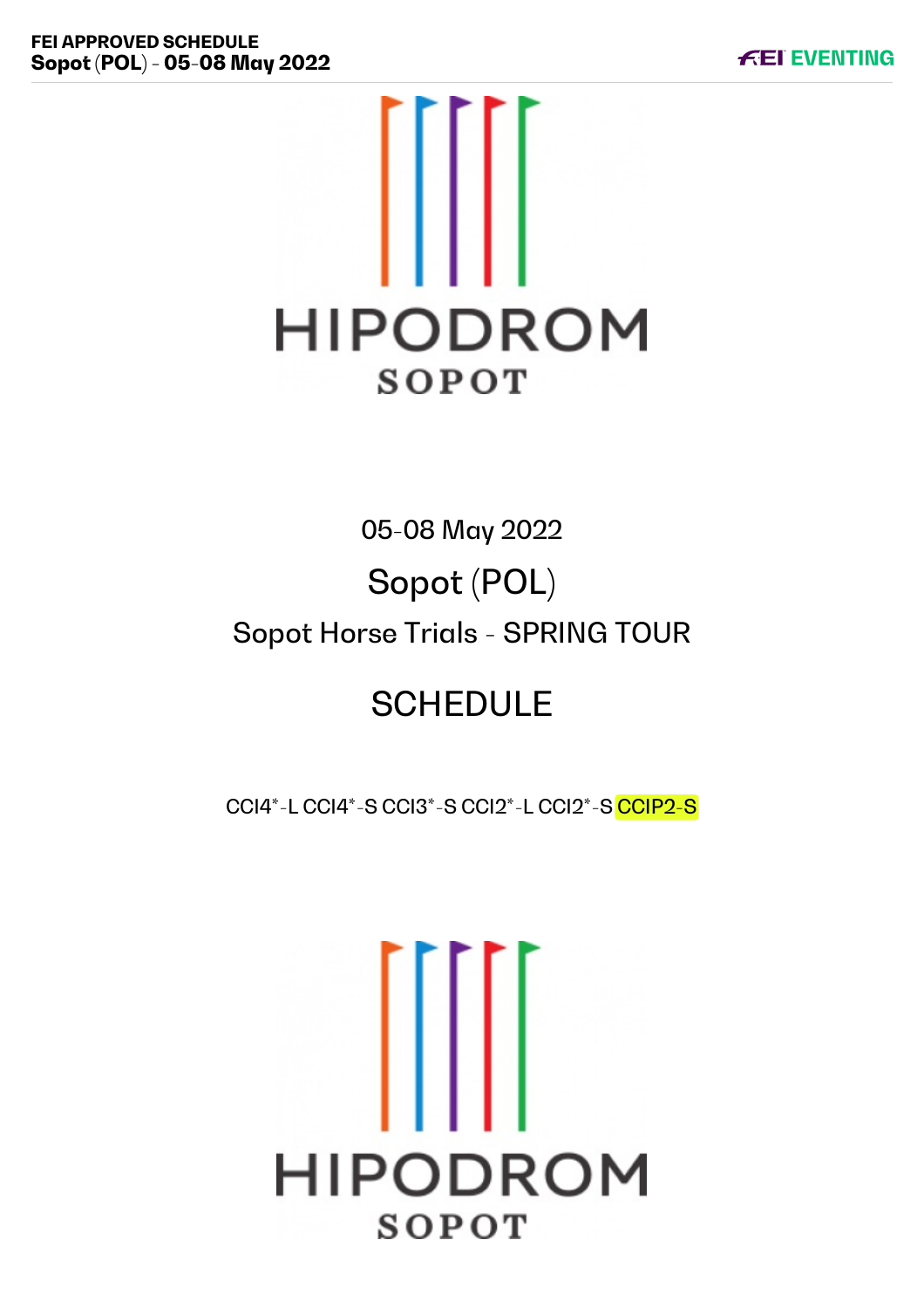# **I. DENOMINATION OF THE EVENT**

| Venue:                   | Sopot - Sopot Horse Trials - SPRING TOUR |         | NF:                              | <b>POL</b>   |  |
|--------------------------|------------------------------------------|---------|----------------------------------|--------------|--|
| Date:                    | 05/05/2022 to 08/05/2022                 |         |                                  |              |  |
|                          |                                          |         |                                  |              |  |
| <b>Event Categories:</b> |                                          |         |                                  |              |  |
| $CCI4*-L$                | $CCI4*-S$                                |         | CCI <sub>3</sub> <sup>*</sup> -S | $CCI2^* - L$ |  |
| $CCI2*-S$                |                                          | CCIP2-S |                                  |              |  |
|                          |                                          |         |                                  |              |  |

# **II. GENERAL CONDITIONS**

- FEI Statutes, 24th edition, effective 17 November 2021
- FEI General Regulations, 24th edition, effective 1st January 2020, updates effective 1st January 2022
- FEI Veterinary Regulations, 14th edition, effective 1 January 2018, updates effective 1st January 2022
- FEI Eventing Rules and its Annexes, 25th edition, effective 1st January 2020, updates effective 1st January 2022
- Equine Anti-Doping and Controlled Medication Regulations (EADCMR), 3rd Edition, effective 1st January 2021
- FEI Anti-Doping Rules for Human Athletes (ADRHA), based upon the 2021 WADA Code, effective 1st January 2021
- The FEI Policy for Enhanced Competition Safety during the Covid-19 Pandemic, effective as of 1 July 2020 and until further notice
- All subsequent published revisions/updates, the provisions of which will take precedence.

THE ANNEXE(S) IS/ARE PART OF THIS APPROVED AND SIGNED SCHEDULE AND MUST BE DISTRIBUTED TO ALL OFFICIALS AND NFs AND IS AVAILABLE TO OTHERS UPON REQUEST

Approved by the FEI, Lausanne, on 09 March 2022 (V1), modified on 19 April 2022 (V2)

 $\n *u*$ 

Catrin Norinder FEI Director Eventing and Olympic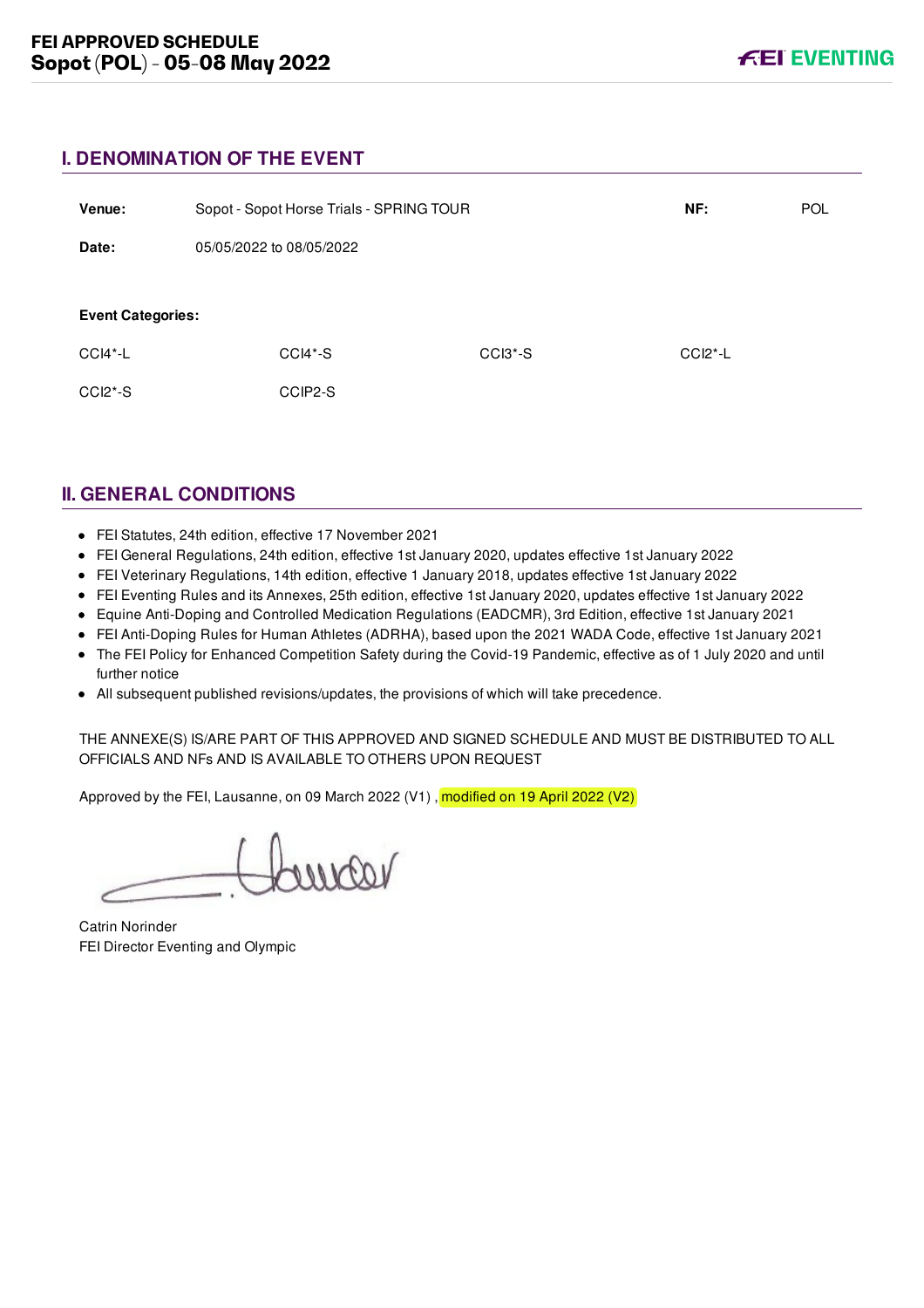# **Table of Contents**

| III. THE FEI CODE OF CONDUCT FOR THE WELFARE OF THE HORSE  4 |
|--------------------------------------------------------------|
|                                                              |
|                                                              |
|                                                              |
|                                                              |
|                                                              |
|                                                              |
|                                                              |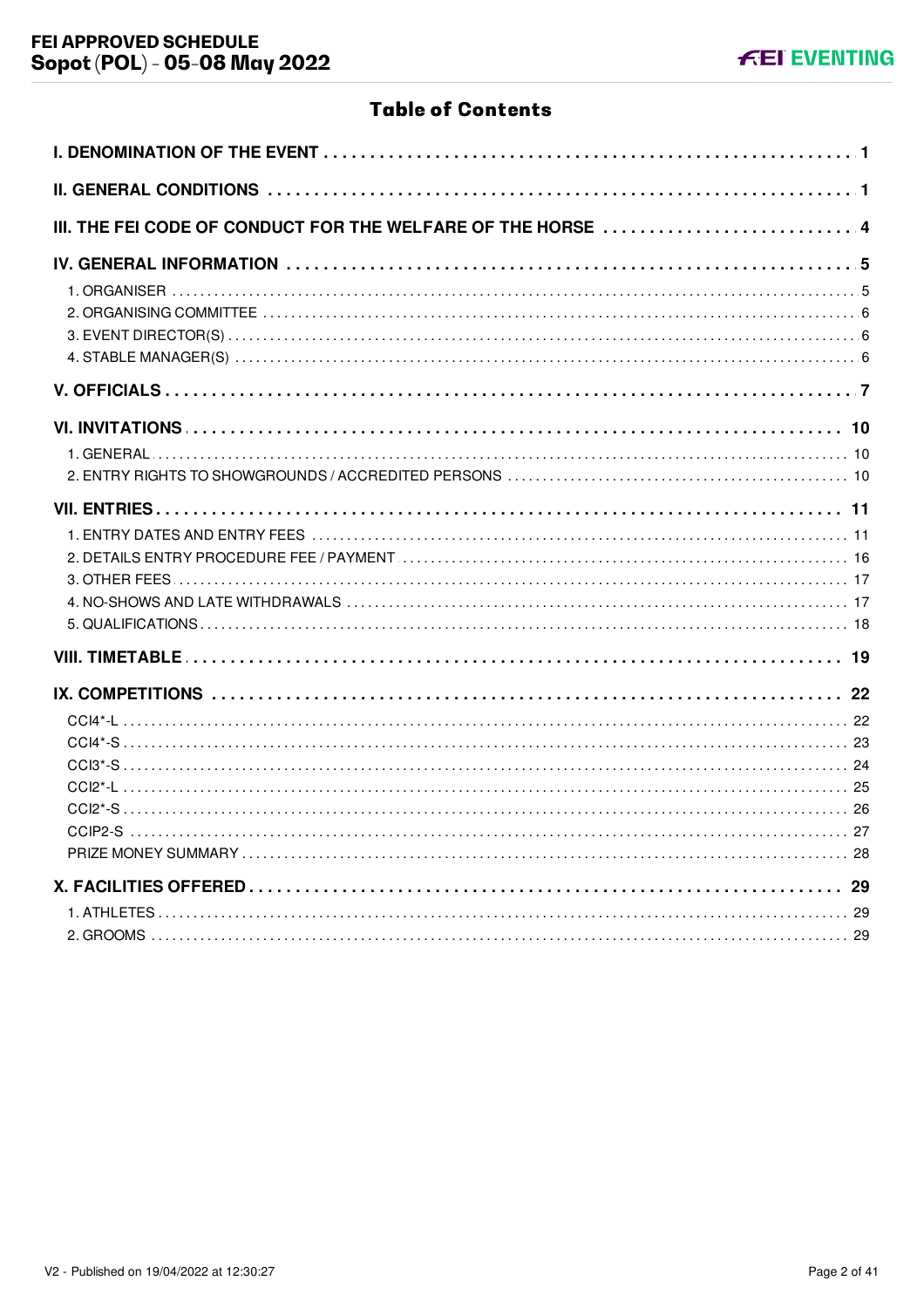# **KEI EVENTING**

| XI. LOGISTICAL, ADMINISTRATIVE AND TECHNICAL INFORMATION 30                         |      |
|-------------------------------------------------------------------------------------|------|
|                                                                                     |      |
|                                                                                     |      |
|                                                                                     |      |
|                                                                                     |      |
|                                                                                     |      |
|                                                                                     |      |
|                                                                                     |      |
|                                                                                     |      |
|                                                                                     |      |
|                                                                                     |      |
|                                                                                     |      |
|                                                                                     |      |
| 13. LOCAL TRANSPORTATION & ARRANGEMENTS FROM HOTEL TO SHOWGROUNDS  32               |      |
|                                                                                     |      |
|                                                                                     |      |
|                                                                                     |      |
|                                                                                     |      |
|                                                                                     |      |
|                                                                                     |      |
|                                                                                     |      |
|                                                                                     |      |
|                                                                                     |      |
|                                                                                     |      |
|                                                                                     |      |
| 7.2 VACCINATIONS - EQUINE INFLUENZA (FEI VETERINARY REGULATIONS ARTICLE 1003)  34   |      |
|                                                                                     |      |
| 7.4 HORSE INSPECTIONS (FEI VETERINARY REGULATIONS ARTICLES 1034-1042)  35           |      |
| 7.5 LIMB SENSITIVITY EXAMINATION (FEI VETERINARY REGULATIONS ARTICLE 1048-1053)  35 |      |
| 8. EQUINE ANTI-DOPING AND CONTROLLED MEDICATION PROGRAMME (EADCMP)  35              |      |
| 8.1 SAMPLING (FEI VETERINARY REGULATIONS CHAPTER VII)                               | - 35 |
| 8.2 ELECTIVE TESTING (FEI VETERINARY REGULATIONS ARTICLES 1057 AND 1058)  35        |      |
|                                                                                     |      |
|                                                                                     |      |
|                                                                                     |      |
| 1. THE FEI POLICY FOR ENHANCED COMPETITION SAFETY DURING THE COVID-19 PANDEMIC  37  |      |
|                                                                                     |      |
|                                                                                     |      |
|                                                                                     |      |
|                                                                                     |      |
|                                                                                     |      |
|                                                                                     |      |
|                                                                                     |      |
|                                                                                     |      |
|                                                                                     |      |
|                                                                                     |      |
|                                                                                     |      |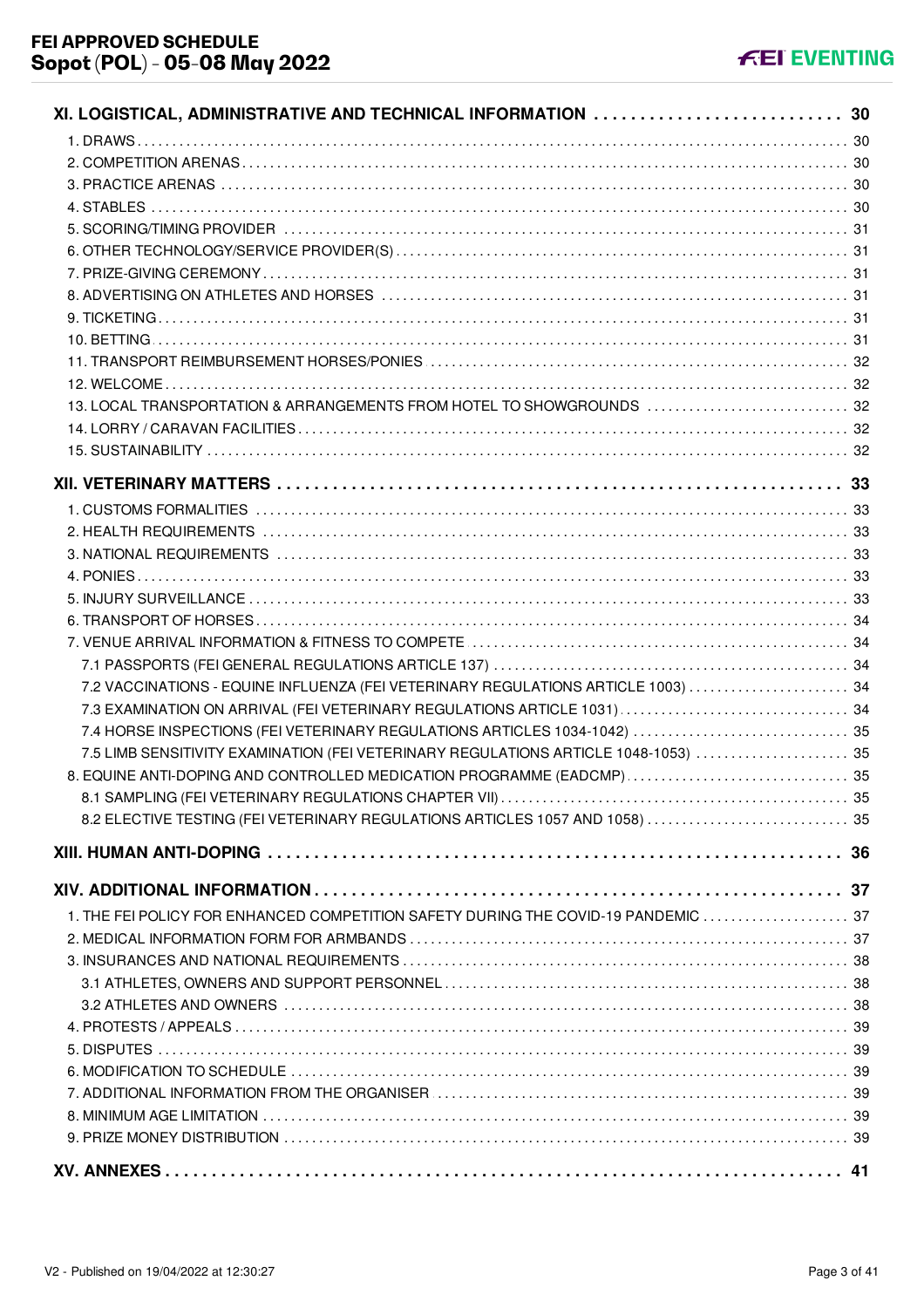# <span id="page-4-0"></span>**III. THE FEI CODE OF CONDUCT FOR THE WELFARE OF THE HORSE**

The Fédération Equestre Internationale (FEI) expects all those involved in international equestrian sport to adhere to the FEI's Code of Conduct and to acknowledge and accept that at all times the welfare of the horse must be paramount and must never be subordinated to competitive or commercial influences.

- 1. At all stages during the preparation and training of competition horses, welfare must take precedence over all other demands. This includes good horse management, training methods, farriery and tack, and transportation.
- 2. Horses and Athletes must be fit, competent and in good health before they are allowed to compete. This encompasses medication use, surgical procedures that threaten welfare or safety, pregnancy in mares and the misuse of aids.
- 3. Events must not prejudice horse welfare. This involves paying careful attention to the competition areas, ground surfaces, weather conditions, stabling, site safety and fitness of the horse for onward travel after the event.
- 4. Every effort must be made to ensure that horses receive proper attention after they have competed and that they are treated humanely when their competition careers are over. This covers proper veterinary care, competition injuries, euthanasia and retirement.
- 5. The FEI urges all involved with the sport to attain the highest levels of education in their areas of expertise.

The Long version of this Code can be obtained from the Fédération Equestre Internationale, HM King Hussein I Building, Chemin de la Joliette 8, 1006 Lausanne, Switzerland. Telephone: +41 21 310 47 47. The Code is available in English. The Code is also available on the FEI's website:<https://inside.fei.org/fei/regulations/general-rules>.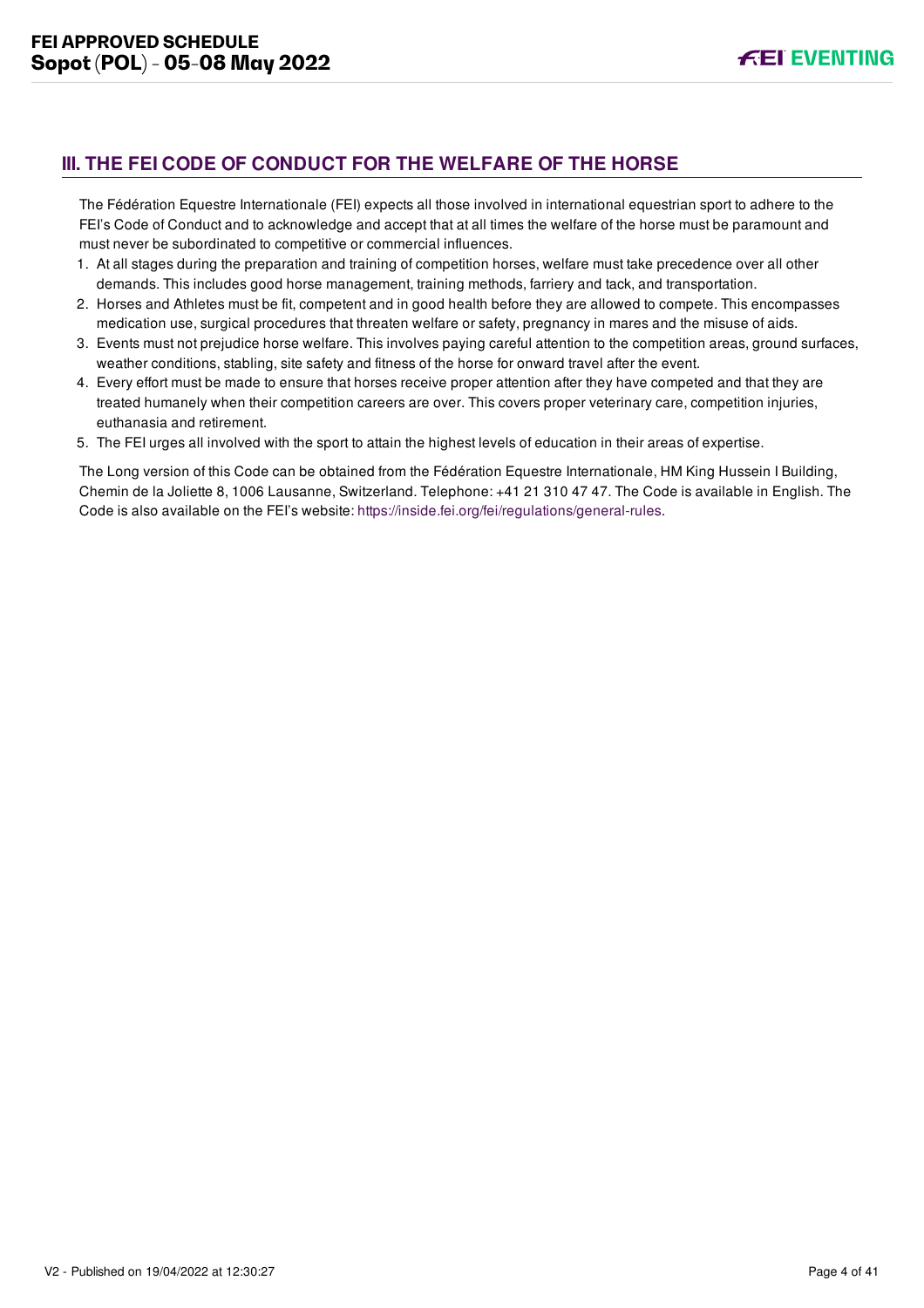# <span id="page-5-0"></span>**IV. GENERAL INFORMATION**

#### <span id="page-5-1"></span>**1. ORGANISER**

| Name:    | Hipodrom Sopot Sp- z o.o.    |
|----------|------------------------------|
| Address: | Sopot<br>81-736 Sopot Poland |
| Phone:   | +48585517896                 |
| Fax:     |                              |
| Email:   | zawody@hipodrom.sopot.pl     |
| Website: | www.hipodrom.sopot.pl        |

#### **Showground contact details**

| Venue name: | Sopot  |
|-------------|--------|
| Address:    | Poland |
| Phone:      |        |

**GPS Coordinates:** Lat: 54.42604, Long: 18.57483

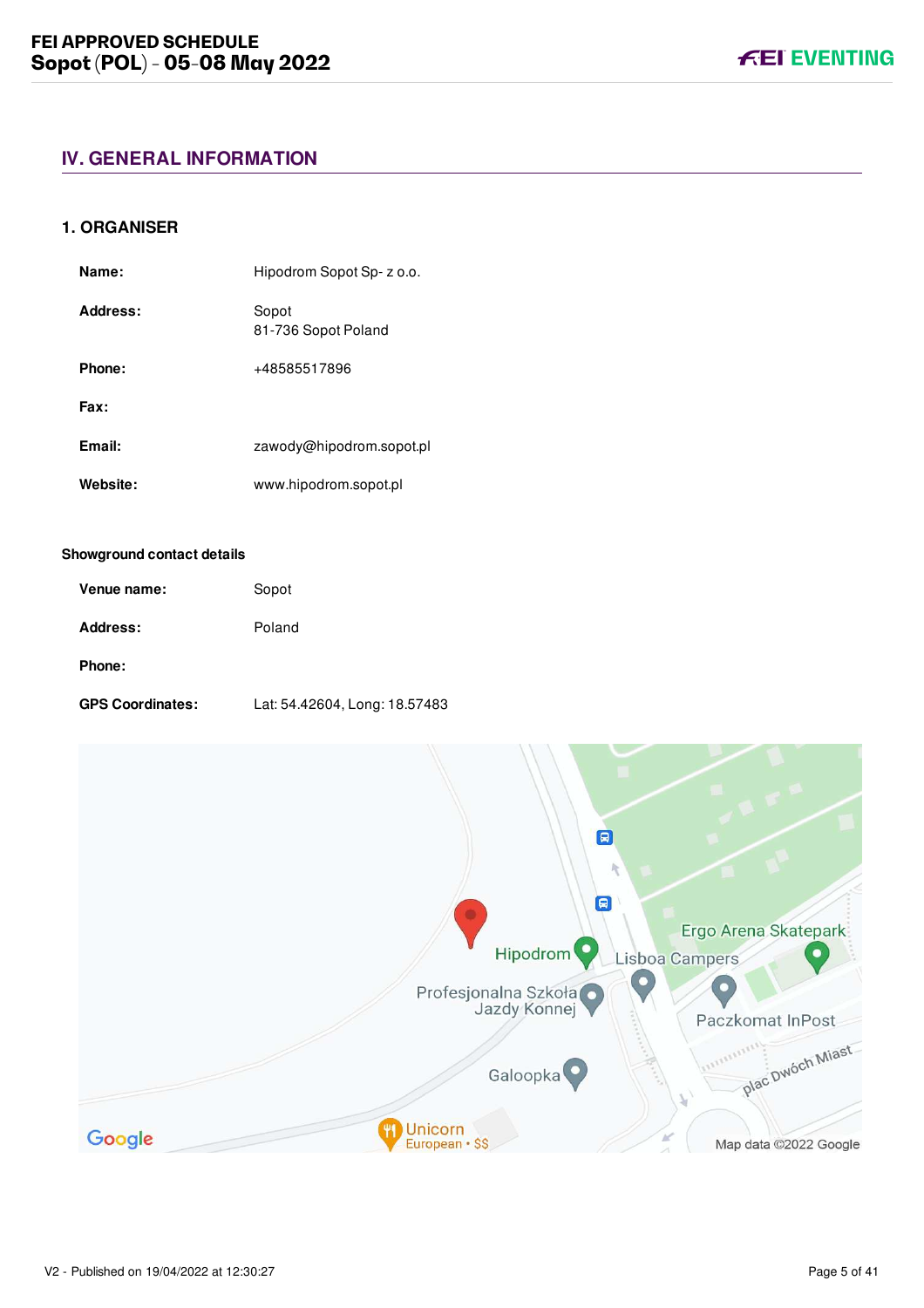# <span id="page-6-0"></span>**2. ORGANISING COMMITTEE**

| <b>President of the Event</b> | Kaja KOCZUROWSKA-WAWRZKIEWICZ |
|-------------------------------|-------------------------------|
| <b>Honorary President</b>     | Jacek KARNOWSKI               |
| <b>Press Officer</b>          | Alicia KOCIK                  |
| <b>Show Secretary</b>         | Anna KNIEJSKA                 |

# <span id="page-6-1"></span>**3. EVENT DIRECTOR(S)**

**Name:** Leszek PAWLAK

#### <span id="page-6-2"></span>**4. STABLE MANAGER(S)**

**Name:** Patryk FILIPEK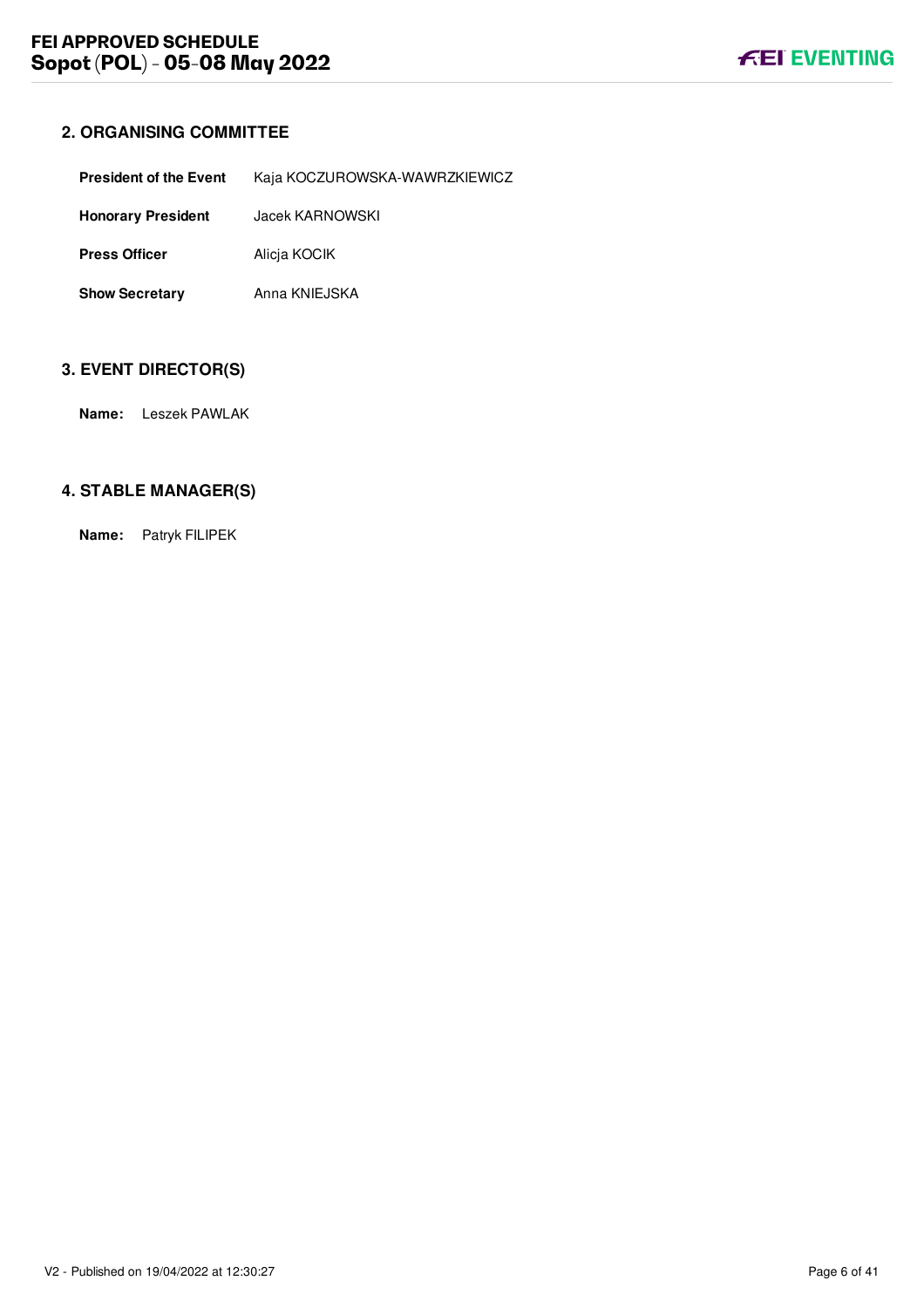# <span id="page-7-0"></span>**V. OFFICIALS**

**Please note that the schedule has been approved under the provision that all appointed Officials have successfully passed the online FEI Competency Evaluation Test.** 

**At least one Permitted Treating Vet must be appointed for every 200 horses at the venue (Veterinary regulations, art. 1007).**

| 1. Ground Jury<br>CCI4*-L<br><b>Tomasz</b><br><b>Ground Jury President</b><br>POL<br>Judge (3)<br><b>MOSSAKOWSKI</b><br>10049773<br><b>Malgorzata CHAJECKA</b><br>POL<br><b>Ground Jury Member</b><br>Judge (2)<br>10149409<br><b>Jutta KOIVULA</b><br><b>Ground Jury Member</b><br><b>FIN</b><br>Judge (3)<br>10049152<br><b>Jumping Judge</b><br>All jury members<br>CCI4*-S<br><b>Jutta KOIVULA</b><br><b>Ground Jury President</b><br><b>FIN</b><br>Judge (3)<br>10049152<br><b>Peter ECK</b><br><b>Ground Jury Member</b><br><b>BUL</b><br>Judge (2)<br>10018289<br><b>Jumping Judge</b><br>All jury members<br>CCI3*-S<br><b>Tomasz</b><br><b>Ground Jury President</b><br>POL<br>Judge (3)<br><b>MOSSAKOWSKI</b><br>10049773<br><b>Agata KOMOROWSKA</b><br>POL<br><b>Ground Jury Member</b><br>Judge (2)<br>10083948<br><b>Jumping Judge</b><br>All jury members<br>CCI <sub>2</sub> *-L<br><b>Malgorzata CHAJECKA</b><br><b>POL</b><br><b>Ground Jury President</b><br>Judge (2)<br>10149409<br><b>Jutta KOIVULA</b><br><b>Ground Jury Member</b><br><b>FIN</b><br>Judge (3)<br>10049152 | <b>Assignment</b> | Name / FEI ID | <b>NF</b> | <b>Function</b> | <b>Events</b> |
|--------------------------------------------------------------------------------------------------------------------------------------------------------------------------------------------------------------------------------------------------------------------------------------------------------------------------------------------------------------------------------------------------------------------------------------------------------------------------------------------------------------------------------------------------------------------------------------------------------------------------------------------------------------------------------------------------------------------------------------------------------------------------------------------------------------------------------------------------------------------------------------------------------------------------------------------------------------------------------------------------------------------------------------------------------------------------------------------------|-------------------|---------------|-----------|-----------------|---------------|
|                                                                                                                                                                                                                                                                                                                                                                                                                                                                                                                                                                                                                                                                                                                                                                                                                                                                                                                                                                                                                                                                                                  |                   |               |           |                 |               |
|                                                                                                                                                                                                                                                                                                                                                                                                                                                                                                                                                                                                                                                                                                                                                                                                                                                                                                                                                                                                                                                                                                  |                   |               |           |                 |               |
|                                                                                                                                                                                                                                                                                                                                                                                                                                                                                                                                                                                                                                                                                                                                                                                                                                                                                                                                                                                                                                                                                                  |                   |               |           |                 |               |
|                                                                                                                                                                                                                                                                                                                                                                                                                                                                                                                                                                                                                                                                                                                                                                                                                                                                                                                                                                                                                                                                                                  |                   |               |           |                 |               |
|                                                                                                                                                                                                                                                                                                                                                                                                                                                                                                                                                                                                                                                                                                                                                                                                                                                                                                                                                                                                                                                                                                  |                   |               |           |                 |               |
|                                                                                                                                                                                                                                                                                                                                                                                                                                                                                                                                                                                                                                                                                                                                                                                                                                                                                                                                                                                                                                                                                                  |                   |               |           |                 |               |
|                                                                                                                                                                                                                                                                                                                                                                                                                                                                                                                                                                                                                                                                                                                                                                                                                                                                                                                                                                                                                                                                                                  |                   |               |           |                 |               |
|                                                                                                                                                                                                                                                                                                                                                                                                                                                                                                                                                                                                                                                                                                                                                                                                                                                                                                                                                                                                                                                                                                  |                   |               |           |                 |               |
|                                                                                                                                                                                                                                                                                                                                                                                                                                                                                                                                                                                                                                                                                                                                                                                                                                                                                                                                                                                                                                                                                                  |                   |               |           |                 |               |
|                                                                                                                                                                                                                                                                                                                                                                                                                                                                                                                                                                                                                                                                                                                                                                                                                                                                                                                                                                                                                                                                                                  |                   |               |           |                 |               |
|                                                                                                                                                                                                                                                                                                                                                                                                                                                                                                                                                                                                                                                                                                                                                                                                                                                                                                                                                                                                                                                                                                  |                   |               |           |                 |               |
|                                                                                                                                                                                                                                                                                                                                                                                                                                                                                                                                                                                                                                                                                                                                                                                                                                                                                                                                                                                                                                                                                                  |                   |               |           |                 |               |
|                                                                                                                                                                                                                                                                                                                                                                                                                                                                                                                                                                                                                                                                                                                                                                                                                                                                                                                                                                                                                                                                                                  |                   |               |           |                 |               |
|                                                                                                                                                                                                                                                                                                                                                                                                                                                                                                                                                                                                                                                                                                                                                                                                                                                                                                                                                                                                                                                                                                  |                   |               |           |                 |               |
|                                                                                                                                                                                                                                                                                                                                                                                                                                                                                                                                                                                                                                                                                                                                                                                                                                                                                                                                                                                                                                                                                                  |                   |               |           |                 |               |
|                                                                                                                                                                                                                                                                                                                                                                                                                                                                                                                                                                                                                                                                                                                                                                                                                                                                                                                                                                                                                                                                                                  |                   |               |           |                 |               |
|                                                                                                                                                                                                                                                                                                                                                                                                                                                                                                                                                                                                                                                                                                                                                                                                                                                                                                                                                                                                                                                                                                  |                   |               |           |                 |               |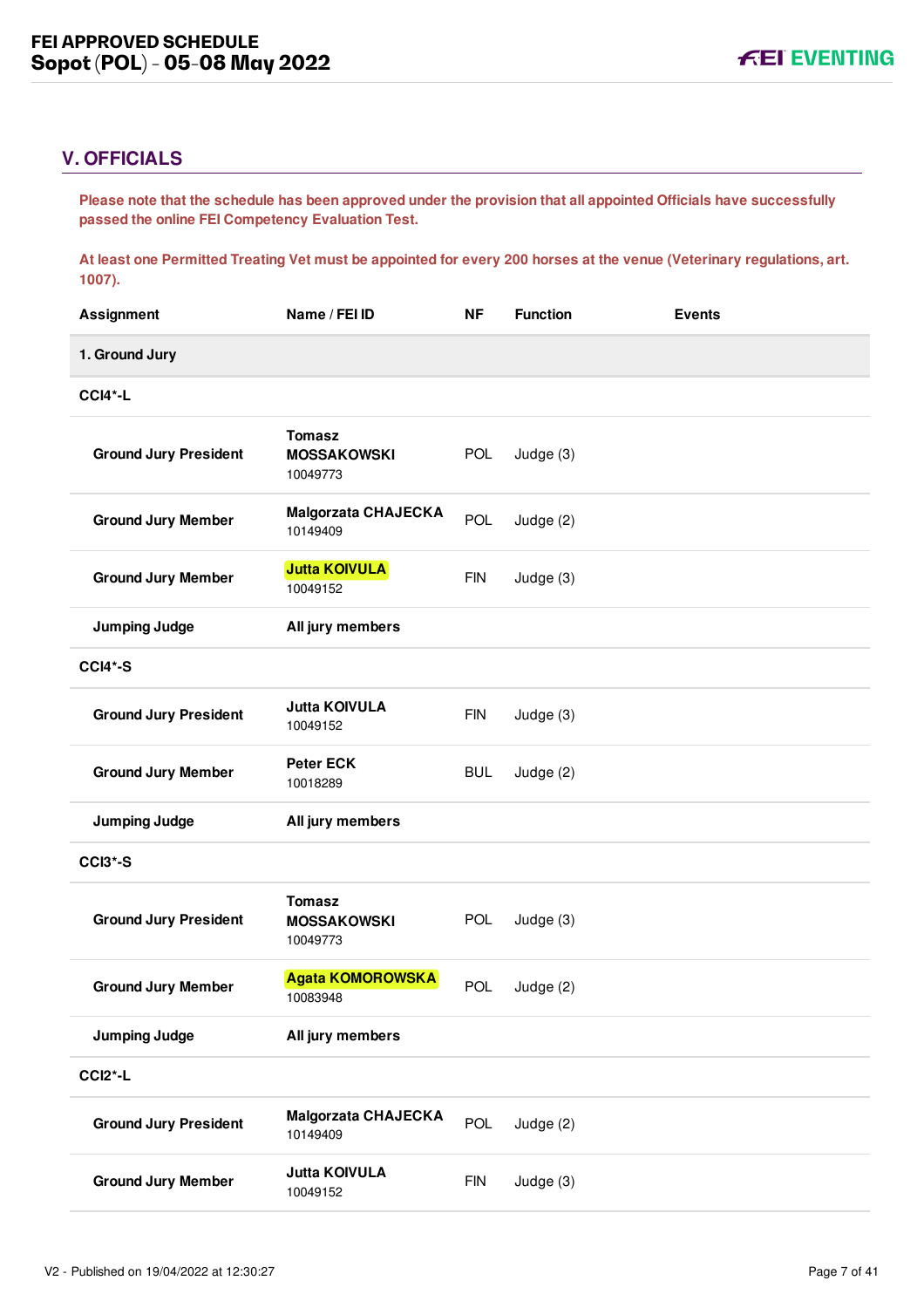# **FEI APPROVED SCHEDULE Sopot (POL) - 05-08 May 2022**

| <b>Assignment</b>                                        | Name / FEI ID                                            | <b>NF</b>  | <b>Function</b>               | <b>Events</b>                                  |
|----------------------------------------------------------|----------------------------------------------------------|------------|-------------------------------|------------------------------------------------|
| <b>Jumping Judge</b>                                     | All jury members                                         |            |                               |                                                |
| <b>CCI2*-S</b>                                           |                                                          |            |                               |                                                |
| <b>Ground Jury President</b>                             | <b>Peter ECK</b><br>10018289                             | <b>BUL</b> | Judge (2)                     |                                                |
| <b>Ground Jury Member</b>                                | Zofia GORSKA<br>10048882                                 | <b>POL</b> | Judge (National)              |                                                |
| <b>Jumping Judge</b>                                     | All jury members                                         |            |                               |                                                |
| <b>CCIP2-S</b>                                           |                                                          |            |                               |                                                |
| <b>Ground Jury President</b>                             | <b>Agata KOMOROWSKA</b><br>10083948                      | <b>POL</b> | Judge (2)                     |                                                |
| <b>Ground Jury Member</b>                                | Zofia GORSKA<br>10048882                                 | POL        | Judge (National)              |                                                |
| <b>Jumping Judge</b>                                     | All jury members                                         |            |                               |                                                |
| 2. Technical Delegate                                    |                                                          |            |                               |                                                |
| <b>Technical Delegate</b>                                | <b>Robert RAMSDEN</b><br>10014902                        | <b>GBR</b> | Technical<br>delegate (3)     | CCI4*-L, CCI4*-S                               |
| <b>Technical Delegate</b>                                | <b>Adelmo MAZZA</b><br>10013770                          | <b>ITA</b> | Technical<br>delegate (2)     | CCI3*-S, CCI2*-L, CCI2*-S,<br>CCIP2-S          |
| <b>Assistant Technical</b><br><b>Delegate</b>            | <b>Adelmo MAZZA</b><br>10013770                          | <b>ITA</b> | Technical<br>delegate (2)     | CCI4*-L, CCI4*-S                               |
| <b>Assistant Technical</b><br><b>Delegate</b>            | <b>Joanna MANDECKA-</b><br><b>TURCZYNSKA</b><br>10045058 | POL        | Technical<br>delegate (2)     | CCI4*-L, CCI4*-S, CCI3*-S,<br>CCI2*-L, CCI2*-S |
| 3. Course Designer                                       |                                                          |            |                               |                                                |
| <b>Cross Country Course</b><br><b>Designer</b>           | <b>Lars CHRISTENSSON</b><br>10004750                     | <b>SWE</b> | Course designer (3)           | <b>All Events</b>                              |
| <b>Jumping Course Designer</b>                           | <b>Krzysztof KIERZEK</b><br>10137214                     | <b>POL</b> | Course designer (2)           | <b>All Events</b>                              |
| <b>Cross Country Assistant</b><br><b>Course Designer</b> | <b>Boguslaw JARECKI</b><br>10063234                      | <b>POL</b> | Course<br>designer (National) | <b>All Events</b>                              |
| <b>Course Builder</b>                                    | <b>Sylwiusz BRONK</b><br>10234351                        |            |                               | <b>All Events</b>                              |
| 4. Chief Steward                                         |                                                          |            |                               |                                                |
| <b>Chief Steward</b>                                     | <b>Zbigniew SEIBT</b><br>10052984                        | <b>POL</b> | Steward (3)                   | <b>All Events</b>                              |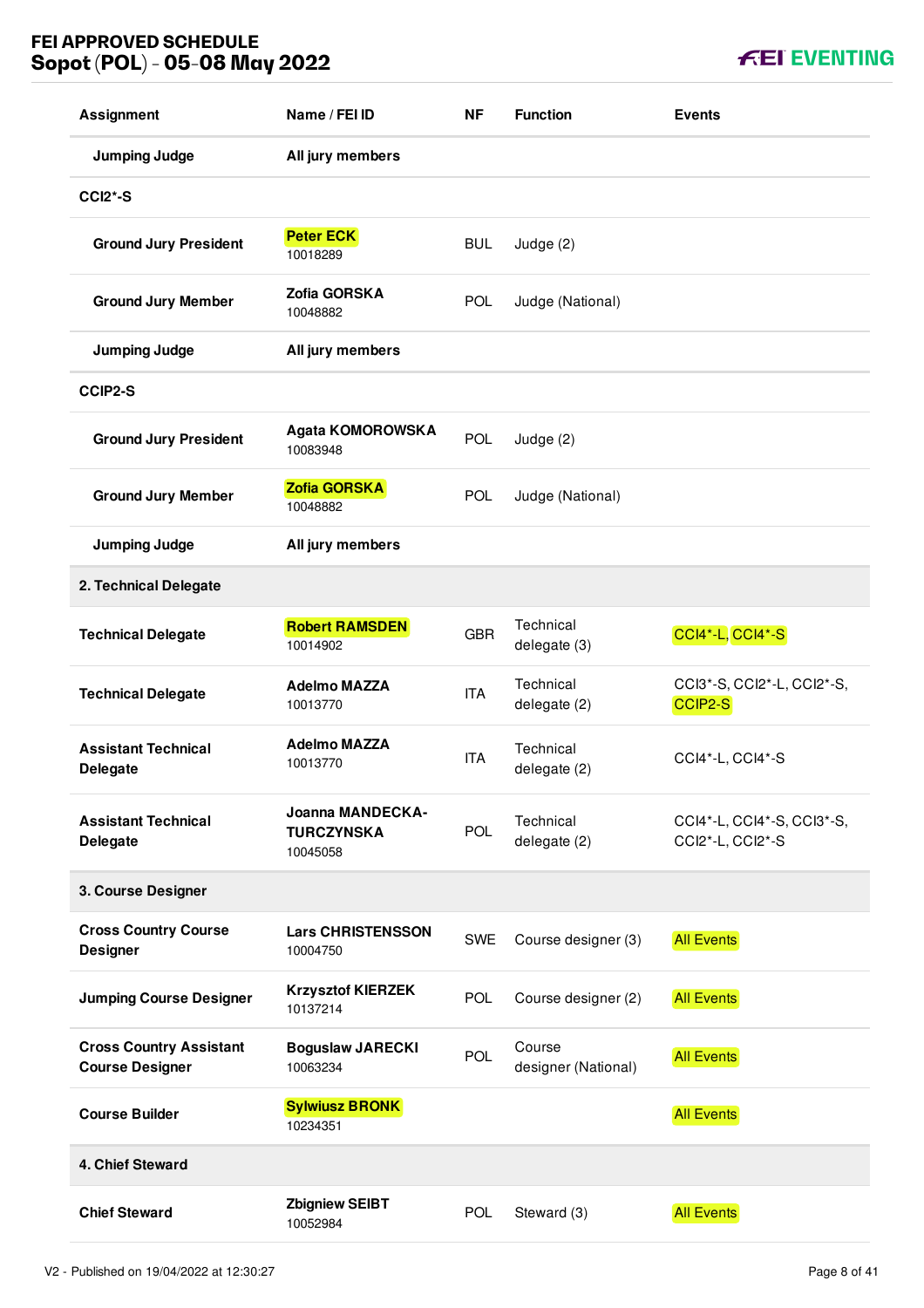# **FEI APPROVED SCHEDULE Sopot (POL) - 05-08 May 2022**

**FEI EVENTING** 

| <b>Assignment</b>                                     | Name / FEI ID                                                        | ΝF         | <b>Function</b>                               | <b>Events</b>     |
|-------------------------------------------------------|----------------------------------------------------------------------|------------|-----------------------------------------------|-------------------|
|                                                       |                                                                      |            |                                               |                   |
| <b>Assistant Chief Steward</b>                        | Alina TALIK -<br><b>PRZECHRZTA</b><br>10169756                       | POL        | Steward (1)                                   | <b>All Events</b> |
| <b>5. Assistant Stewards</b>                          |                                                                      |            |                                               |                   |
| <b>Assistant Steward</b>                              | Malgorzata<br><b>SZKUDLAREK</b><br>10108473                          | <b>POL</b> | Steward (2)                                   | <b>All Events</b> |
| <b>Assistant Steward</b>                              | Justyna OLSZAK<br>10119851                                           | <b>POL</b> | Steward (2)                                   | <b>All Events</b> |
| <b>Assistant Steward</b>                              | Anna BOSIACKA<br>10140023                                            | <b>POL</b> | Steward (1)                                   | <b>All Events</b> |
| <b>Assistant Steward</b>                              | <b>Klaudia FABICKA</b><br>10271698                                   | <b>POL</b> | Steward (National)                            | <b>All Events</b> |
| 6. FEI Veterinary Delegate                            |                                                                      |            |                                               |                   |
| <b>Veterinary Delegate</b>                            | <b>Grzegorz CHAJECKI</b><br>10051661                                 | POL        | Official<br>Veterinarian (3)                  | <b>All Events</b> |
| 7. Veterinary Service Manager & Treating Veterinarian |                                                                      |            |                                               |                   |
| <b>Veterinary Service Manager</b><br>(VSM)            | <b>Zdzislaw PECZYNSKI</b><br>10049905                                | POL        | Official<br>Veterinarian (3)                  | <b>All Events</b> |
| <b>Treating Veterinarian</b>                          | <b>Zdzislaw PECZYNSKI</b><br>10049905                                | <b>POL</b> | <b>FEI Permitted Treating</b><br>Veterinarian | <b>All Events</b> |
| 8. Chief Medical Officer & Medical Services           |                                                                      |            |                                               |                   |
| <b>Chief Medical Officer</b>                          | <b>Barbara BURCZYK</b><br>10269011<br>Phone: +48601666398            |            |                                               | <b>All Events</b> |
| <b>Medical Services</b>                               | Nordambulanse<br>30000113                                            |            | Corporation                                   | <b>All Events</b> |
| 9. Farrier                                            |                                                                      |            |                                               |                   |
| <b>Farrier</b>                                        | Przemyslaw<br><b>PASKUDZKI</b><br>10268495<br>Phone: +48 518 372 964 |            |                                               | <b>All Events</b> |
| <b>Farrier</b>                                        | <b>Adam POTRYKUS</b><br>10247461<br>Phone: +48 695 516 342           |            |                                               | <b>All Events</b> |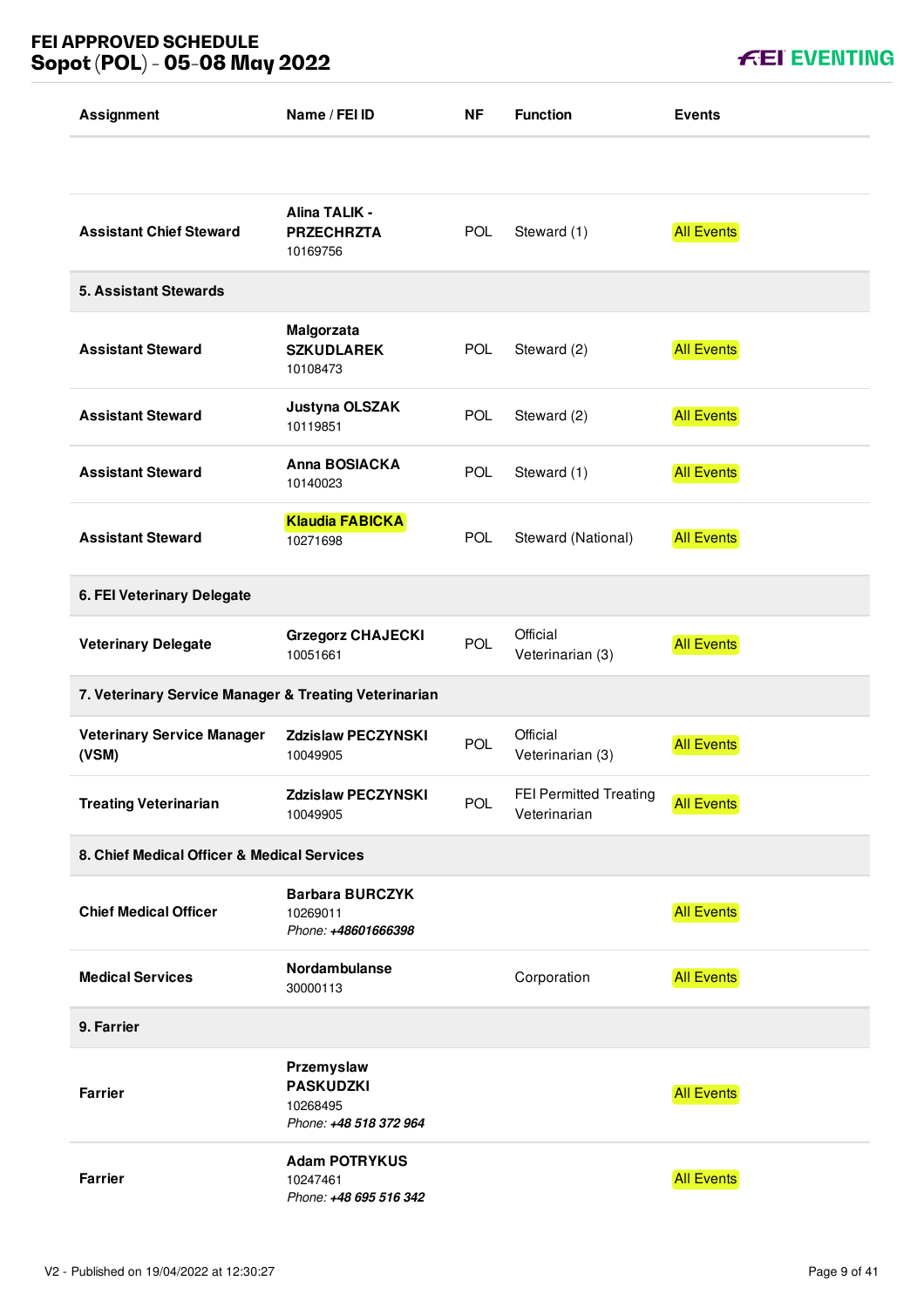# <span id="page-10-0"></span>**VI. INVITATIONS**

#### <span id="page-10-1"></span>**1. GENERAL**

| <b>Invited NFs</b>                               | Unlimited                                                                                                                                                                                                                                     |
|--------------------------------------------------|-----------------------------------------------------------------------------------------------------------------------------------------------------------------------------------------------------------------------------------------------|
| Number of athletes from the host<br>nation       | Unlimited                                                                                                                                                                                                                                     |
| Number of athletes per NF                        | Unlimited                                                                                                                                                                                                                                     |
| Maximum number of horses per<br>athlete          | Unlimited                                                                                                                                                                                                                                     |
| Ballot procedure in case of<br>excessive entries | The number of starters will be limited to max 200 in all competitions. After 200<br>places are filled, the remaining entries will be placed on a waiting listened will be<br>admitted only if there are any withdrawals from the initial 200. |

Athletes are invited by the Organiser through their National Federation. One (1) groom per athlete.

#### <span id="page-10-2"></span>**2. ENTRY RIGHTS TO SHOWGROUNDS / ACCREDITED PERSONS**

Entry right to the stable area according to FEI Veterinary Regulations Articles 1008-1009

#### **NUMBER OF ACCREDITED PERSONS**

| <b>Athlete</b> | 2                                               |
|----------------|-------------------------------------------------|
| <b>Partner</b> |                                                 |
| Groom          |                                                 |
| Horse owner    | 2 accreditations per horse acc. to FEI Passport |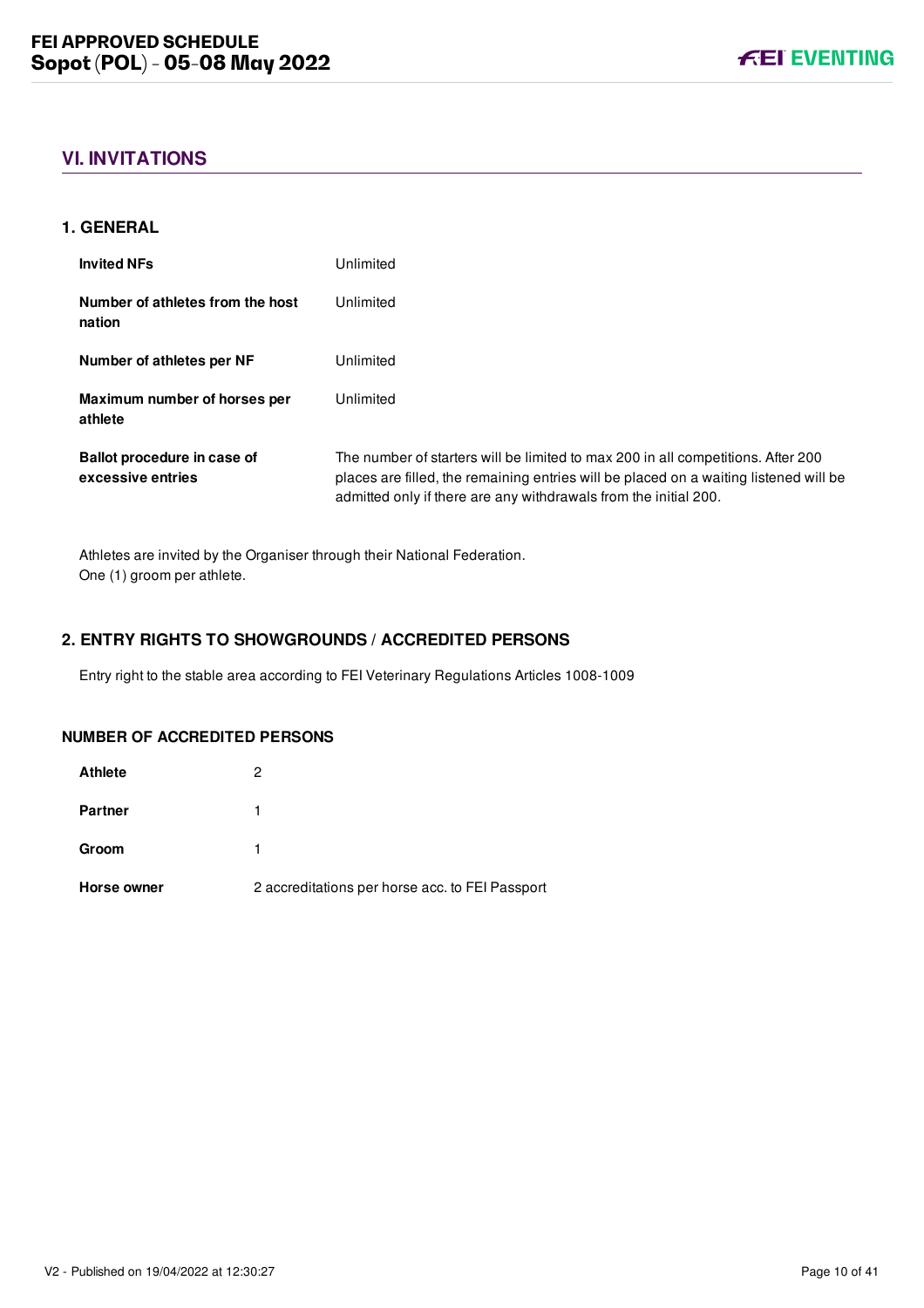# <span id="page-11-0"></span>**VII. ENTRIES**

#### **IMPORTANT**

- Entries must be made through the FEI Entry System for all categories of this Event ([https://entry.fei.org\)](https://entry.fei.org);
- Additional documentation can be found at: <https://inside.fei.org/fei/your-role/it-services/fei-entry-system>
- All Athletes and Horses participating in any International Competition must be registered with the FEI;
- Athletes and/or Horses present at the Event without having been entered through the FEI's Online Entry System will automatically be disqualified unless compelling circumstances warrant otherwise.

#### <span id="page-11-1"></span>**1. ENTRY DATES AND ENTRY FEES**

Entries have to be in accordance with Art. 509 of the FEI Eventing Rules, 25th edition, effective 1st January 2020, updates effective 1st January 2022.

**Deadlines for entries**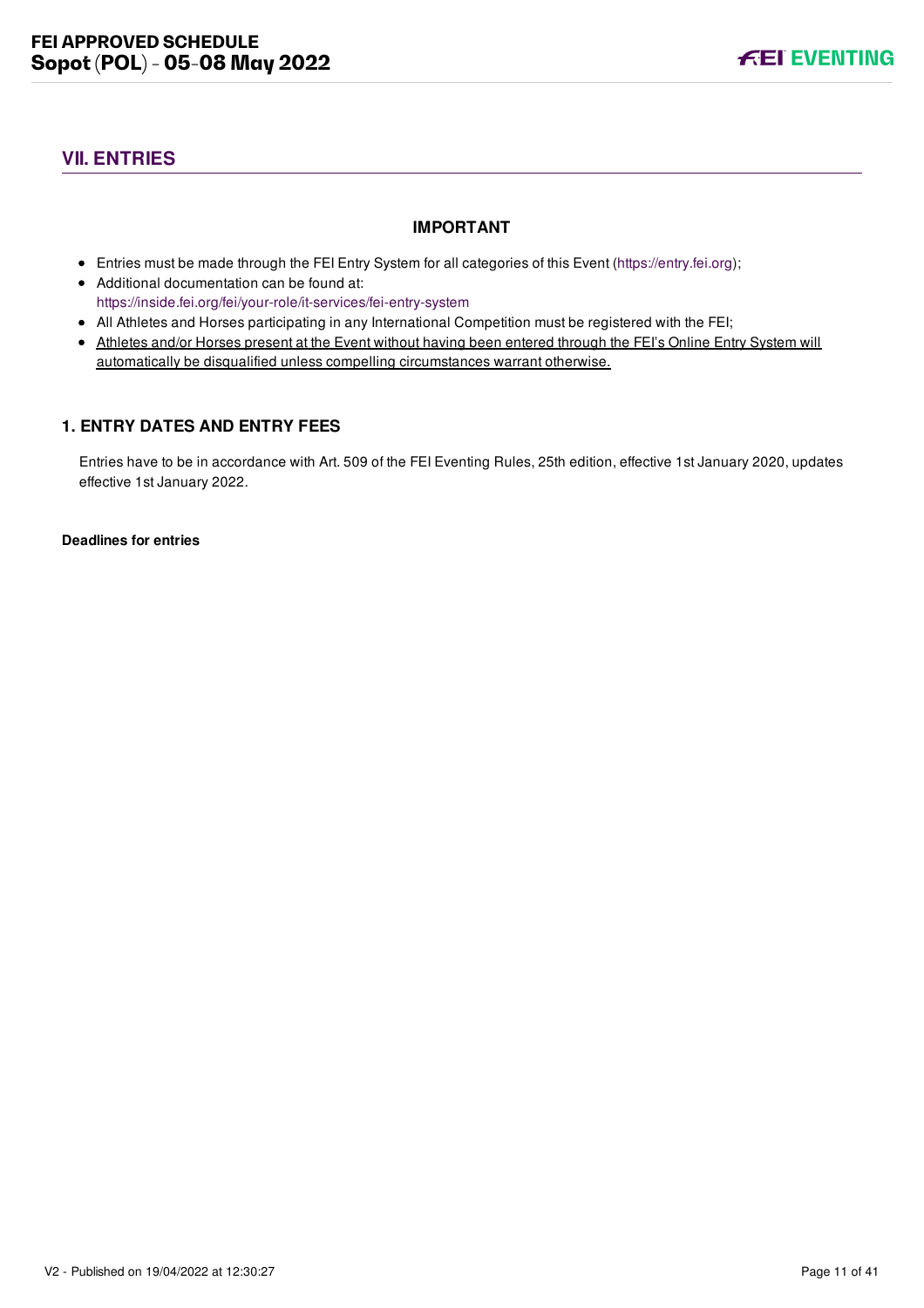**Closing date for definite entries:**

Please be aware, that national classes will be run as well:

**CNC-90**

**CNC-100**

#### **CNC-1\***

Entries by: livejumping.com

**CCI4\*-S** 21/04/2022

**CCI4\*-L** 21/04/2022

Please be aware, that national classes will be run as well:

#### **CNC-90**

#### **CNC-100**

#### **CNC-1\***

Entries by: livejumping.com

**CCI3\*-S** 21/04/2022

Please be aware, that national classes will be run as well:

**CNC-90**

#### **CNC-100**

#### **CNC-1\***

Entries by: livejumping.com

**CCI2\*-L** 21/04/2022

Please be aware, that national classes will be run as well:

#### **CNC-90**

# **CNC-100**

#### **CNC-1\***

Entries by: livejumping.com

**CCI2\*-S** 21/04/2022

Please be aware, that national classes will be run as well:

#### **CNC-90**

#### **CNC-100**

#### **CNC-1\***

Entries by: livejumping.com

**CCIP2-S** 21/04/2022

Please be aware, that national classes will be run as well:

#### **CNC-90**

#### **CNC-100**

#### **CNC-1\***

Entries by: livejumping.com

**FEI EVENTING**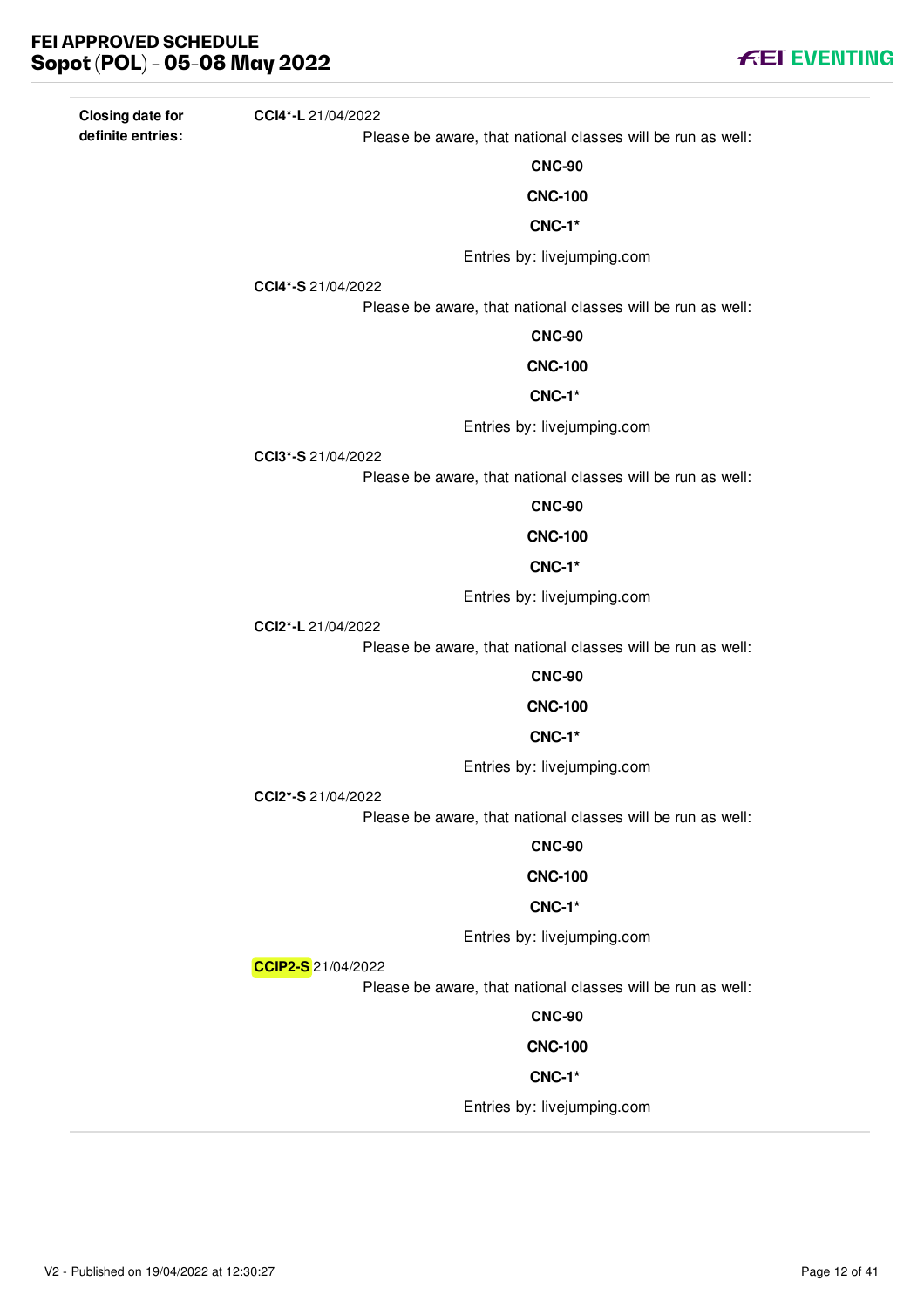

| Last date for<br>substitutions: | CCI4*-L 02/05/2022   |
|---------------------------------|----------------------|
|                                 | CCI4*-S $02/05/2022$ |
|                                 | CCI3*-S $02/05/2022$ |
|                                 | CCI2*-L $02/05/2022$ |
|                                 | CCI2*-S $02/05/2022$ |
|                                 | CCIP2-S 02/05/2022   |

#### **Fees for horses**

| Entry fee per horse              |                        |
|----------------------------------|------------------------|
| CCI4*-L                          | 300 EUR incl. VAT (8%) |
| $CCI4*-S$                        | 300 EUR incl. VAT (8%) |
| CCI3*-S                          | 260 EUR incl. VAT (8%) |
| CCI <sub>2</sub> <sup>*</sup> -L | 250 EUR incl. VAT (8%) |
| CCI <sub>2</sub> <sup>*</sup> -S | 250 EUR incl. VAT (8%) |
| CCIP2-S                          | 250 EUR incl. VAT (8%) |

#### **EADCMP Fee**

Lower Level Events (CIMs) CHF 18 per horse per event (For definition of CIMs see Appendix E of the FEI General Regulations) Higher Level Events CHF 25 per horse per event (All other events not defined as CIMs)

| $CCI4*-L$              | 24 EUR (25 CHF not included in entry fee)<br>CHF 25 per horse per event |
|------------------------|-------------------------------------------------------------------------|
| $CCI4*-S$              | 24 EUR (25 CHF not included in entry fee)<br>CHF 25 per horse per event |
| $CCI3*-S$              | 17 EUR (18 CHF not included in entry fee)<br>CHF 18 per horse per event |
| $CCI2$ <sup>*</sup> -L | 17 EUR (18 CHF not included in entry fee)<br>CHF 18 per horse per event |
| $CCI2*-S$              | 17 EUR (18 CHF not included in entry fee)<br>CHF 18 per horse per event |
| CCIP2-S                | 17 EUR (18 CHF not included in entry fee)<br>CHF 18 per horse per event |
| Stabling fee per horse |                                                                         |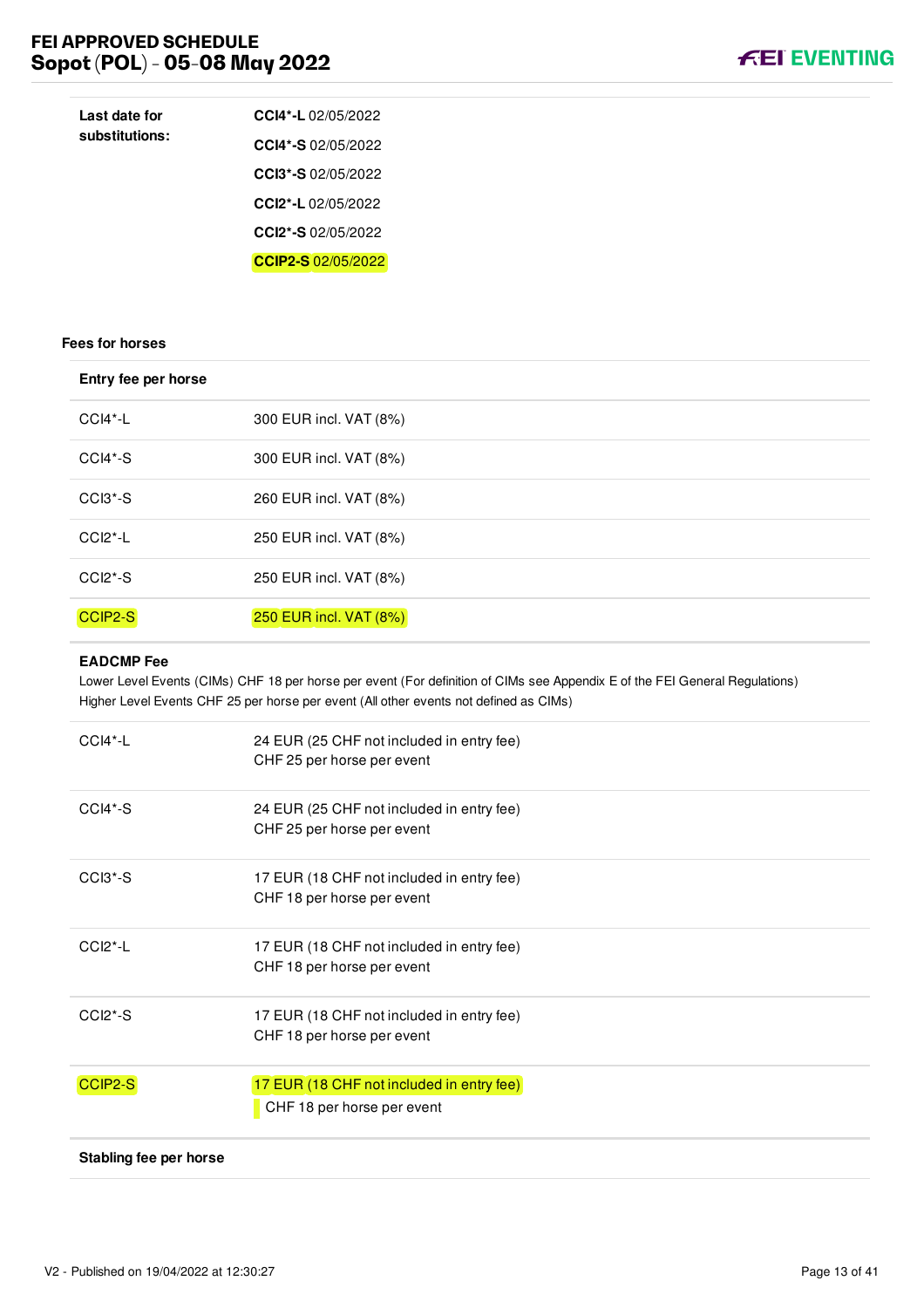

| CCI2*-L   | 120 EUR incl. VAT (8%)                                                                                                                                                                                                                              |
|-----------|-----------------------------------------------------------------------------------------------------------------------------------------------------------------------------------------------------------------------------------------------------|
|           | For current Olympic (Tokyo 2020) medalist - stabling free                                                                                                                                                                                           |
|           | "NEW STABLES" (only 25 boxes, assigned by OC upon request) - 225 EUR (extra day 50 EUR)<br>"PERMANENT OLD STABLES" - 180 EUR (extra day 35 EUR)<br>if needed "TENT STABLES" - 150 EUR (extra day 25 EUR)<br>Stabling must be paid before 21.04.2022 |
|           | <b>ISPECIAL PRICES!</b>                                                                                                                                                                                                                             |
|           | For both weeks of the tour:                                                                                                                                                                                                                         |
|           | "NEW STABLES" (only 25 boxes, assigned by OC upon request) - 150 EUR (extra day 50 EUR)<br>"PERMANENT OLD STABLES" - 120 EUR (extra day 35 EUR)<br>if needed "TENT STABLES" - 100 EUR (extra day 25 EUR)<br>Stabling must be paid before 21.04.2022 |
| CCI3*-S   | 120 EUR incl. VAT (8%)<br>For one week of the tour:                                                                                                                                                                                                 |
|           | For current Olympic (Tokyo 2020) medalist - stabling free                                                                                                                                                                                           |
|           | "NEW STABLES" (only 25 boxes, assigned by OC upon request) - 225 EUR (extra day 50 EUR)<br>"PERMANENT OLD STABLES" - 180 EUR (extra day 35 EUR)<br>if needed "TENT STABLES" - 150 EUR (extra day 25 EUR)<br>Stabling must be paid before 21.04.2022 |
|           | <b>ISPECIAL PRICES!</b>                                                                                                                                                                                                                             |
|           | For both weeks of the tour:                                                                                                                                                                                                                         |
|           | "NEW STABLES" (only 25 boxes, assigned by OC upon request) - 150 EUR (extra day 50 EUR)<br>"PERMANENT OLD STABLES" - 120 EUR (extra day 35 EUR)<br>if needed "TENT STABLES" - 100 EUR (extra day 25 EUR)<br>Stabling must be paid before 21.04.2022 |
|           | For one week of the tour:                                                                                                                                                                                                                           |
| $CCI4*-S$ | 120 EUR incl. VAT (8%)                                                                                                                                                                                                                              |
|           | For current Olympic (Tokyo 2020) medalist - stabling free                                                                                                                                                                                           |
|           | "NEW STABLES" (only 25 boxes, assigned by OC upon request) - 225 EUR (extra day 50 EUR)<br>"PERMANENT OLD STABLES" - 180 EUR (extra day 35 EUR)<br>if needed "TENT STABLES" - 150 EUR (extra day 25 EUR)<br>Stabling must be paid before 21.04.2022 |
|           | <b>ISPECIAL PRICES!</b>                                                                                                                                                                                                                             |
|           | For both weeks of the tour:                                                                                                                                                                                                                         |
|           | "NEW STABLES" (only 25 boxes, assigned by OC upon request) - 150 EUR (extra day 50 EUR)<br>"PERMANENT OLD STABLES" - 120 EUR (extra day 35 EUR)<br>if needed "TENT STABLES" - 100 EUR (extra day 25 EUR)<br>Stabling must be paid before 21.04.2022 |
|           |                                                                                                                                                                                                                                                     |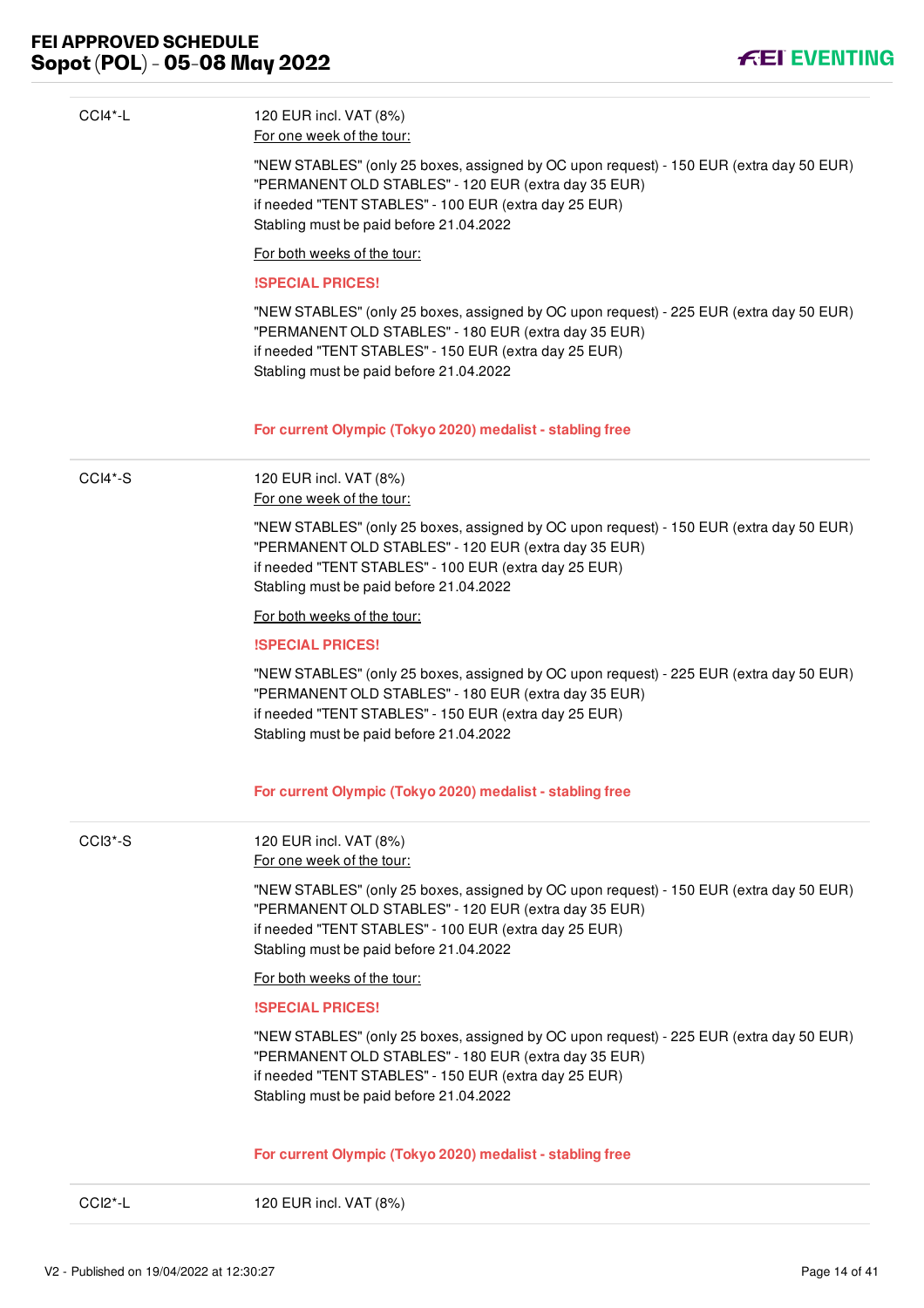

| CCI <sub>2</sub> <sup>*</sup> -S | 120 EUR incl. VAT (8%)<br>For one week of the tour:                                                                                                                                                                                                    |
|----------------------------------|--------------------------------------------------------------------------------------------------------------------------------------------------------------------------------------------------------------------------------------------------------|
|                                  | "NEW STABLES" (only 25 boxes, assigned by OC upon request) - 150 EUR (extra day 50 EUR)<br>"PERMANENT OLD STABLES" - 120 EUR (extra day 35 EUR)<br>if needed "TENT STABLES" - 100 EUR (extra day 25 EUR)<br>Stabling must be paid before 21.04.2022    |
|                                  | For both weeks of the tour:                                                                                                                                                                                                                            |
|                                  | <b>SPECIAL PRICES!</b>                                                                                                                                                                                                                                 |
|                                  | "NEW STABLES" (only 25 boxes, assigned by OC upon request) - 225 EUR (extra day 50 EUR)<br>"PERMANENT OLD STABLES" - 180 EUR (extra day 35 EUR)<br>if needed "TENT STABLES" - 150 EUR (extra day 25 EUR)<br>Stabling must be paid before 21.04.2022    |
|                                  | For current Olympic (Tokyo 2020) medalist - stabling free                                                                                                                                                                                              |
| CCIP2-S                          | 120 EUR incl. VAT (8%)                                                                                                                                                                                                                                 |
|                                  | For one week of the tour:                                                                                                                                                                                                                              |
|                                  | "NEW STABLES" (only 25 boxes, assigned by OC upon request) - 150 EUR (extra day 50<br>EUR)<br>"PERMANENT OLD STABLES" - 120 EUR (extra day 35 EUR)<br>if needed "TENT STABLES" - 100 EUR (extra day 25 EUR)<br>Stabling must be paid before 21.04.2022 |
|                                  | For both weeks of the tour:                                                                                                                                                                                                                            |
|                                  | <b>SPECIAL PRICES!</b>                                                                                                                                                                                                                                 |
|                                  | "NEW STABLES" (only 25 boxes, assigned by OC upon request) - 225 EUR (extra day 50<br>EUR)<br>"PERMANENT OLD STABLES" - 180 EUR (extra day 35 EUR)<br>if needed "TENT STABLES" - 150 EUR (extra day 25 EUR)<br>Stabling must be paid before 21.04.2022 |
| Total fee per horse              |                                                                                                                                                                                                                                                        |
| CCI4*-L                          | 444 EUR incl. VAT                                                                                                                                                                                                                                      |
| CCI4*-S                          | 444 EUR incl. VAT                                                                                                                                                                                                                                      |

CCI3\*-S 397 EUR incl. VAT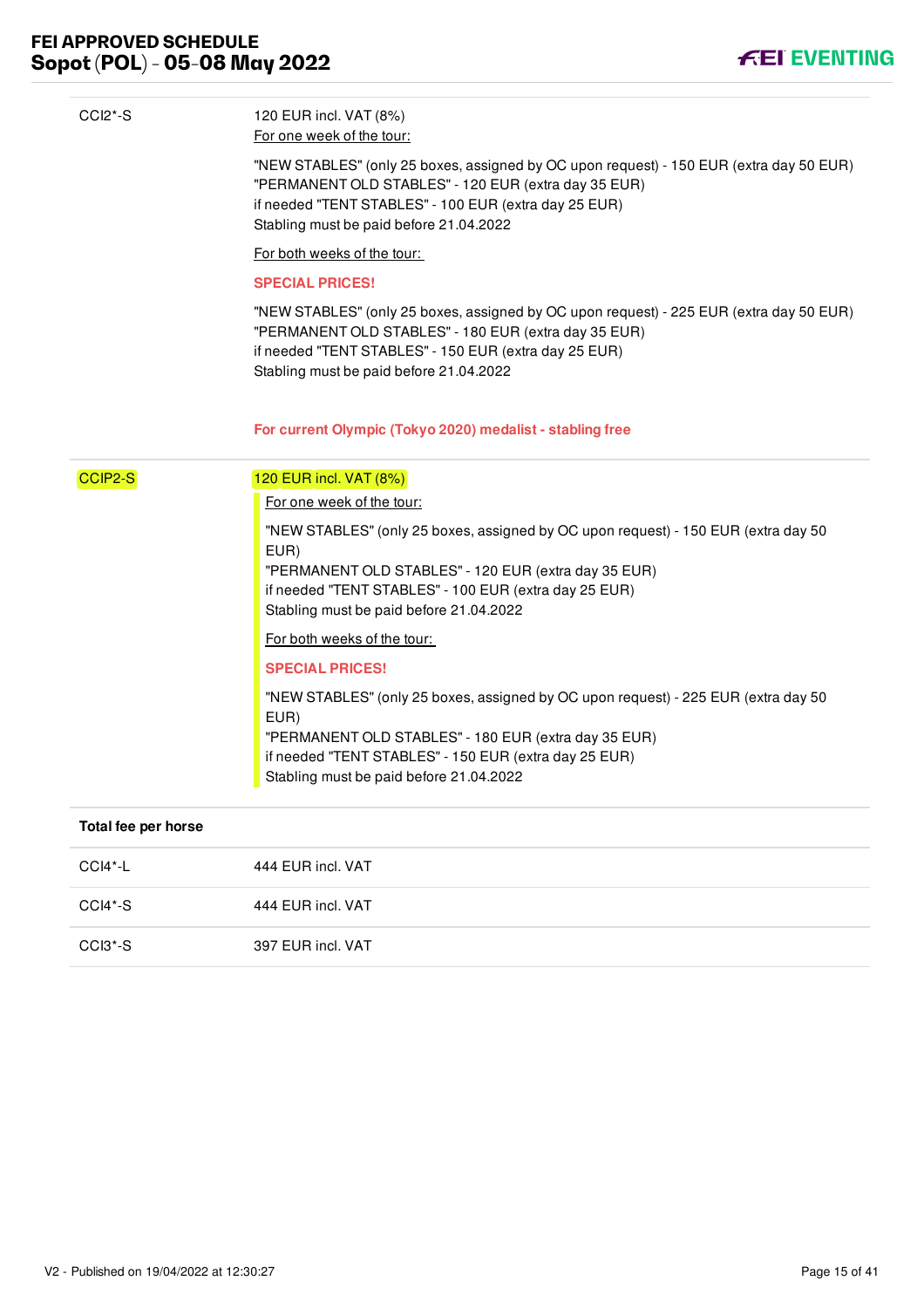

| $CCI2^* - L$ | 387 FUR incl. VAT<br>For one week of the tour:                                                                                                                                                                                                      |
|--------------|-----------------------------------------------------------------------------------------------------------------------------------------------------------------------------------------------------------------------------------------------------|
|              | "NEW STABLES" (only 25 boxes, assigned by OC upon request) - 150 EUR (extra day 50 EUR)<br>"PERMANENT OLD STABLES" - 120 EUR (extra day 35 EUR)<br>if needed "TENT STABLES" - 100 EUR (extra day 25 EUR)<br>Stabling must be paid before 21.04.2022 |
|              | For both weeks of the tour:                                                                                                                                                                                                                         |
|              | <b>SPECIAL PRICES!</b>                                                                                                                                                                                                                              |
|              | "NEW STABLES" (only 25 boxes, assigned by OC upon request) - 225 EUR (extra day 50 EUR)<br>"PERMANENT OLD STABLES" - 180 EUR (extra day 35 EUR)<br>if needed "TENT STABLES" - 150 EUR (extra day 25 EUR)<br>Stabling must be paid before 21.04.2022 |
|              | For current Olympic (Tokyo 2020) medalist - stabling free                                                                                                                                                                                           |
| $CCI2*-S$    | 387 EUR incl. VAT                                                                                                                                                                                                                                   |
| CCIP2-S      | 387 EUR incl. VAT                                                                                                                                                                                                                                   |

#### <span id="page-16-0"></span>**2. DETAILS ENTRY PROCEDURE FEE / PAYMENT**

Hipodrom Sopot sp. z o.o., Polna 1, 81-745 Sopot, Poland

#### For PLN payments:

PKO Bank Polski S.A.O/POB PLN 73 1440 1101 0000 0000 1146 9353

For EUR payments:

PKO Bank Polski S.A. O/POB SWIFT CODE (BIC) BPKOPLPW

PL 54 1440 1101 0000 0000 1268 9567 (BIC) BPKOPLPW

All bank transfer costs must be compensated to the amounts stated in the Schedule. The difference has to be paid upon arrival. This amount will not be refunded.

**Stabling must be paid till 21.04 and must be accompanied to the definite entries, otherwise no stabling will be provided.** 

All payment can be done either in EUR or PLN equivalent. Any costs difference must be reimbursed at the rate of exchange stated 27.04. (Bank NBP)

#### **Every rider should pay for the stabling in advance.**

For the first bedding organizer provides straw, **shaving must be ordered in advance and paid additionalny.**

After the decision which box horse will be stabled the difference will be charged upon arrival.

#### **INVOICES:**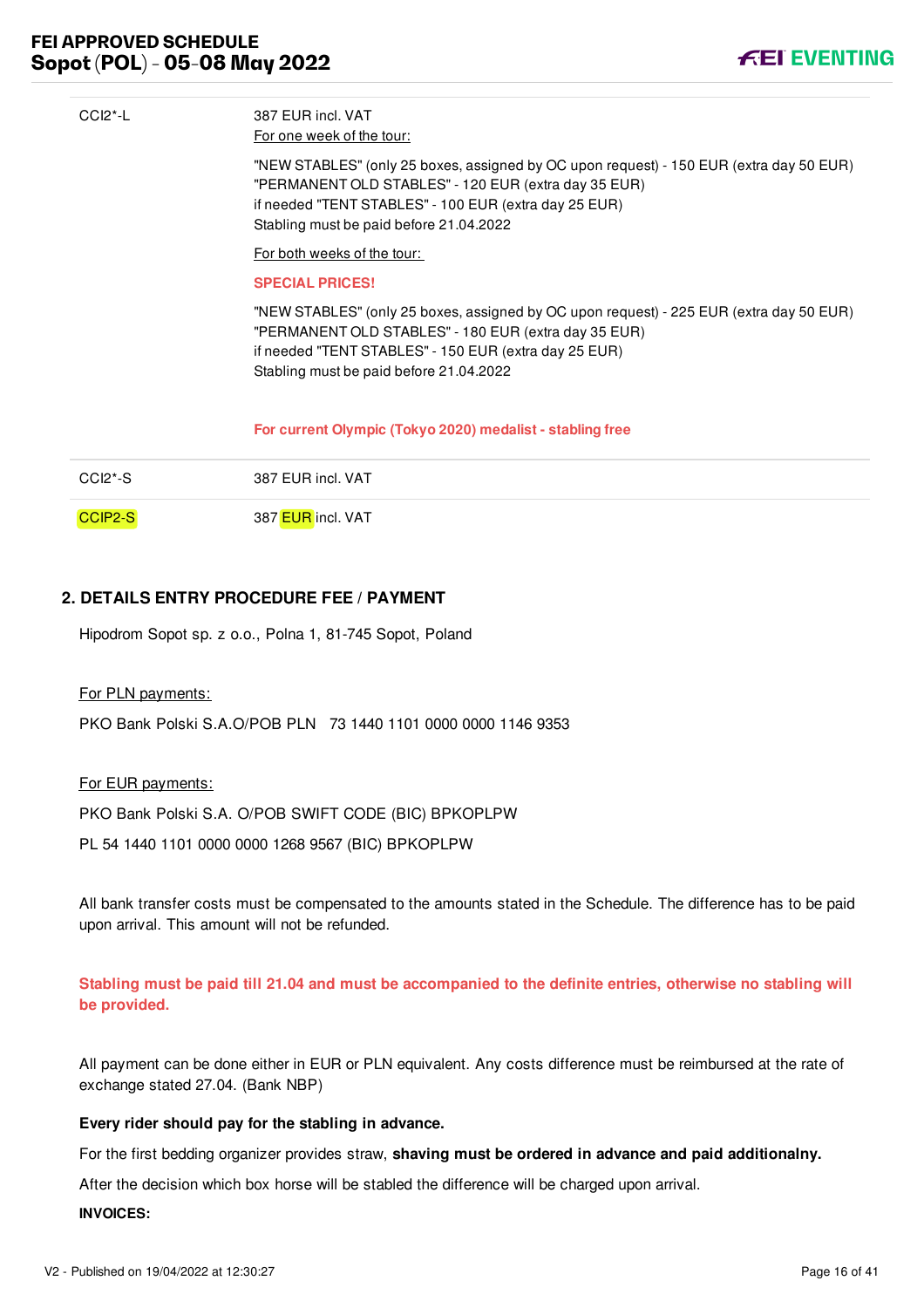Person who want to receive an invoice for the company are asked to write a tax identification number in the tittle of the transfer and send information to the email address: ksiegowosc@hipodrom.sopot.pl

#### <span id="page-17-0"></span>**3. OTHER FEES**

All other fees must be listed hereunder with the details of the amounts to be charged and approved by the FEI. Only fees approved by the FEI and listed in the approved Schedule can be charged by the OC.

| Electricity for boxes | 50 EUR per box                                                                                                               |
|-----------------------|------------------------------------------------------------------------------------------------------------------------------|
| (upon request)        | only upon request                                                                                                            |
| Manure disposal       | Included in entry fee                                                                                                        |
| Hay                   | 8 EUR per bale incl. VAT (8%)                                                                                                |
| <b>Straw</b>          | 6 EUR per bale incl. VAT (8%)                                                                                                |
| Shavings              | 20 EUR per bale incl. VAT (8%)                                                                                               |
| Sanitary facilities   | Free of charge                                                                                                               |
| Lorry / Caravan area  |                                                                                                                              |
| Parking price         | Free of charge                                                                                                               |
| Power supply          | Provided by the OC at the following cost:<br>100 EUR per lorry/caravan incl. VAT (8%)<br>For both weeks of the tour: 150 EUR |
| Water supply          | Free of charge                                                                                                               |
| <b>Specific fees</b>  |                                                                                                                              |
| Health papers         | 25 EUR per horse incl. VAT (8%)<br>ONLY UPON REQUEST IN ADVANCE!                                                             |

All aforementioned amounts include VAT, if applicable

VAT number of the Organiser: PL 585 10 01 93

#### <span id="page-17-1"></span>**4. NO-SHOWS AND LATE WITHDRAWALS**

In the case of withdrawals after the date of definite entries or no-shows the athlete or the respective NF will be held liable to reimburse the OC for the actual financial loss incurred by the OC (i.e. stabling and hotel expenses) as a result of the late withdrawal or no-show.

**Amount charged** 120 EUR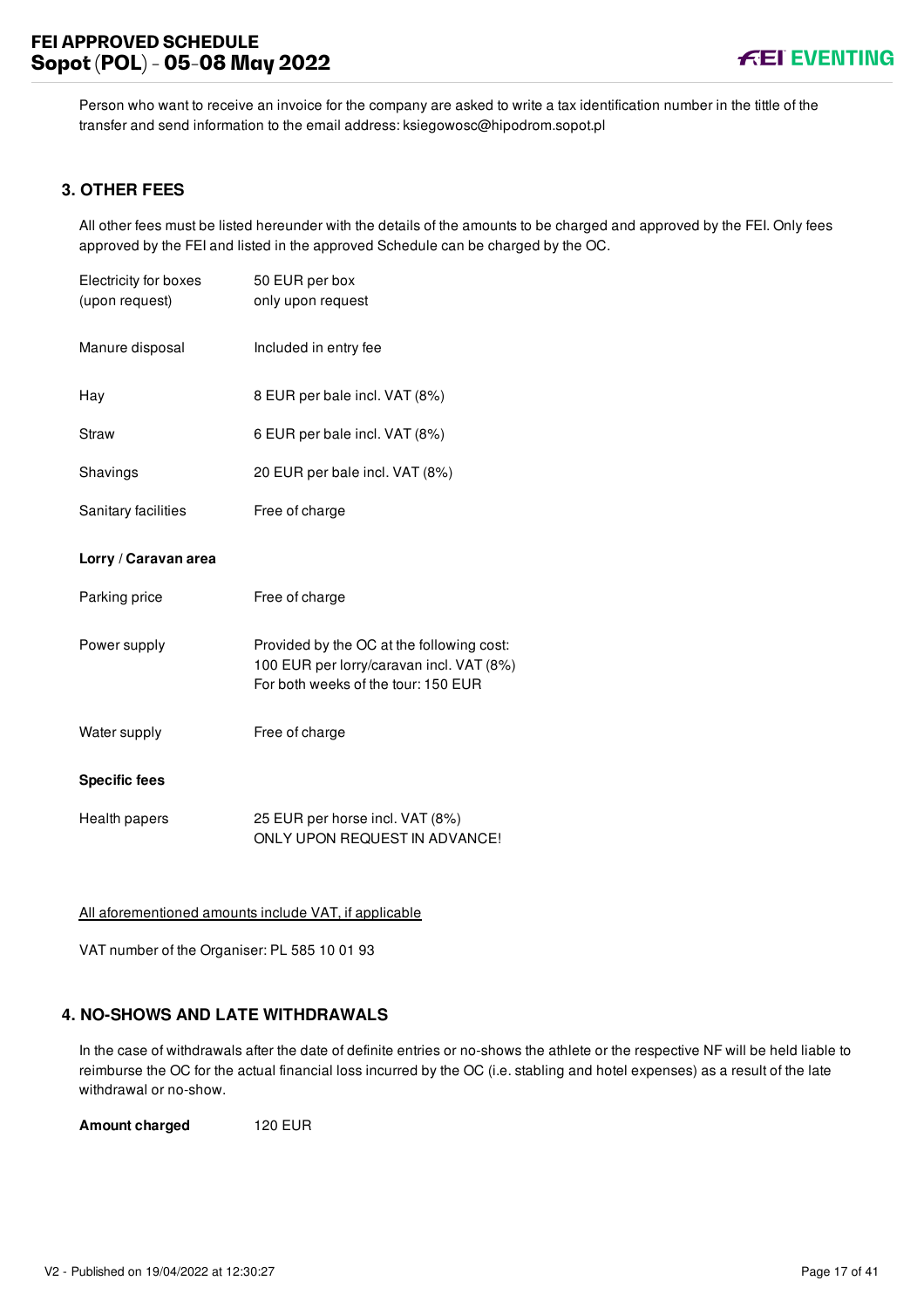

**Refund procedure Withdrawal before the date of definite entries** - OC refund all fees

**Withdrawal after the date of definite entries and before 02.05** - Athletes or respective NF has to pay the amount of 120 EUR per horse

**Withdrawal after the date of 02.05 or no-shows** - Athletes or respective NF has to pay total entry fee per horse

#### <span id="page-18-0"></span>**5. QUALIFICATIONS**

Entries have to be in accordance with Art. 520 and 521 of the FEI Eventing Rules, 25th edition, effective 1st January 2020, updates effective 1st January 2022.

The eligibility to compete will be determined by a combination of the following:

- The level of the Athlete category (National, D, C, B, A) (Art.519)
- The achievement of a number of Minimum Eligibility Requirements according to the eligibility matrix of requirements (Art. 520)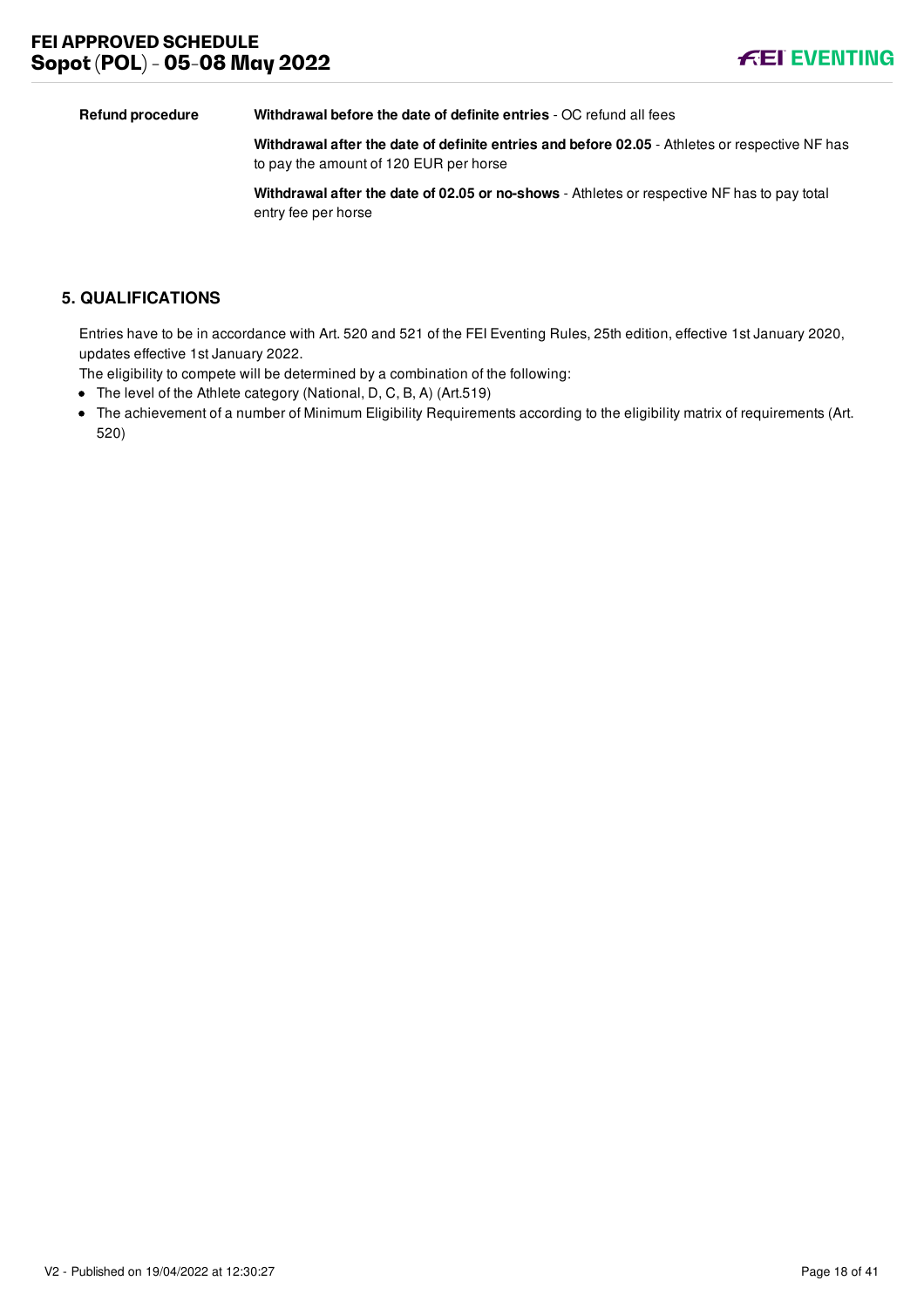# <span id="page-19-0"></span>**VIII. TIMETABLE**

| $CCI4*-L$                                                                                                                       | Day       | <b>Date</b> | <b>Time</b>           |
|---------------------------------------------------------------------------------------------------------------------------------|-----------|-------------|-----------------------|
| Vet examination on arrival                                                                                                      | Wednesday | 04/05/2022  | 09:00                 |
| <b>Opening of stables</b><br>Arrivals only between 9 a.m. - 9 p.m! Other time only upon request and after<br>acceptation of VD! | Wednesday | 04/05/2022  | 09:00                 |
| <b>Official course inspection</b>                                                                                               | Thursday  | 05/05/2022  | 12:00                 |
| 1st horse inspection                                                                                                            | Thursday  | 05/05/2022  | 19:00                 |
| <b>Welcome briefing</b><br>Orange hall (big indoor) - entresol                                                                  | Thursday  | 05/05/2022  | 20:00                 |
| <b>Dressage Test</b>                                                                                                            | Friday    | 06/05/2022  | 16:00                 |
| <b>Briefing before XC test</b><br>Orange hall (big indoor) - entresol                                                           | Friday    | 06/05/2022  | 19:00                 |
| <b>Cross-Country Test</b>                                                                                                       | Saturday  | 07/05/2022  | 16:00                 |
| 2nd horse inspection                                                                                                            | Sunday    | 08/05/2022  | 08:00                 |
| <b>Jumping Test</b>                                                                                                             | Sunday    | 08/05/2022  | 13:00                 |
| Prize-giving                                                                                                                    | Sunday    | 08/05/2022  | After Jumping<br>Test |

| CCI4*-S                                                                                                                         | Day       | <b>Date</b> | <b>Time</b> |
|---------------------------------------------------------------------------------------------------------------------------------|-----------|-------------|-------------|
| Vet examination on arrival                                                                                                      | Wednesday | 04/05/2022  | 09:00       |
| <b>Opening of stables</b><br>Arrivals only between 9 a.m. - 9 p.m! Other time only upon request and after<br>acceptation of VD! | Wednesday | 04/05/2022  | 09:00       |
| Official course inspection                                                                                                      | Thursday  | 05/05/2022  | 12:00       |
| <b>Dressage Test - 1st Day</b>                                                                                                  | Thursday  | 05/05/2022  | 16:00       |
| <b>XC course walk for riders</b>                                                                                                | Thursday  | 05/05/2022  | 16:00       |
| <b>Welcome briefing</b><br>Orange hall (big indoor) - entresols                                                                 | Thursday  | 05/05/2022  | 20:00       |
| <b>Dressage Test - 2nd Day</b>                                                                                                  | Friday    | 06/05/2022  | 16:00       |
| <b>Briefing before XC test</b><br>Orange hall (big indoor) - entresol                                                           | Friday    | 06/05/2022  | 19:00       |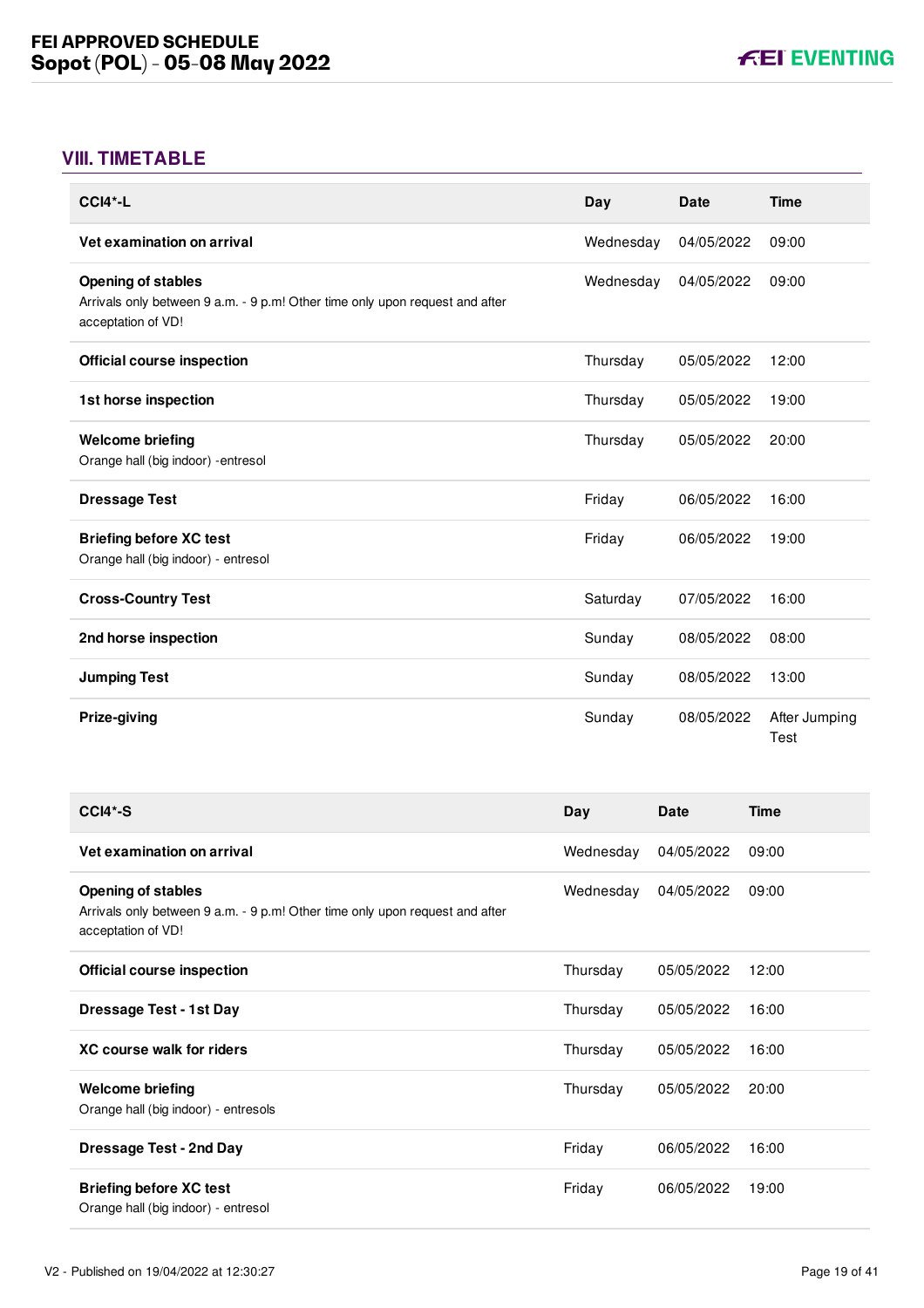# **FEI APPROVED SCHEDULE Sopot (POL) - 05-08 May 2022**



| <b>Jumping Test</b>        | Saturday | 07/05/2022 | 12:00                               |
|----------------------------|----------|------------|-------------------------------------|
| <b>Cross-Country Test</b>  | Sunday   | 08/05/2022 | 12:00                               |
| Prize-giving<br>Main arena | Sunday   | 08/05/2022 | After Cross-<br><b>Country Test</b> |

| $CCI3*-S$                                                                                                                       | Day       | <b>Date</b> | <b>Time</b>                           |
|---------------------------------------------------------------------------------------------------------------------------------|-----------|-------------|---------------------------------------|
| <b>Opening of stables</b><br>Arrivals only between 9 a.m. - 9 p.m! Other time only upon request and after<br>acceptation of VD! | Wednesday | 04/05/2022  | 09:00                                 |
| Vet examination on arrival                                                                                                      | Wednesday | 04/05/2022  | 09:00                                 |
| <b>Official course inspection</b>                                                                                               | Thursday  | 05/05/2022  | 13:30                                 |
| <b>Dressage Test - 1st Day</b>                                                                                                  | Thursday  | 05/05/2022  | 15:30                                 |
| <b>XC opening for riders</b>                                                                                                    | Thursday  | 05/05/2022  | 16:00                                 |
| <b>Welcome briefing</b><br>Orange hall (big indoor) - entresol                                                                  | Thursday  | 05/05/2022  | 20:00                                 |
| <b>Dressage Test - 2nd Day</b>                                                                                                  | Friday    | 06/05/2022  | 08:30                                 |
| <b>Briefing before XC test</b><br>Orange hall (big indoor) - entresol                                                           | Friday    | 06/05/2022  | 19:00                                 |
| <b>Jumping Test</b>                                                                                                             | Saturday  | 07/05/2022  | 10:00                                 |
| <b>Cross-Country Test</b>                                                                                                       | Sunday    | 08/05/2022  | 10:00                                 |
| Prize-giving<br>Main arena                                                                                                      | Sunday    | 08/05/2022  | After Cross-Country<br>Test (CCI4*-S) |

| $CCI2$ <sup>*</sup> -L                                                                                                          | Day       | Date       | <b>Time</b> |
|---------------------------------------------------------------------------------------------------------------------------------|-----------|------------|-------------|
| Vet examination on arrival                                                                                                      | Wednesday | 04/05/2022 | 09:00       |
| <b>Opening of stables</b><br>Arrivals only between 9 a.m. - 9 p.m! Other time only upon request and after<br>acceptation of VD! | Wednesday | 04/05/2022 | 09:00       |
| <b>Official course inspection</b>                                                                                               | Thursday  | 05/05/2022 | 14:00       |
| 1st horse inspection                                                                                                            | Thursday  | 05/05/2022 | 19:00       |
| <b>Dressage Test</b>                                                                                                            | Friday    | 06/05/2022 | 08:00       |
| <b>Cross-Country Test</b>                                                                                                       | Saturday  | 07/05/2022 | 11:00       |
| 2nd horse inspection                                                                                                            | Sunday    | 08/05/2022 | 08:00       |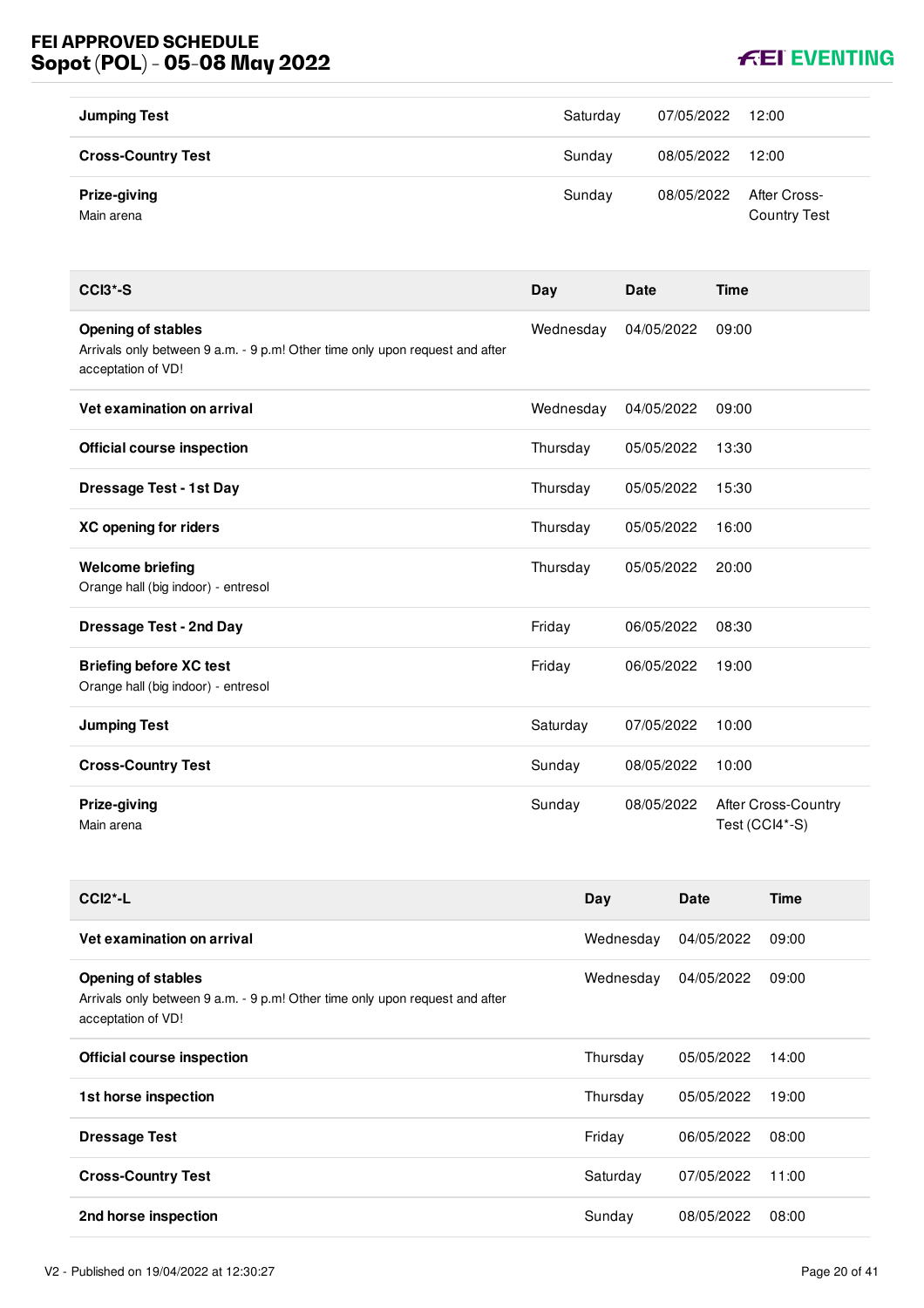# **FEI APPROVED SCHEDULE Sopot (POL) - 05-08 May 2022**



| <b>Jumping Test</b> | Sundav | 08/05/2022 11:00 |                                  |
|---------------------|--------|------------------|----------------------------------|
| Prize-giving        | Sunday |                  | 08/05/2022 After Jumping<br>Test |

| $CCI2*-S$                                                                                                                       | Day       | Date       | <b>Time</b>                                  |
|---------------------------------------------------------------------------------------------------------------------------------|-----------|------------|----------------------------------------------|
| Vet examination on arrival                                                                                                      | Wednesday | 04/05/2022 | 09:00                                        |
| <b>Opening of stables</b><br>Arrivals only between 9 a.m. - 9 p.m! Other time only upon request and after<br>acceptation of VD! | Wednesday | 04/05/2022 | 09:00                                        |
| <b>Official course inspection</b>                                                                                               | Thursday  | 05/05/2022 | 12:00                                        |
| <b>Dressage Test - 1st Day</b>                                                                                                  | Thursday  | 05/05/2022 | 15:30                                        |
| XC opening for riders                                                                                                           | Thursday  | 05/05/2022 | 16:00                                        |
| <b>Welcome briefing</b><br>Orange hall (big indoor) - entresol                                                                  | Thursday  | 05/05/2022 | 20:00                                        |
| <b>Dressage Test - 2nd Day</b>                                                                                                  | Friday    | 06/05/2022 | 08:30                                        |
| <b>Briefing before XC test</b><br>Orange hall (big indoor) - entresol                                                           | Friday    | 06/05/2022 | 19:00                                        |
| <b>Jumping Test</b>                                                                                                             | Saturday  | 07/05/2022 | 09:00                                        |
| <b>Cross-Country Test</b>                                                                                                       | Sunday    | 08/05/2022 | 09:30                                        |
| Prize-giving                                                                                                                    | Sunday    | 08/05/2022 | <b>After Cross-Country</b><br>Test (CCI4*-S) |

| CCIP2-S                           | Day             | Date       | Time                            |
|-----------------------------------|-----------------|------------|---------------------------------|
| Vet examination on arrival        | Wednesday       | 04/05/2022 | 09:00                           |
| <b>Opening of stables</b>         | Wednesday       | 04/05/2022 | 09:00                           |
| <b>Official course inspection</b> | Thursday        | 05/05/2022 | 12:00                           |
| <b>Dressage Test</b>              | Friday          | 06/05/2022 | 08:00                           |
| <b>Jumping Test</b>               | <b>Saturday</b> | 07/05/2022 | 10:00                           |
| <b>Cross-Country Test</b>         | Sunday          | 08/05/2022 | 08:00                           |
| <b>Prize-giving</b>               | Sunday          | 08/05/2022 | <b>After Cross-Country Test</b> |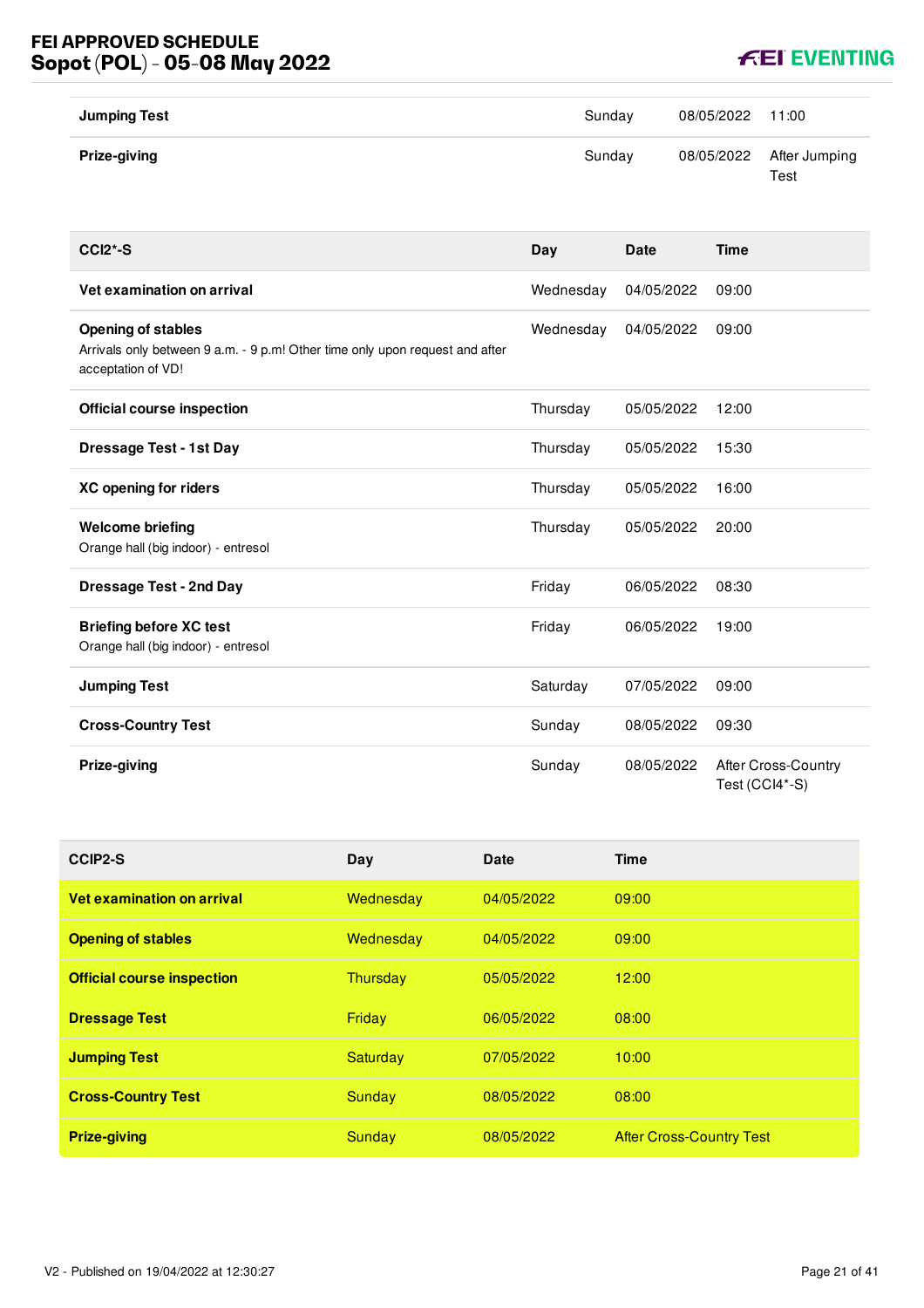# <span id="page-22-0"></span>**IX. COMPETITIONS**

**These competitions will be in accordance with the FEI Eventing Rules and its Annexes, 25th edition, effective 1st January 2020, updates effective 1st January 2022.**

#### <span id="page-22-1"></span>**CCI4\*-L**

This is **provisional** timetable which will be verified at the latest 03.05 and published on livejumping.com. Minor changes are acceptable also during the show.

#### **TECHNICAL CONDITIONS**

| <b>DRESSAGE TEST</b><br>$CCI4*-L$   | $CCH* B$                    |               |
|-------------------------------------|-----------------------------|---------------|
| <b>CROSS-COUNTRY</b><br><b>TEST</b> | Length:                     | 5700 - 6270 m |
| $CCI4*-L$                           | Speed:                      | 570 m/min     |
|                                     | <b>Number of efforts:</b>   | $35 - 40$     |
|                                     |                             |               |
| <b>JUMPING</b><br>$CCI4*-L$         | Distance:                   | 600 m         |
|                                     | Speed:                      | $375$ m/min   |
|                                     | Max. number of efforts:     | 15            |
|                                     | <b>Number of obstacles:</b> | 11 - 12       |

#### **PRIZE CLASSIFICATION**

| Total amount of prize money per<br>section:                                                                        | 3,000 EUR                                                                                            |
|--------------------------------------------------------------------------------------------------------------------|------------------------------------------------------------------------------------------------------|
| l place – 1000 €<br>Il place – 750 €<br>III place $-500 \text{ } \in$<br>IV place $-400 \in$<br>V place $-350 \in$ | 25% of starters - 100€ (to be divided between further placed competitors according to R.G.Art.129.3) |

10%

-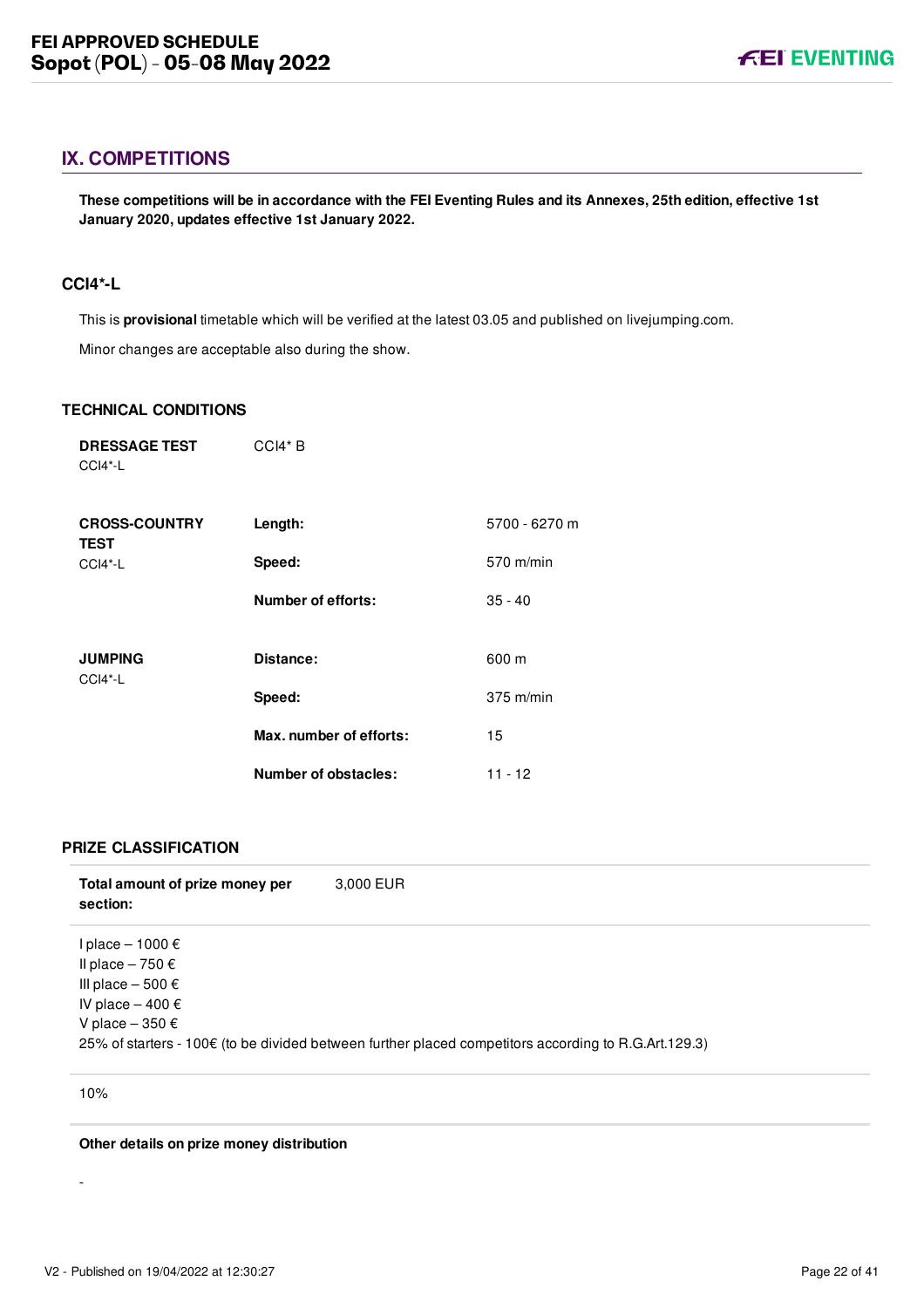# <span id="page-23-0"></span>**CCI4\*-S**

This is **provisional** timetable which will be verified at the latest 03.05 and published on livejumping.com.

Minor changes are acceptable also during the show.

#### **TECHNICAL CONDITIONS**

**DRESSAGE TEST** CCI4\*-S CCI4\* B

| <b>CROSS-COUNTRY</b><br><b>TEST</b> | Length:                 | 3420 - 3990 m |
|-------------------------------------|-------------------------|---------------|
| $CCI4*-S$                           | Speed:                  | $570$ m/min   |
|                                     | Number of efforts:      | 35            |
| <b>JUMPING</b><br>CCI4*-S           | Distance:               | 600 m         |
|                                     | Speed:                  | $375$ m/min   |
|                                     | Max. number of efforts: | 15            |
|                                     | Number of obstacles:    | 11 - 12       |

#### **PRIZE CLASSIFICATION**

| Total amount of prize money per<br>section:                                                                                 | 3,000 EUR                                                                                            |
|-----------------------------------------------------------------------------------------------------------------------------|------------------------------------------------------------------------------------------------------|
| l place – 1000 €<br>Il place – 750 €<br>III place $-500 \in$<br>IV place $-400 \text{ } \in$<br>V place $-350 \text{ } \in$ | 25% of starters - 100€ (to be divided between further placed competitors according to R.G.Art.129.3) |

10%

-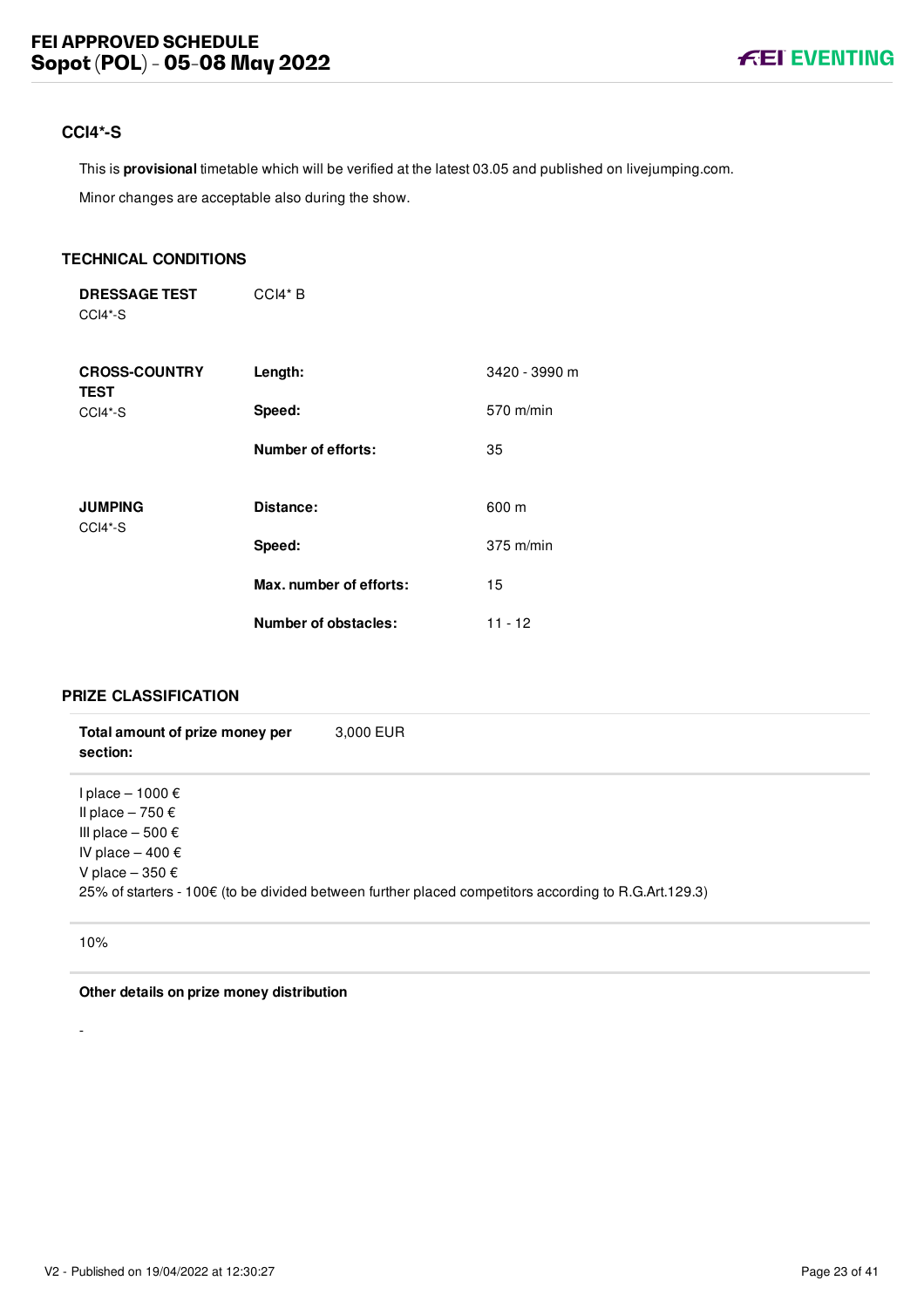# <span id="page-24-0"></span>**CCI3\*-S**

This is **provisional** timetable which will be verified at the latest 03.05 and published on livejumping.com.

Minor changes are acceptable also during the show.

#### **TECHNICAL CONDITIONS**

**DRESSAGE TEST** CCI3\*-S CCI3\* B

| <b>CROSS-COUNTRY</b><br><b>TEST</b>                | Length:                   | 3025 - 3575 m |
|----------------------------------------------------|---------------------------|---------------|
| CCI <sub>3</sub> <sup>*</sup> -S                   | Speed:                    | 550 m/min     |
|                                                    | <b>Number of efforts:</b> | $27 - 32$     |
| <b>JUMPING</b><br>CCI <sub>3</sub> <sup>*</sup> -S | Distance:                 | 600 m         |
|                                                    | Speed:                    | 350 m/min     |
|                                                    | Max. number of efforts:   | 14            |
|                                                    | Number of obstacles:      | $10 - 11$     |

#### **PRIZE CLASSIFICATION**

| Total amount of prize money per<br>section:                                                                          | 1,600 EUR                                                                                            |
|----------------------------------------------------------------------------------------------------------------------|------------------------------------------------------------------------------------------------------|
| l place – 500 €<br>Il place $-350 \in$<br>III place $-300 \in$<br>IV place $-200 \in$<br>V place $-150 \text{ } \in$ | 25% of starters - 100€ (to be divided between further placed competitors according to R.G.Art.129.3) |

10%

-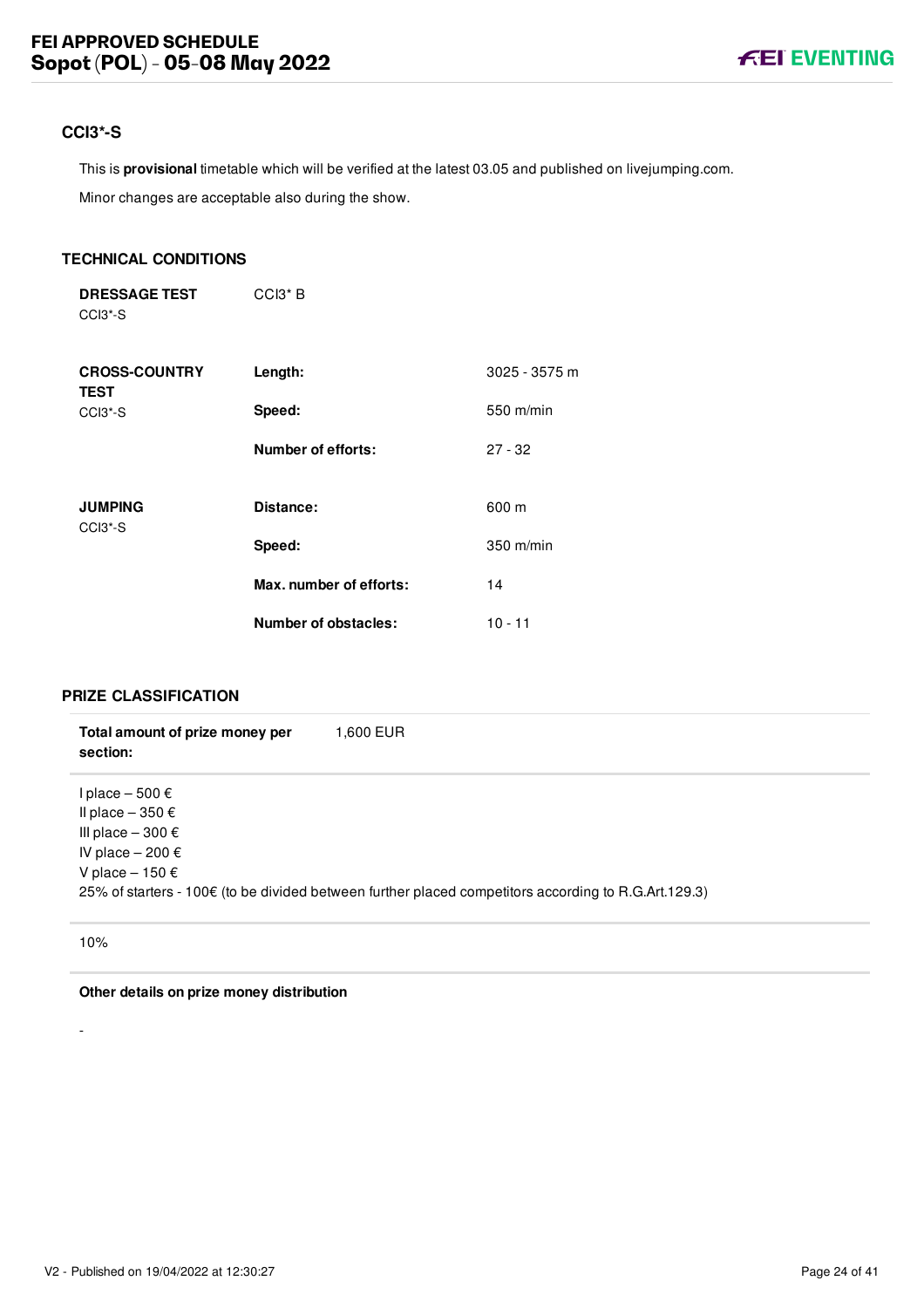## <span id="page-25-0"></span>**CCI2\*-L**

This is **provisional** timetable which will be verified at the latest 03.05 and published on livejumping.com.

Minor changes are acceptable also during the show.

#### **TECHNICAL CONDITIONS**

**DRESSAGE TEST** CCI2\*-L CCI2\* B

| <b>CROSS-COUNTRY</b><br><b>TEST</b> | Length:                 | 3640 - 4680 m |
|-------------------------------------|-------------------------|---------------|
| $CCI2$ *-L                          | Speed:                  | 520 m/min     |
|                                     | Number of efforts:      | $25 - 30$     |
| <b>JUMPING</b><br>$CCI2$ *-L        | Distance:               | 600 m         |
|                                     | Speed:                  | $350$ m/min   |
|                                     | Max. number of efforts: | 13            |
|                                     | Number of obstacles:    | $10 - 11$     |

#### **PRIZE CLASSIFICATION**

| Total amount of prize money per<br>section:                                                                                            | 1,300 EUR                                                                                            |
|----------------------------------------------------------------------------------------------------------------------------------------|------------------------------------------------------------------------------------------------------|
| l place – 400 €<br>Il place $-300 \text{ } \in$<br>III place $-200 \in$<br>IV place $-150 \text{ } \in$<br>V place $-100 \text{ } \in$ | 25% of starters - 100€ (to be divided between further placed competitors according to R.G.Art.129.3) |

10%

-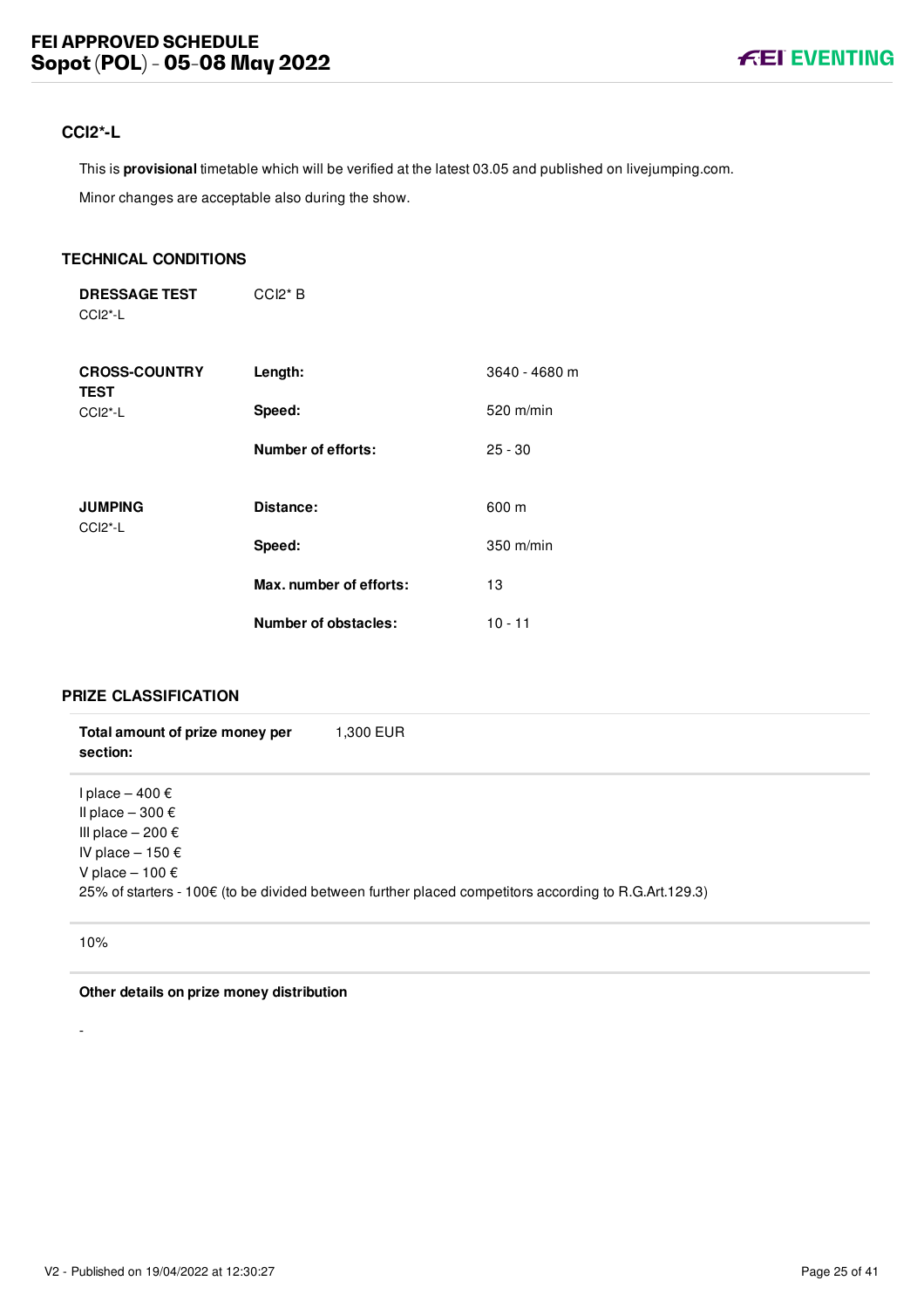# <span id="page-26-0"></span>**CCI2\*-S**

This is **provisional** timetable which will be verified at the latest 03.05 and published on livejumping.com.

Minor changes are acceptable also during the show.

#### **TECHNICAL CONDITIONS**

**DRESSAGE TEST** CCI2\*-S CCI2\* B

| <b>CROSS-COUNTRY</b><br><b>TEST</b>                | Length:                 | 2600 - 3100 m |
|----------------------------------------------------|-------------------------|---------------|
| $CCI2*-S$                                          | Speed:                  | $520$ m/min   |
|                                                    | Number of efforts:      | 30            |
| <b>JUMPING</b><br>CCI <sub>2</sub> <sup>*</sup> -S | Distance:               | 600 m         |
|                                                    | Speed:                  | $350$ m/min   |
|                                                    | Max. number of efforts: | 12            |
|                                                    | Number of obstacles:    | $10 - 11$     |

# **PRIZE CLASSIFICATION**

| Total amount of prize money per<br>section:                                                                                   | 1,300 EUR                                                                                            |
|-------------------------------------------------------------------------------------------------------------------------------|------------------------------------------------------------------------------------------------------|
| l place – 400 €<br>Il place $-300 \text{ } \in$<br>III place $-200 \in$<br>IV place $-150 \in$<br>V place $-100 \text{ } \in$ | 25% of starters - 100€ (to be divided between further placed competitors according to R.G.Art.129.3) |

10%

-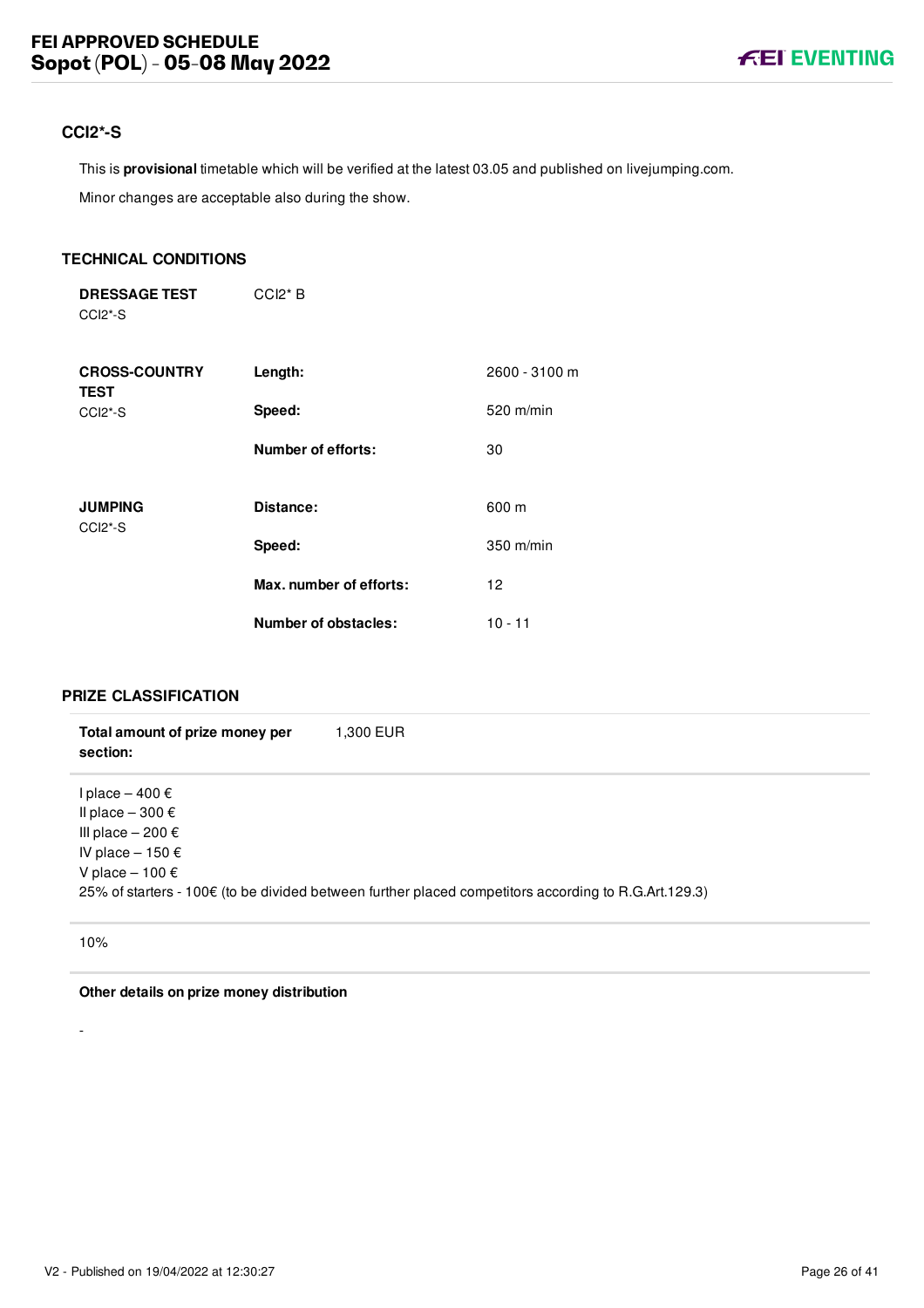# <span id="page-27-0"></span>**CCIP2-S**

This is **provisional** timetable which will be verified at the latest 03.05 and published on livejumping.com.

Minor changes are acceptable also during the show.

#### **TECHNICAL CONDITIONS**

| <b>DRESSAGE TEST</b> | $ CC 2* B $ |
|----------------------|-------------|
| CCIP2-S              |             |

| <b>CROSS-COUNTRY</b><br><b>TEST</b> | Length:                 | 2700 - 3700 m    |
|-------------------------------------|-------------------------|------------------|
| CCIP2-S                             | Speed:                  | $520$ m/min      |
|                                     | Number of efforts:      | $25 - 30$        |
|                                     |                         |                  |
| <b>JUMPING</b><br>CCIP2-S           | Distance:               | 500 <sub>m</sub> |
|                                     | Speed:                  | 350 m/min        |
|                                     | Max. number of efforts: | 14               |
|                                     | Number of obstacles:    | $10 - 11$        |

#### **PRIZE CLASSIFICATION**

-

| Total amount of prize money per | No Prize Money |
|---------------------------------|----------------|
| section:                        |                |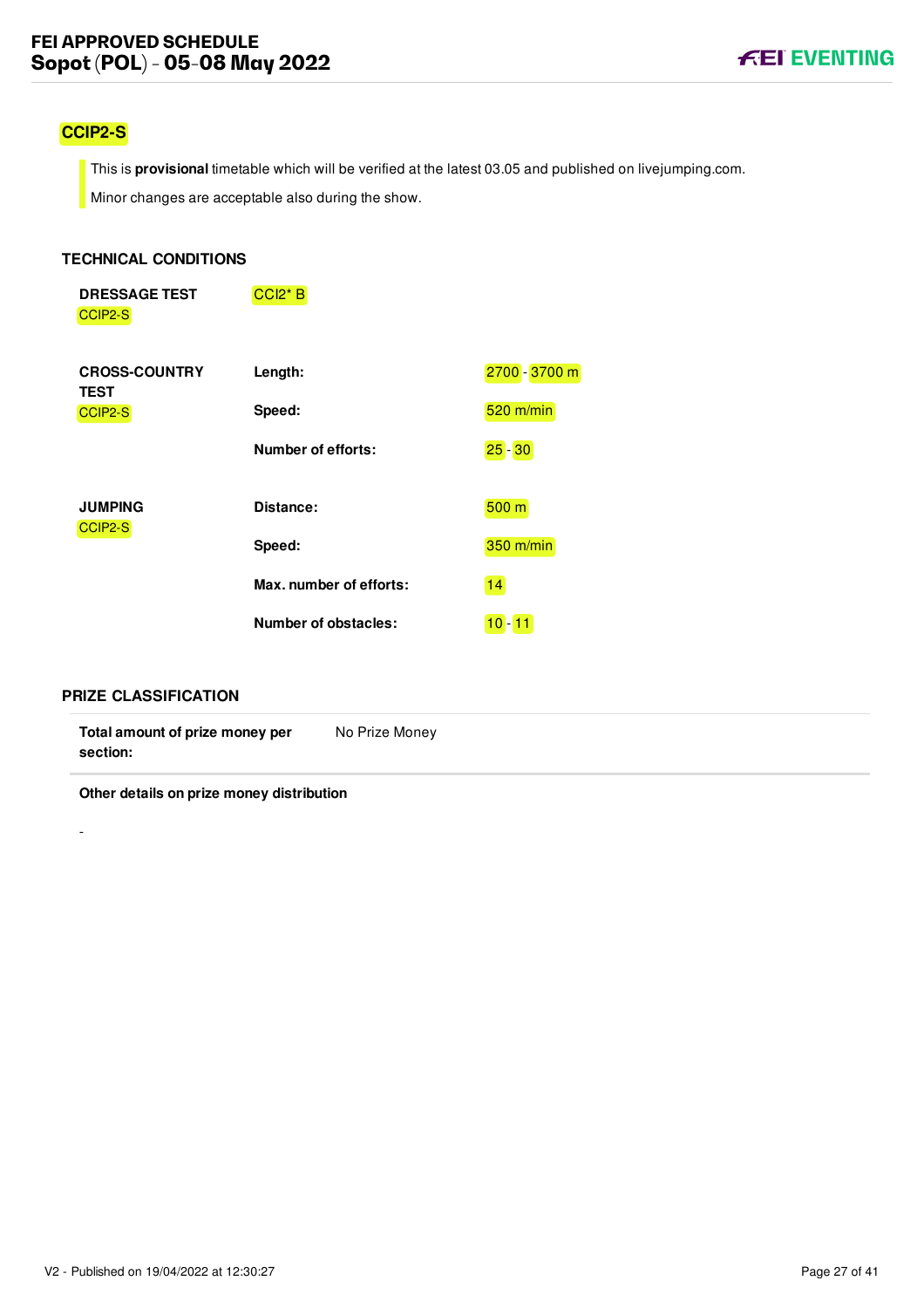

#### <span id="page-28-0"></span>**PRIZE MONEY SUMMARY**

| Category                         |              | Amount          |
|----------------------------------|--------------|-----------------|
| CCI4*-L                          |              | 3,000.00 EUR    |
| CCI4*-S                          |              | 3,000.00 EUR    |
| CCI3*-S                          |              | 1,600.00 EUR    |
| CCI <sub>2</sub> <sup>*</sup> -L |              | 1,300.00 EUR    |
| CCI2*-S                          |              | 1,300.00 EUR    |
| CCIP2-S                          |              | <b>0.00 EUR</b> |
|                                  | <b>Total</b> | 10,200.00 EUR   |

Prizes may be paid by bank transfer

#### **IMPORTANT**

**The total amount of prize money shown for each Competition in the schedule must be distributed. (FEI General Regulations articles 127 and 128)**

The value of the **1st prize must not exceed 1/3 of the total prize money** distributed for the competition. The minimum number of prizes offered for each competition must be allocated on the basis of one prize for every commenced four Athletes, with a minimum of five prizes.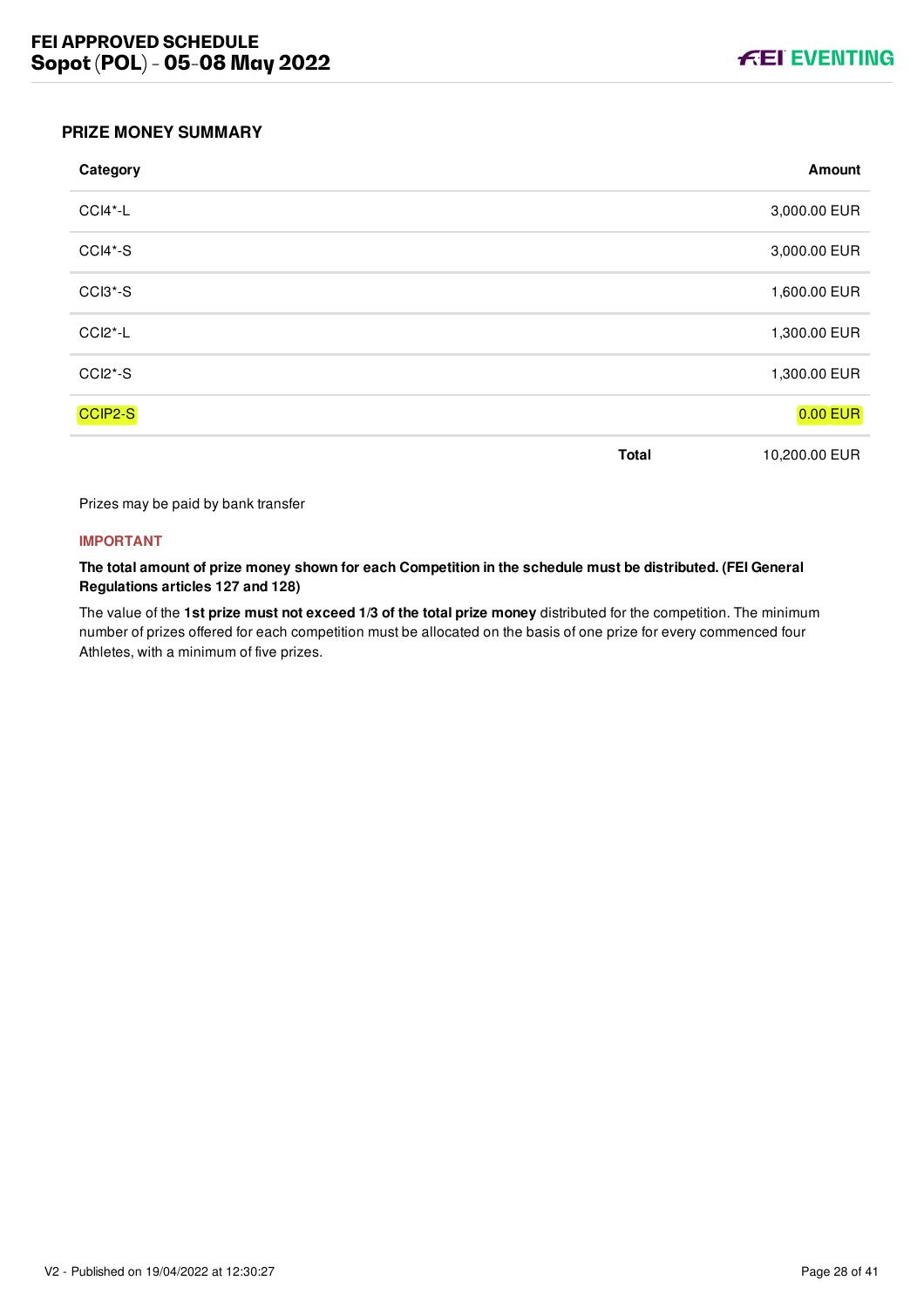#### <span id="page-29-1"></span><span id="page-29-0"></span>**1. ATHLETES**

#### **ACCOMMODATION**

[www.booking.com](file:///home/deployer/api-schedules/production/releases/44/symfony/public/www.booking.com)

www.nocowanie.pl

#### **MEALS**

-

#### <span id="page-29-2"></span>**2. GROOMS**

#### **ACCOMMODATION**

-

#### **MEALS**

-

If applicable, Organiser must provide proper sanitary conditions. The showering facilities should be sufficient for both male and female grooms with hot and cold water. Shower facilities as well as restrooms should at all times be in a state of cleanliness.

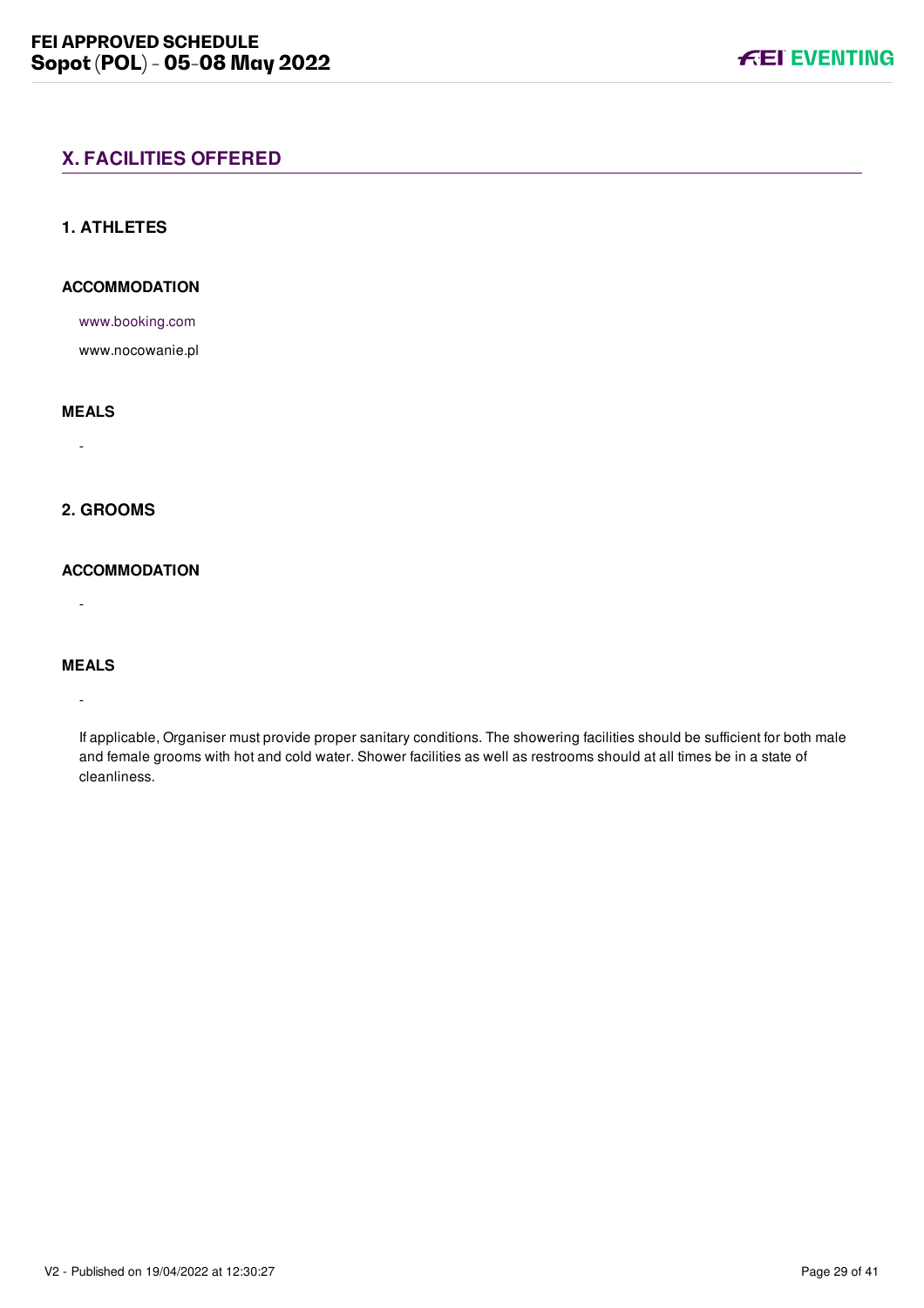# <span id="page-30-0"></span>**XI. LOGISTICAL, ADMINISTRATIVE AND TECHNICAL INFORMATION**

#### <span id="page-30-1"></span>**1. DRAWS**

| Draw name                | Dav | <b>Date</b>               | Time | <b>Additional information</b>                                                            |
|--------------------------|-----|---------------------------|------|------------------------------------------------------------------------------------------|
| DRAWS FOR<br>THE CLASSES |     | Thursday 05/05/2022 14:30 |      | ALL DRAWS FOR THE CLASSES WILL BE MADE BY THE<br>COMPUTER SYSTEM PRIOR TO THE EACH CLASS |

#### <span id="page-30-2"></span>**2. COMPETITION ARENAS**

|               | <b>Name</b>     | Width (m) | Length $(m)$ | Type of footing/ground |
|---------------|-----------------|-----------|--------------|------------------------|
| Dressage      | A1 (main arena) | 20        | 60           | Fiber sand             |
| Dressage      | A2 (main arena) | 20        | 60           | Fiber sand             |
| Cross-country |                 |           |              | Grass, partly sand     |
| Jumping       | С               | 80        | 80           | Grass                  |
| Jumping       | Main arena (A)  | 60        | 110          | Fiber sand             |

# <span id="page-30-3"></span>**3. PRACTICE ARENAS**

| <b>Name</b>               | Width (m) | Length $(m)$ | Type of footing/ground |
|---------------------------|-----------|--------------|------------------------|
| Additional practice arena | 50        | 50           | Grass                  |
| XC Warm Up                | 50        | 100          | Grass                  |
| Additional practice arena | 40        | 70           | Sand                   |
| Main practice arena       | 35        | 70           | Fiber sand             |

#### <span id="page-30-4"></span>**4. STABLES**

Size of boxes **3.5** m x **3** m

An adequate number of stables must be at least 4m x 3m to accommodate the larger Horses.

Three types of stables available, assigned by OC on first come first serve basis, payment confirmation or upon accepted request:

- "NEW STABLES" only 25 boxes, assigned by OC upon request
- "PERMANENT OLD STABLES" located in older part of the Hipodrom
- "TENT STABLES" ordered according to amount of entries

First bedding with straw. Request shavings for the first bedding must be sent together with the entries and costs 30 EUR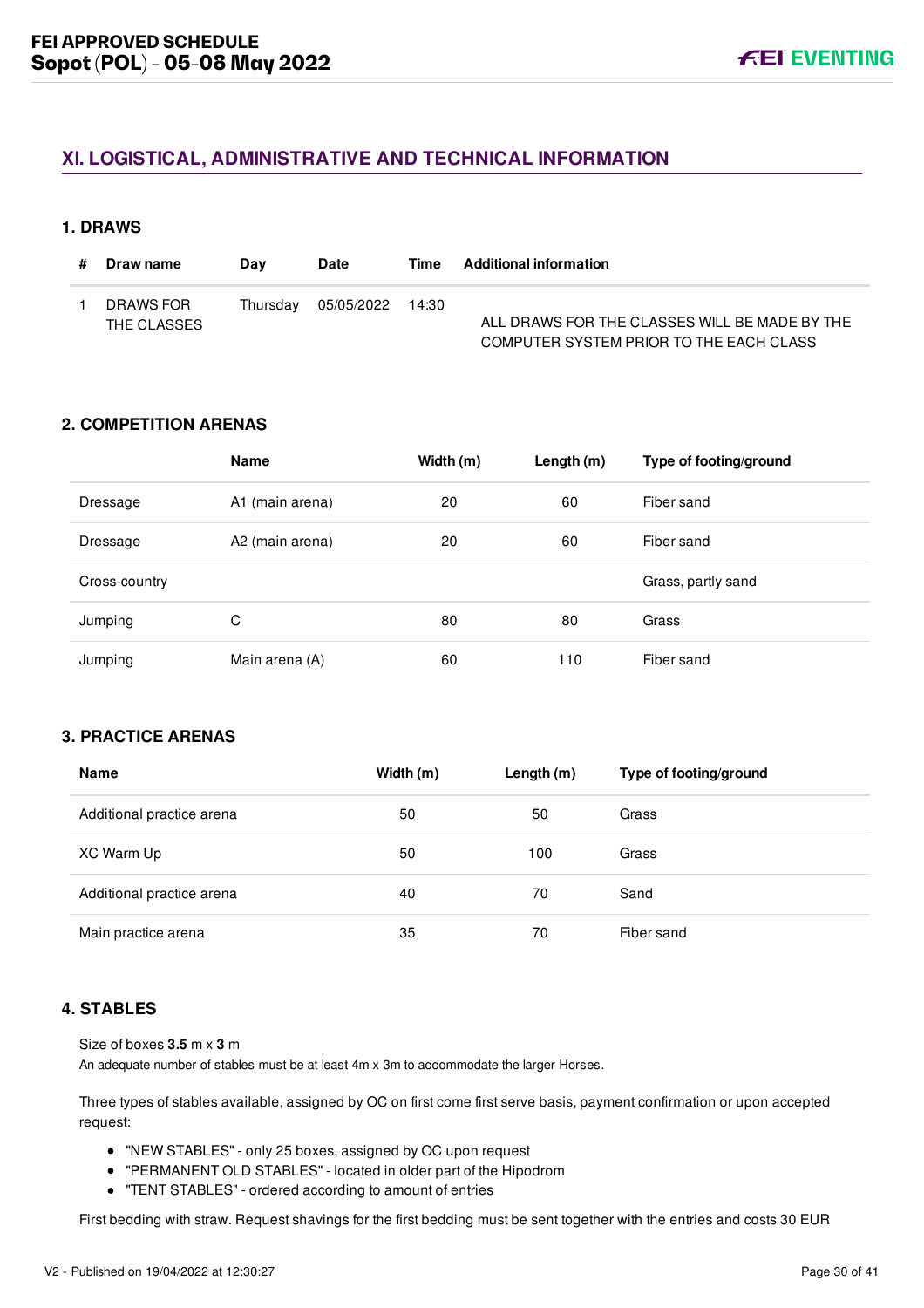

extra (paid before with all entry fee).

Please be aware that stabling must be paid before 21.04.2022 - details and prices in entries chapter

**SPECIAL PRICES for horses entered for both weeks of the tour**

**For current Olympic medalist - stabling free**

**Stable Manager: Patryk Filipek +48 796 818 039**

#### <span id="page-31-0"></span>**5. SCORING/TIMING PROVIDER**

The FEI may require to be provided with real time results data feed of your event according to FEI requirements; in this case, you and your provider will be informed accordingly.

The Scoring and Timing of the Event will be performed by the following provider: (The list of certified Service Providers is available here: [https://inside.fei.org/fei/your-role/it-services/it-providers/list\)](https://inside.fei.org/fei/your-role/it-services/it-providers/list)

| Name of the company:     | Cheval - Tech         |                   |
|--------------------------|-----------------------|-------------------|
| Contact person at event: | Name:                 | KrzysztofKIERZEK  |
|                          | <b>FEI ID Number:</b> | 10137214          |
|                          | <b>Contact email:</b> | cheval-tech@o2.pl |

#### <span id="page-31-1"></span>**6. OTHER TECHNOLOGY/SERVICE PROVIDER(S)**

Will you use other technology/service provider(s) at your Event? **No**

#### <span id="page-31-2"></span>**7. PRIZE-GIVING CEREMONY**

The owner of the winning horse/pony is invited to the prize-giving ceremony: **Yes** The athletes required to present themselves for the prize-giving ceremony of each competition are: **8**

Athletes riding their horses: **Yes**

#### <span id="page-31-3"></span>**8. ADVERTISING ON ATHLETES AND HORSES**

At CI events, and all competitions except for the Nations Cup, athletes are authorised to carry the logo of their personal sponsor in accordance with article 541 of the FEI Eventing Rules.

The Chief Steward will check that the advertising on athletes and horses complies with these Articles.

#### <span id="page-31-4"></span>**9. TICKETING**

Are you selling tickets for spectators to attend your event? **No**

#### <span id="page-31-5"></span>**10. BETTING**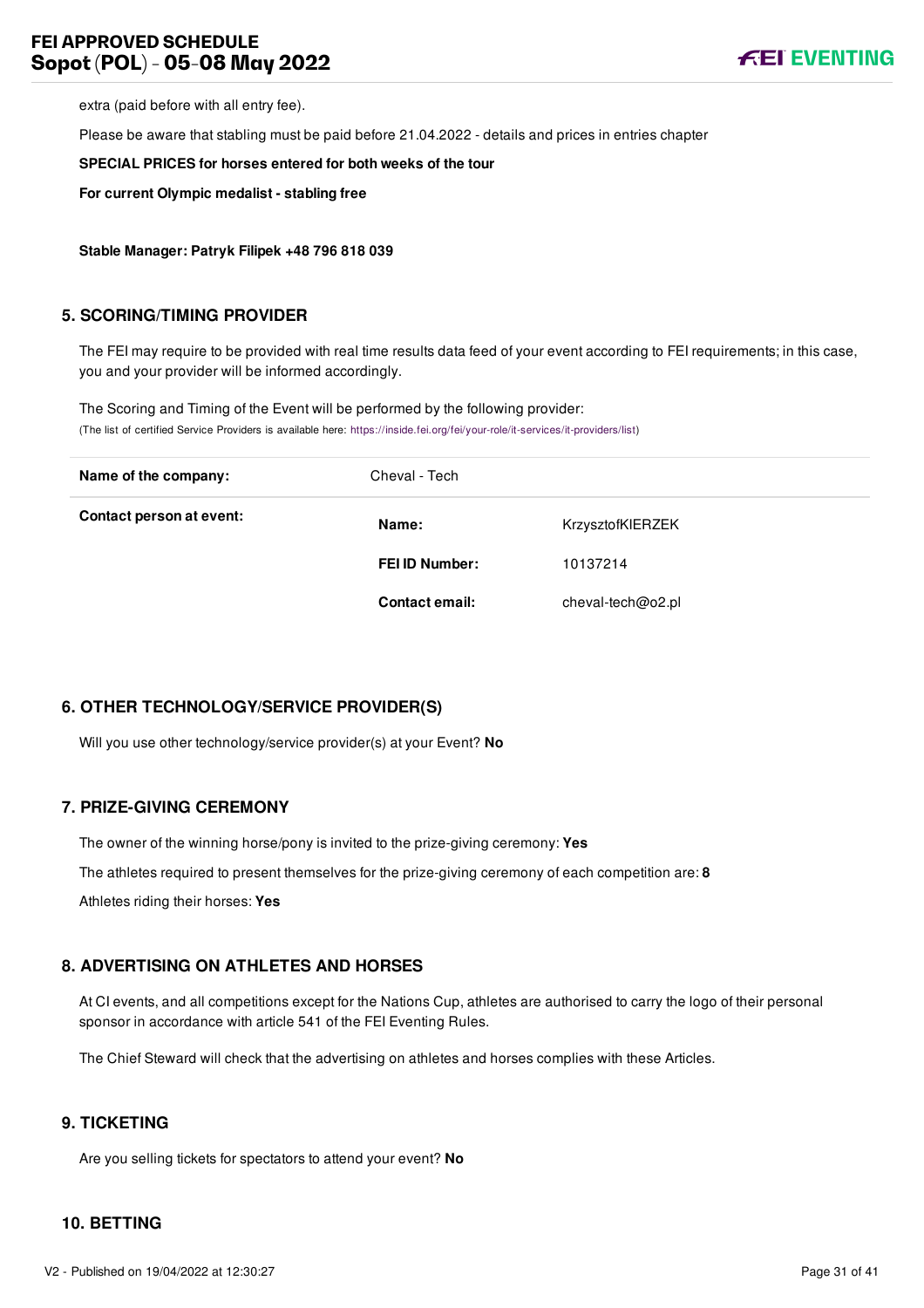Betting will be authorised by the Organiser: **No**

#### <span id="page-32-0"></span>**11. TRANSPORT REIMBURSEMENT HORSES/PONIES**

#### <span id="page-32-1"></span>**12. WELCOME**

The time and date of arrival of athletes, horses and their means of transport must be given to the Organiser in order to facilitate their arrival.

#### <span id="page-32-2"></span>**13. LOCAL TRANSPORTATION & ARRANGEMENTS FROM HOTEL TO SHOWGROUNDS**

Walking distance: **Yes**

Organiser shuttle service available: **No**

Public transport available: **Yes, paid by the athlete**

Approximate cost per round trip: **4 PLN**

#### <span id="page-32-3"></span>**14. LORRY / CARAVAN FACILITIES**

Lorry or caravan can be parked close to the stables: **Yes**

#### <span id="page-32-4"></span>**15. SUSTAINABILITY**

Please consider the environment when organising an FEI Event. Please find useful information on FEI Sustainability here: <http://inside.fei.org/fei/your-role/organisers/handbook>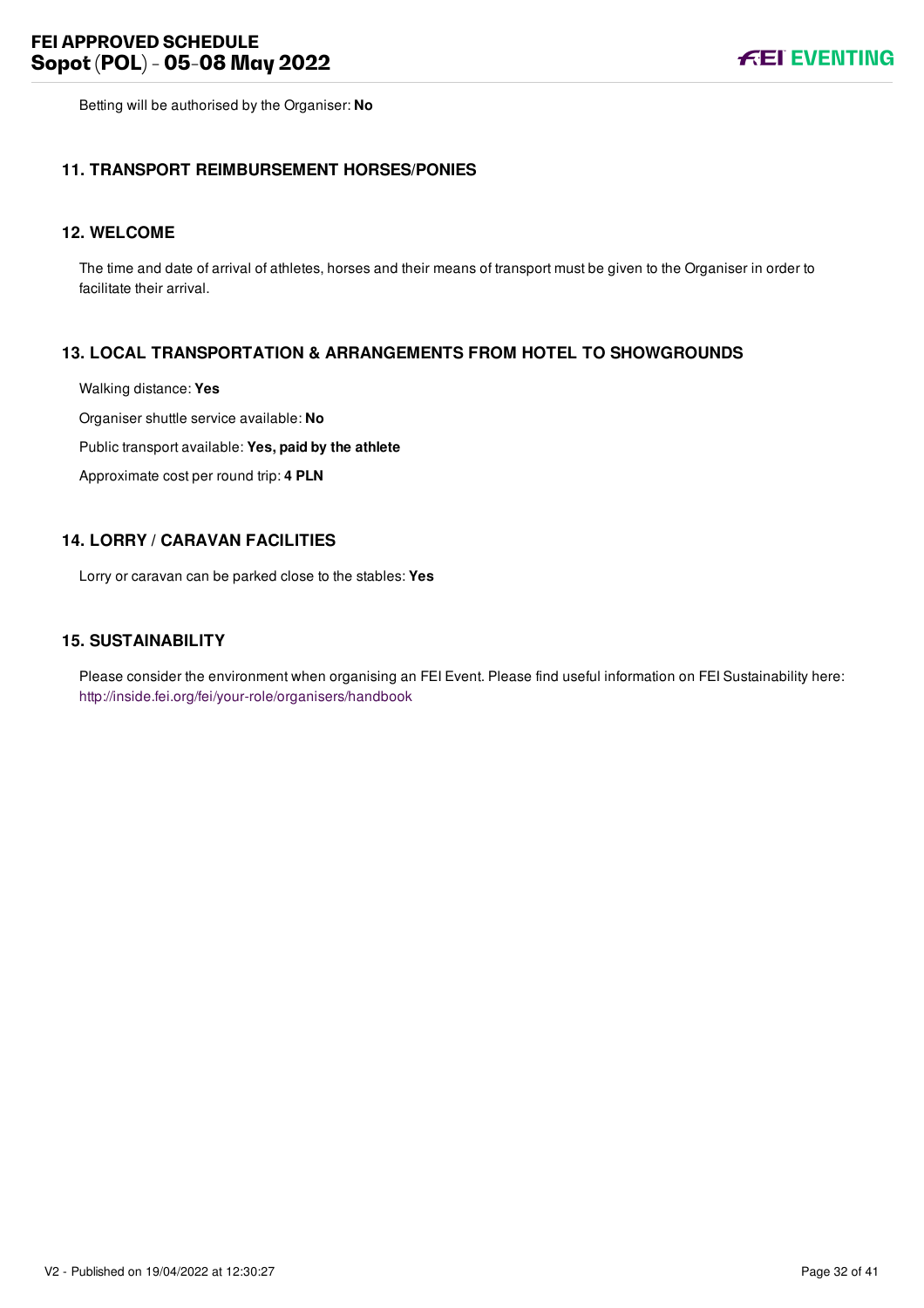## <span id="page-33-0"></span>**XII. VETERINARY MATTERS**

#### <span id="page-33-1"></span>**1. CUSTOMS FORMALITIES**

Contact details for Customs Formalities:

Not applicable

#### <span id="page-33-2"></span>**2. HEALTH REQUIREMENTS**

#### **GENERAL**

In accordance with the FEI Code of Conduct for the Welfare of the Horse it is imperative that all Horses at FEI Events are physically fit and free from infectious disease before being allowed to compete.

#### **ENTRY OF HORSES**

#### **Required health tests and vaccinations**

-

#### **Quarantine period**

-

**Specimen Import Licence applied**

<span id="page-33-3"></span>

# **3. NATIONAL REQUIREMENTS**

#### <span id="page-33-4"></span>**4. PONIES**

-

-

FEI Veterinary Regulations, Chapter IX: For all Pony Events, Ponies must be available for Pony Measurement if requested by the FEI.

### <span id="page-33-5"></span>**5. INJURY SURVEILLANCE**

FEI Veterinary Regulations Chapter VIII: Horses participating in FEI Events are subject to injury surveillance protocols; and in the event of fatality, a post mortem examination.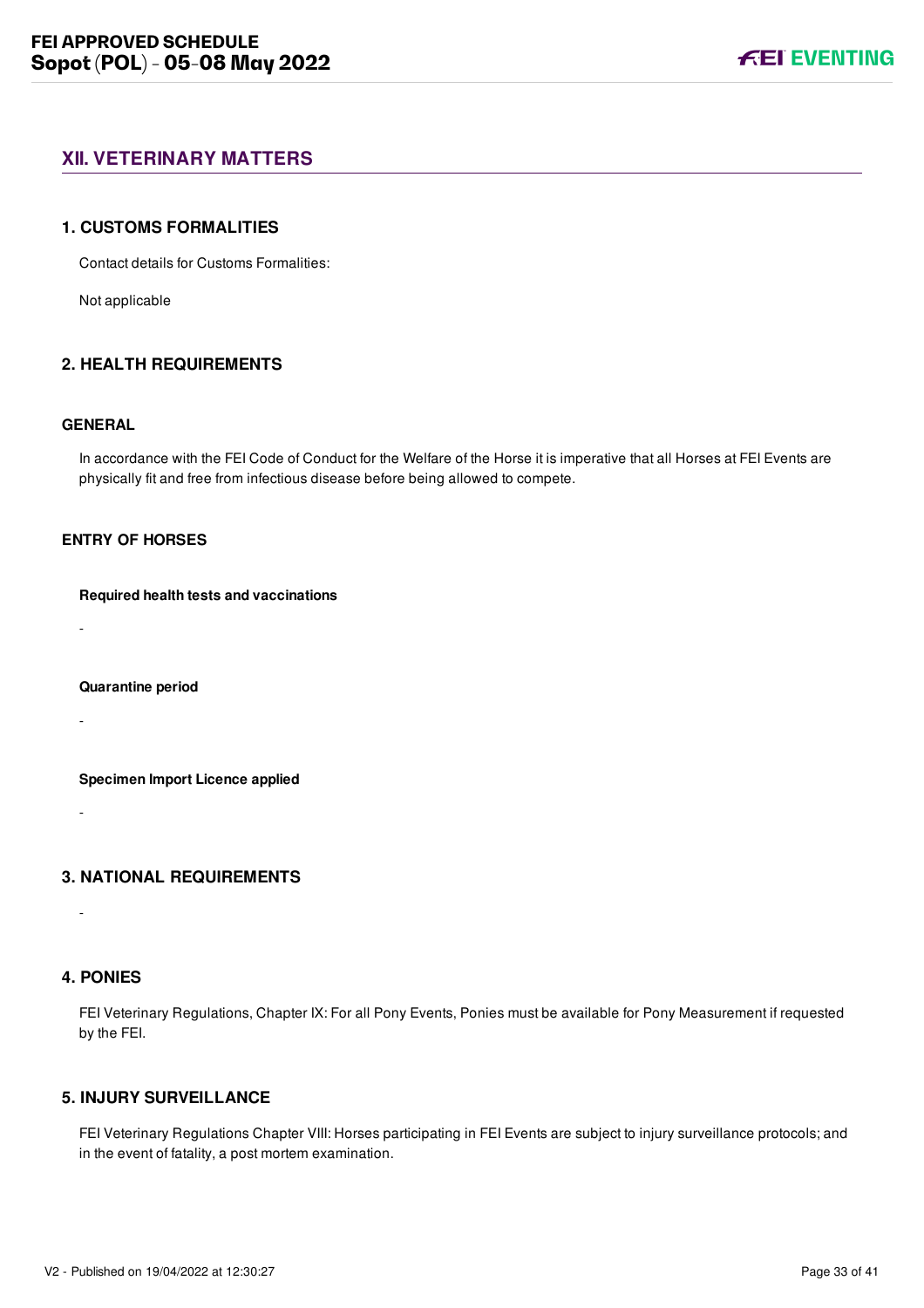#### <span id="page-34-0"></span>**6. TRANSPORT OF HORSES**

Horses must be fit to travel and be transported in suitable vehicles for the transport of horses. Any government requirements for disease testing and control must be requested well in advance, to ensure that the horse is in compliance by the time of arrival at the border of the country where the Event is taking place. Athletes, or their representatives, have the responsibility to comply with national legislation in both their country of origin and the host nation of the Event. Where necessary athletes must contact local government authorities or veterinary advisors for information regarding animal health requirements and transport legislation. Within the European Union (EU), this includes EU Council Regulation (EC) No 1/2005 concerning the protection of animals during transport within the Member States of the EU.

# <span id="page-34-1"></span>**7. VENUE ARRIVAL INFORMATION & FITNESS TO COMPETE**

#### <span id="page-34-2"></span>**7.1 PASSPORTS (FEI GENERAL REGULATIONS ARTICLE 137)**

For all issues relating to FEI Horse Passports/FEI Recognition Cards please contact your National Federation.All Horses competing at FEI Events must be registered with the FEI.FEI Passports or FEI Recognition Cards (for those Horses with a national passport approved by the FEI) are compulsory for FEI Events.NB: Horses entered in CIMs and in CSIP in their country of residence are not required to have an FEI Passport or FEI Recognition Card but must be properly registered with the FEI and identifiable (GRs 137.2).Athletes who do not present a Horse's Passport and/or Recognition Card, or one that is not correctly validated or fail to meet other passport requirements will be subject to Sanctions in accordance with Annex VI of the FEI Veterinary Regulations and may not be allowed to compete.NB: for Horses permanently resident in a Member State of the European Union: all Horses must have a national EU passport in compliance with EU Regulations to which a FEI Recognition card is applied. The exception to this being Horses in possession of an FEI passport which has been continually revalidated without interruption.

#### <span id="page-34-3"></span>**7.2 VACCINATIONS - EQUINE INFLUENZA (FEI VETERINARY REGULATIONS ARTICLE 1003)**

Horses competing at FEI Events must comply with the requirements for Equine Influenza vaccination in accordance with the Veterinary Regulations and as summarised below.

| Vaccination       | <b>Protocol</b>                                                                                                                                                         | <b>Eligibility to enter venue</b>                                                                                                                    |  |
|-------------------|-------------------------------------------------------------------------------------------------------------------------------------------------------------------------|------------------------------------------------------------------------------------------------------------------------------------------------------|--|
| Primary<br>course | 1st Vaccination: day 0<br>2nd Vaccination: day 21-92                                                                                                                    | May compete 7 days after the 2nd Vaccination                                                                                                         |  |
| First booster     | Within 7 months of the 2nd<br>vaccination of the Primary Course                                                                                                         | May compete for 6 months +21 days after the 2nd vaccination of<br>the Primary Course<br>Must not compete in the 7 days after receiving a vaccination |  |
| <b>Boosters</b>   | <b>MINIMUM:</b> within one year of previous<br>booster vaccination<br><b>IF COMPETING:</b> must be in the 6<br>months $+21$ days of the booster<br>previous vaccination | Must have been vaccinated within 6 months +21 days before<br>arriving at the Event Must not compete in the 7 days after<br>receiving a vaccination   |  |

All FEI registered Horses intending to compete at FEI Events (including CIMs) must be vaccinated against Equine Influenza in accordance with these VRs. The exception being if the applicable domestic legislation prevents the use of Equine Influenza vaccines within the relevant territory.

#### <span id="page-34-4"></span>**7.3 EXAMINATION ON ARRIVAL (FEI VETERINARY REGULATIONS ARTICLE 1031)**

On arrival at an Event venue, all Horses must undergo an examination by a veterinarian to confirm their identification from their passport and micro-chip ID (where present), their vaccination status and general health. To protect all horses attending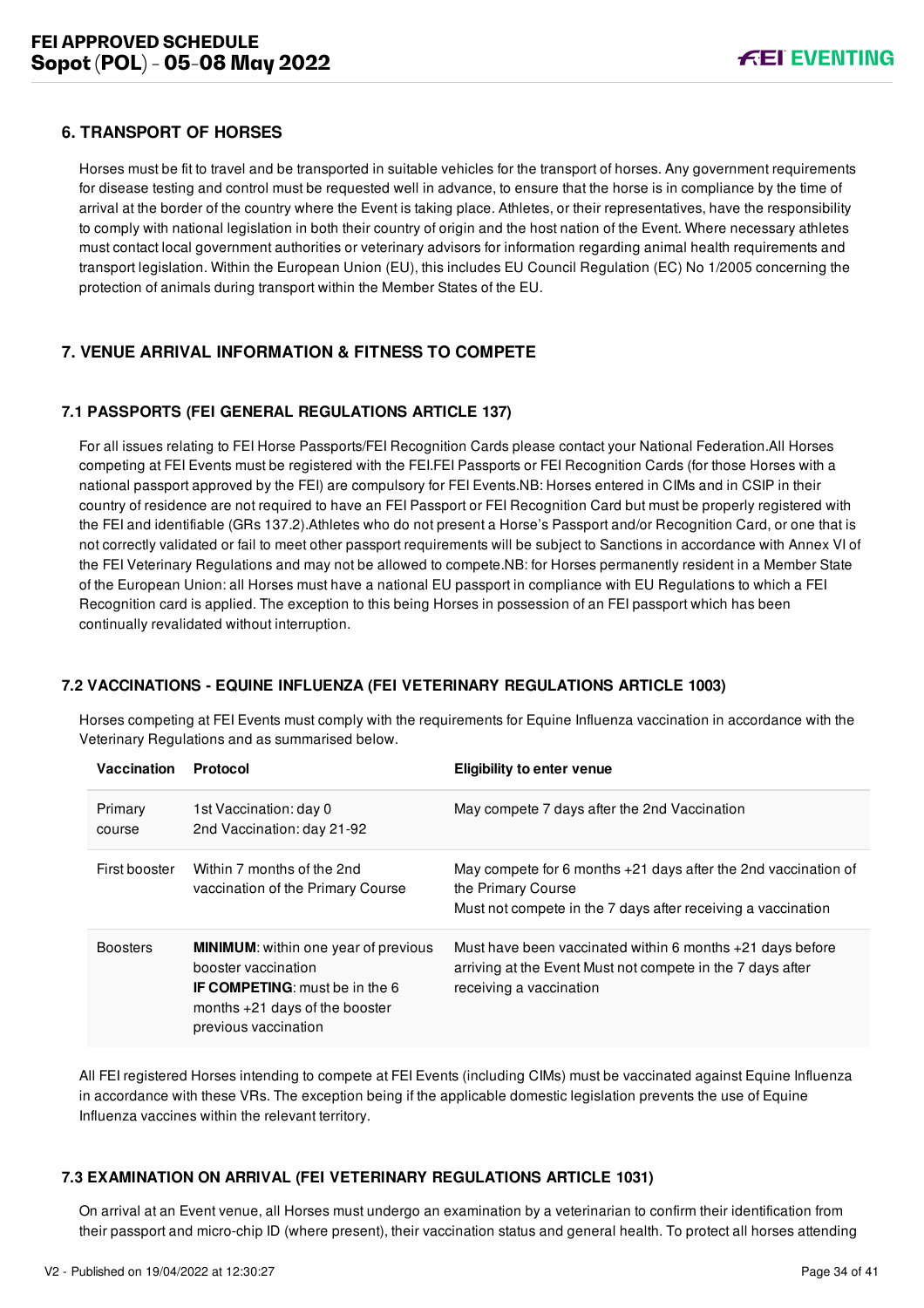events, any Horse with a questionable health status concerning vaccination, disease or other concerns, must be stabled within the isolation facilities provided by the Organising Committee pending a decision on entering the venue. Persons Responsible must fulfil the Horse Health Requirements via the FEI HorseApp in advance of the event which will be checked at the Examination on Arrival.

#### <span id="page-35-0"></span>**7.4 HORSE INSPECTIONS (FEI VETERINARY REGULATIONS ARTICLES 1034-1042)**

All Horses will be assessed for their fitness to compete during the Horse Inspection. Any Horse demonstrating questionable fitness may be referred to the Holding Box for further veterinary examination. Horses not deemed fit to compete by the Inspection Panel will not be permitted to compete.

#### <span id="page-35-1"></span>**7.5 LIMB SENSITIVITY EXAMINATION (FEI VETERINARY REGULATIONS ARTICLE 1048-1053)**

All Horses are subject to examination under the protocol for abnormal limb sensitivity throughout the period of an Event, including, but not limited to, between rounds and before the Jump Off. Horses may be examined once or on multiple occasions during the Period of an Event.Horses may be selected for examination under the protocol randomly or they may be targeted. All Horses selected to be tested must submit promptly to the examination or are subject to immediate disqualification. There is no obligation to examine any specific number of Horses at an Event.

# <span id="page-35-2"></span>**8. EQUINE ANTI-DOPING AND CONTROLLED MEDICATION PROGRAMME (EADCMP)**

#### <span id="page-35-3"></span>**8.1 SAMPLING (FEI VETERINARY REGULATIONS CHAPTER VII)**

All horses competing at FEI Events may be subject to sampling for the presence of Prohibited Substances in accordance with the Anti-Doping and Controlled Medication Regulations (EADCMRs). Horses may be selected for sampling in accordance with obligatory testing, targeted or random sampling procedures. Refer to FEI Financial Charges for details of fees relating to Equine and Human Anti-Doping program (EADCMP), which OCs/NFs have the right to charge to the athlete (applicable for all FEI events worldwide).

#### <span id="page-35-4"></span>**8.2 ELECTIVE TESTING (FEI VETERINARY REGULATIONS ARTICLES 1057 AND 1058)**

Elective Testing may be carried out prior to an Event to check for the presence of prohibited substances. Please refer to <https://inside.fei.org/fei/cleansport/horses>for information and details.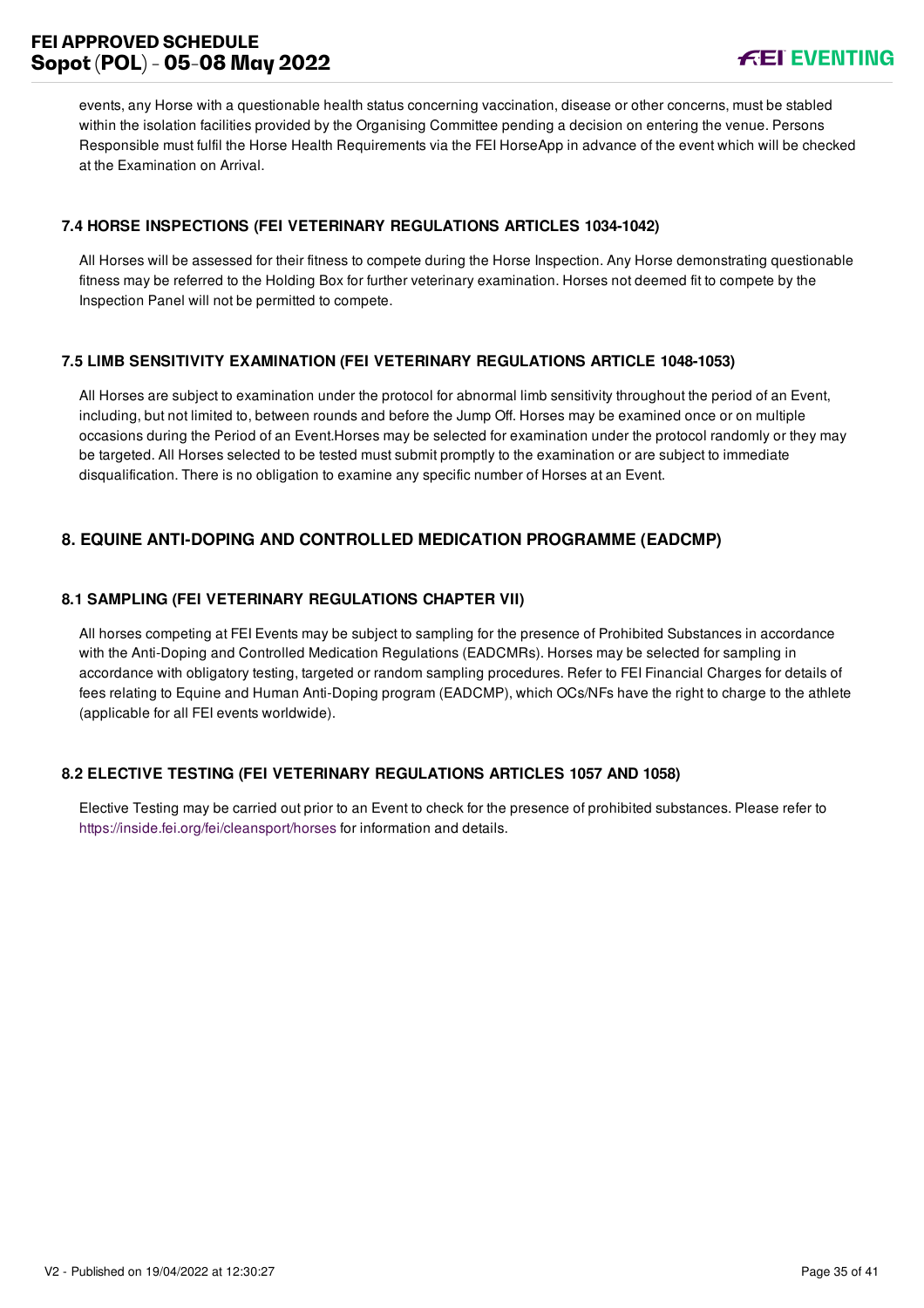# <span id="page-36-0"></span>**XIII. HUMAN ANTI-DOPING**

Athletes can be tested at any FEI Event, by the FEI or by other Anti-Doping Organisations with Testing jurisdiction. Organisers will have the responsibility to provide facilities and staff/volunteers to facilitate such Testing if requested by the FEI as outlined in article 22.3 of the FEIs' Anti-doping Rules for Human Athletes (ADRHA).

The ADRHA rules are published on the FEI's website at [http://inside.fei.org/content/anti-doping-rules.](http://inside.fei.org/content/anti-doping-rules)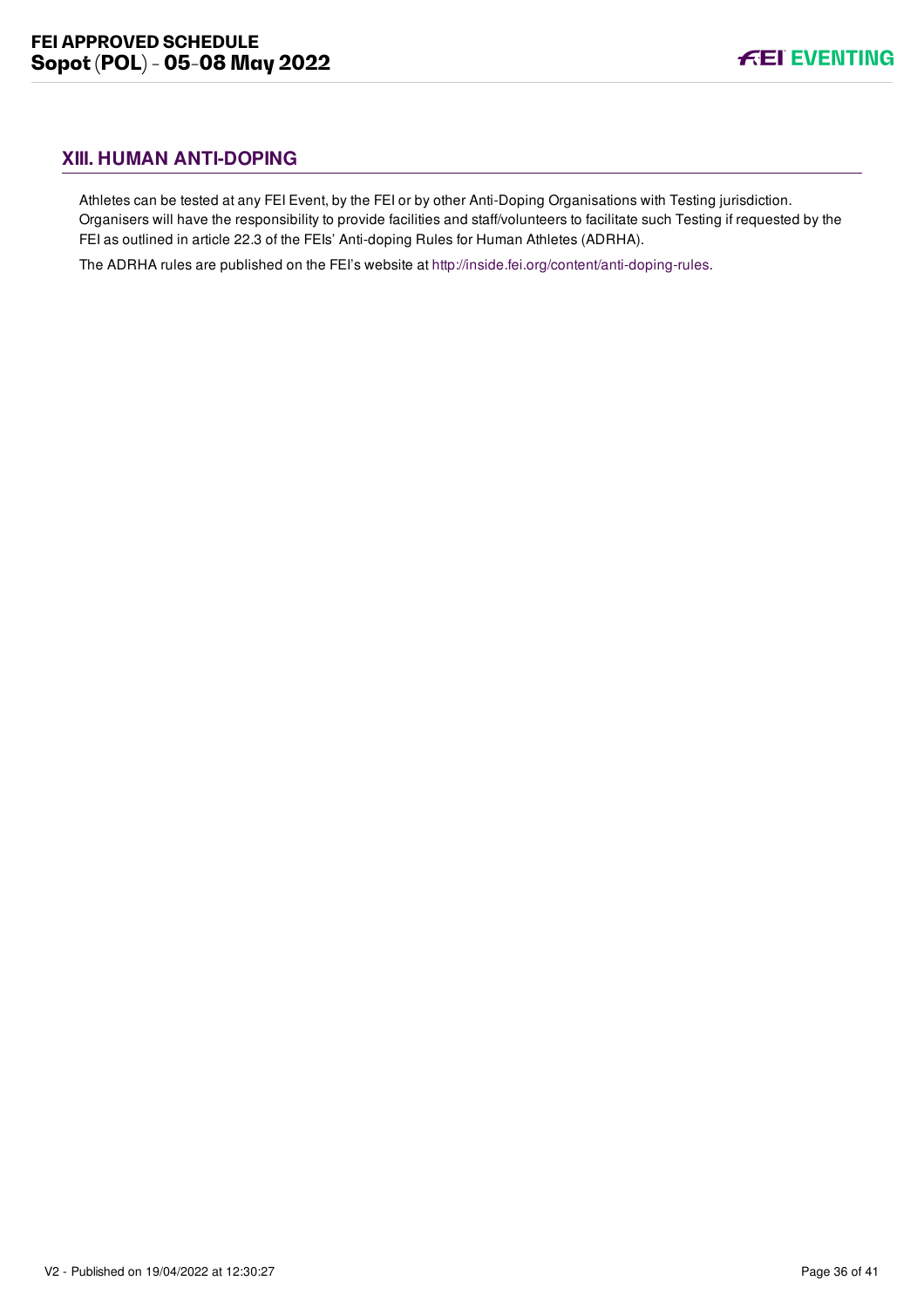# <span id="page-37-0"></span>**XIV. ADDITIONAL INFORMATION**

#### <span id="page-37-1"></span>**1. THE FEI POLICY FOR ENHANCED COMPETITION SAFETY DURING THE COVID-19 PANDEMIC**

[The FEI Policy for Enhanced Competition Safety during the Covid-19 Pandemic \("Policy"\) \(https://inside.fei.org/fei/covid-](https://inside.fei.org/fei/covid-19/return-to-play/policy-tools)19/return-to-play/policy-tools) is mandatory and applies for any FEI Event taking place **as of 1 July 2020**. The Policy has been developed based on currently accepted best practices by the WHO and US Center for Disease Control (CDC) and will be continually reviewed and updated as more information becomes available. It is not intended to replace the applicable guidance and policies from domestic government and health authorities, but to supplement their recommendations with sport specific considerations.

The OC shall submit the risk assessment and mitigation plan (including name and contact details of the person in charge) to the FEI as an annex to the Event Schedule, **at the latest ten (10) working days before the event's deadline for Definite Entries**.

Events for which the FEI has not received the documented risk assessment and mitigation measures plan in accordance with article 2.1.g) of the Policy **will be removed from the FEI calendar** in accordance with Article 112.3 of the FEI General Regulations.

#### ASSUMPTION OF RISK / WAIVER OF LIABILITY

In consideration of being allowed to participate in the Event and related activities, all Participants (as defined in the Policy) acknowledge, appreciate, and agree that:

- 1. Participation includes possible exposure to and illness from infectious diseases including but not limited to COVID-19. While particular rules and personal discipline may reduce this risk, the risk of serious illness and death does exist; and,
- 2. The Participants knowingly and freely assume all such risks, both known and unknown, even if arising from the negligence of the OC or others, and assume full responsibility for their participation; and,
- 3. The Participants willingly agree to comply with the stated and customary terms and conditions for participation as regards protection against infectious diseases. If, however, a Participant observes any unusual or significant hazard during his/her presence or participation, the Participant will remove himself/herself from participation and bring such to the attention of the nearest official immediately; and,
- 4. The Participants, for themselves and on behalf of their heirs, assigns, personal representatives and next of kin, HEREBY RELEASE AND HOLD HARMLESS THE OC AND THE FEI, their officers, officials, agents, and/or employees, other participants, sponsoring agencies, sponsors, advertisers, and if applicable, owners and lessors of premises used to conduct the event ("RELEASEES"), WITH RESPECT TO ANY AND ALL ILLNESS, DISABILITY, DEATH, or loss or damage to person or property, WHETHER ARISING FROM THE NEGLIGENCE OF RELEASEES OR OTHERWISE, to the fullest extent permitted by law.

The Participants confirm to have read this release of liability and assumption of risk agreement, fully understand its terms, understand that they have given up substantial rights.

#### <span id="page-37-2"></span>**2. MEDICAL INFORMATION FORM FOR ARMBANDS**

#### Declaration of medical condition

Athletes with medical conditions that may be relevant in the case of a medical emergency are responsible, at every Event when riding, for wearing a medical data carrier\* from a system provider able to communicate information at least in English. Alternatively (and at the minimum) a medical armband of good quality can be used. Athletes who chose to wear an armband [should download and fill the form available for this purpose on the FEI's website http://inside.fei.org/fei/your](http://inside.fei.org/fei/your-role/officials/eventing/forms)role/officials/eventing/forms.

*\* Medical data carrier (also called "medical identification tag"): small emblem or tag worn on a bracelet, neck chain, or on the clothing, intended to alert paramedics/physicians/ first responders that the wearer has an important medical condition.*

Conditions that are relevant include recent head injury, serious past injuries/surgery, chronic health problems such as diabetes, long-term medications and allergies. If in doubt, the athlete should discuss this with his own treating physician."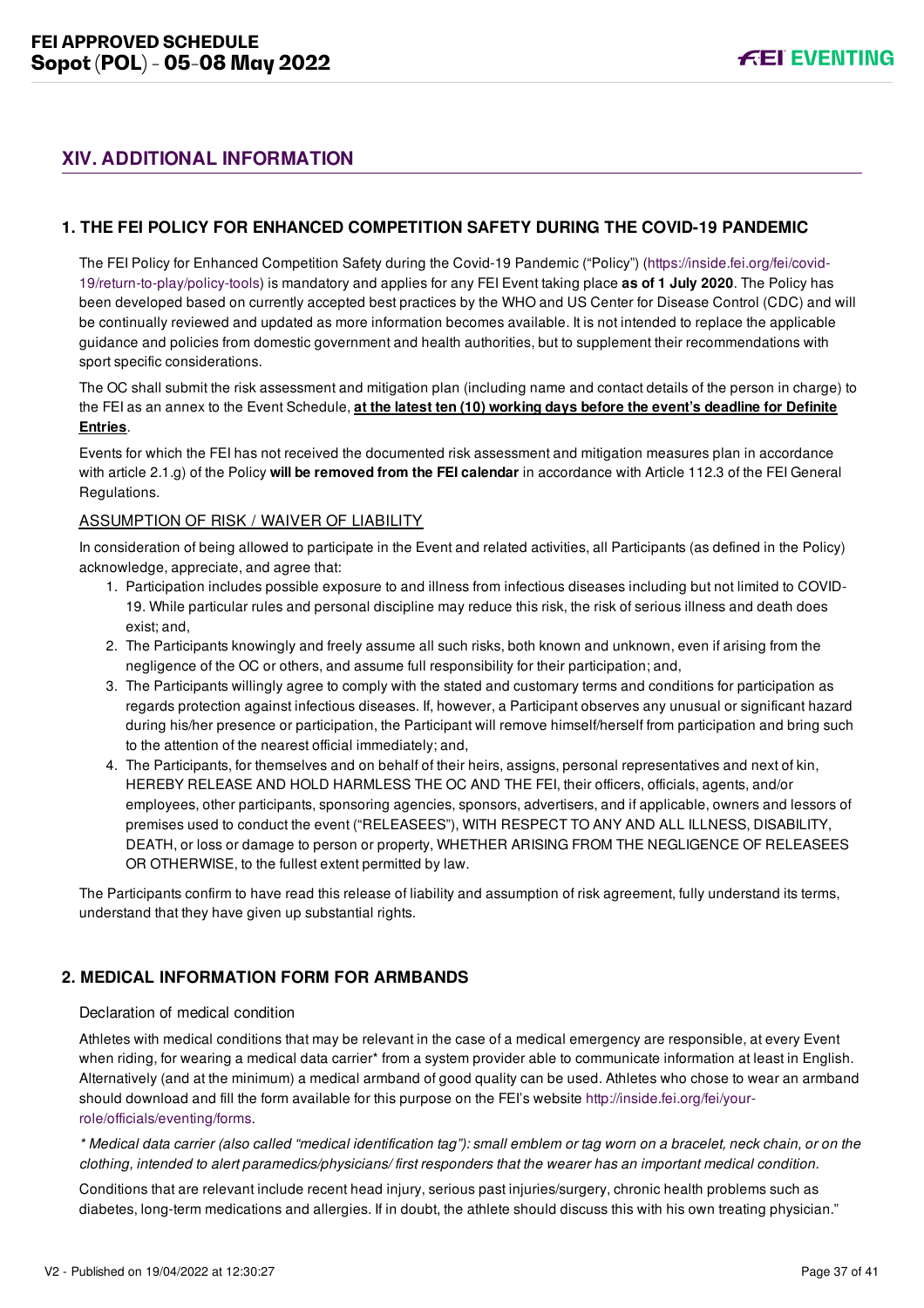#### <span id="page-38-0"></span>**3. INSURANCES AND NATIONAL REQUIREMENTS**

Equestrian sports involve inherent dangerous risks. To the greatest extent permitted by law, the FEI and the FEI Event Organiser shall NOT be liable for any damages relating to loss of property or injury of any kind to Athletes, Owners, Support Personnel or Horses at or in connection with an FEI Event and the FEI expressly excludes all such liability.

#### <span id="page-38-1"></span>**3.1 ATHLETES, OWNERS AND SUPPORT PERSONNEL**

#### **3.1.1 Personal accident and health insurance**

It is your responsibility as an Athlete/Owner/ Support Personnel to ensure that you have adequate personal accident insurance in place to cover your participation at FEI Events and in particular to insure against any personal injury or medical expenses arising from an accident, injury or illness which may occur at a FEI Event.

You should check with your National Federation to confirm if your National Federation's insurance policy (if any) covers personal accidents and/or illnesses, which may occur when you are attending at/participating in FEI Events.

If your National Federation does not have a personal accident/health insurance policy or if the National Federation's insurance policy does not cover personal accident or health claims, then you should obtain your own personal accident and health insurance policy to cover your attendance/participation at FEI Events.

#### **3.1.2 Press equipment**

Press equipment and other items left in the Press workroom, Press lockers, the Press Tribune or anywhere on the showgrounds are left entirely at the owner's risk. The Organising Committee does not accept any responsibility for any loss or damage to such equipment or items. Members of the Press are advised not to leave any equipment or personal items unattended.

#### **3.1.3 Personal property insurance**

You should also ensure that you are insured against property loss, theft or damage, which may occur at an FEI Event.

Again, the advice is to check with your National Federation to confirm if they have an insurance policy in place, which would cover you in case of such property loss, theft or damage. If not, then you should obtain your own personal property insurance to cover such situations.

#### <span id="page-38-2"></span>**3.2 ATHLETES AND OWNERS**

#### **3.2.1 Third party liability insurance**

As an Athlete/Owner you are personally responsible for damages to third parties caused by you, your employees, Support Personnel, your agents or your Horses. You are, therefore, strongly advised to take out third-party liability insurance providing full coverage in relation to FEI Events at home and abroad, and to keep the policy up to date.

The FEI and the Organiser will NOT be responsible for any damage caused to third parties by you, your employees, Support Personnel, your agents or your Horses.

#### **3.2.2 Additional liability information**

No additional information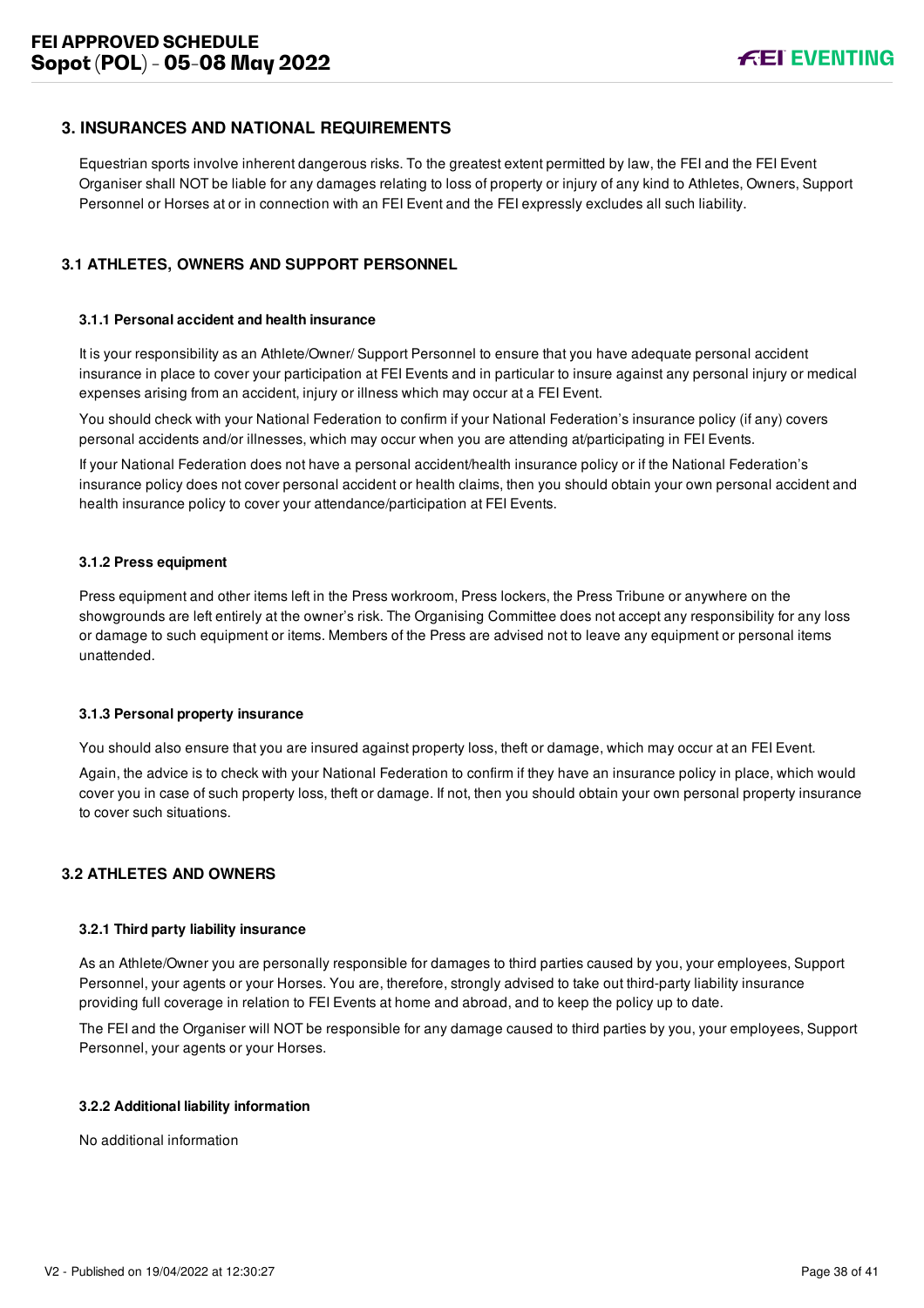#### **3.2.3 Horse insurance**

As an Owner you should ensure that your Horses are adequately insured against any injuries or illnesses they may sustain while participating at a FEI Event.

#### <span id="page-39-0"></span>**4. PROTESTS / APPEALS**

To be valid, all Protests and Appeals must be made in writing and accompanied by a deposit of CHF 150.- or equivalent, as [mentioned in the FEI General Regulations \(Art. 161-162\) available at the following link: https://inside.fei.org/content/general](https://inside.fei.org/content/general-regs-statutes)regs-statutes.

#### <span id="page-39-1"></span>**5. DISPUTES**

In the event of any discussion concerning the interpretation of the schedule (in translated languages), the English version will be decisive.

#### <span id="page-39-2"></span>**6. MODIFICATION TO SCHEDULE**

In exceptional circumstances, together with the approval of Chefs d'Equipe, host NF delegate, if any, and the Ground Jury, the Organiser may change the schedule in order to clarify any matter arising from an omission or due to unforeseen circumstances. Any such changes must be notified to all athletes and officials as soon as possible and they must be reported to the FEI Secretary General by the Technical Delegate.

#### <span id="page-39-3"></span>**7. ADDITIONAL INFORMATION FROM THE ORGANISER**

No additional information

#### <span id="page-39-4"></span>**8. MINIMUM AGE LIMITATION**

| Level       | <b>Athletes</b> | <b>Horses</b> |
|-------------|-----------------|---------------|
| $1^*$       | 12              | 5             |
| $2^*$       | 14              | 6             |
| $3^*$       | 16              | 6             |
| $4^*$       | 18              | 7             |
| $5* + CH4*$ | 18              | 8             |

#### <span id="page-39-5"></span>**9. PRIZE MONEY DISTRIBUTION**

#### **IMPORTANT**

**The total amount of prize money shown for each Competition in the schedule must be distributed. (FEI General Regulations articles 127 and 128)**

The value of the **1st prize must not exceed 1/3 of the total prize money** distributed for the competition. The minimum number of prizes offered for each competition must be allocated on the basis of one prize for every commenced four Athletes, with a minimum of five prizes.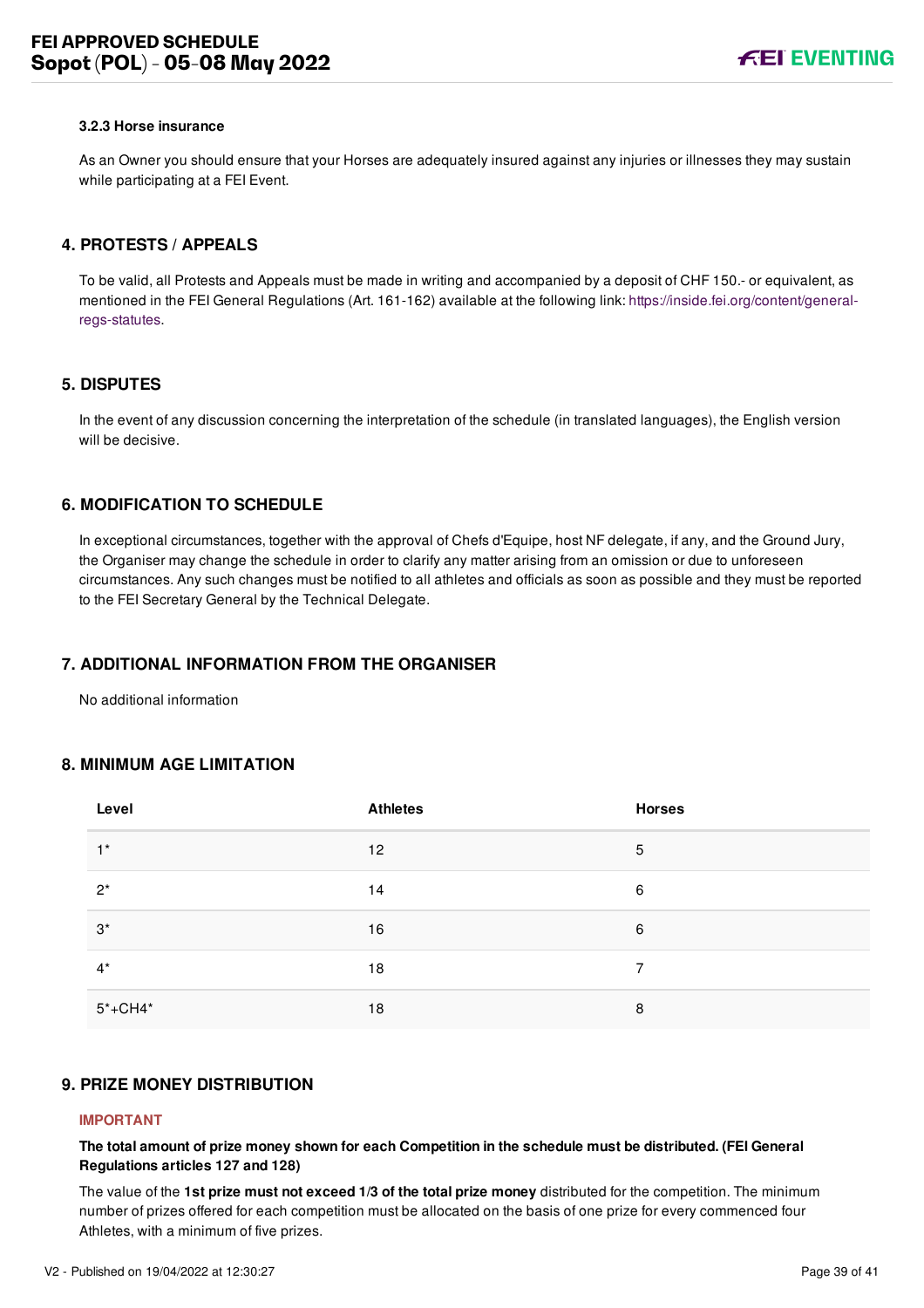#### **DEDUCTIONS FROM PRIZE MONEY AT COMPETITIONS**

**Full details of any deductions from prize money must be outlined in the schedule. This includes government taxes. If it is necessary for Organisers to deduct such taxes, they must provide participants with an official form indicating the amount of tax deducted.**

**The tax form must be provided to the athletes upon arrival and returned to the Organiser prior to departing.**